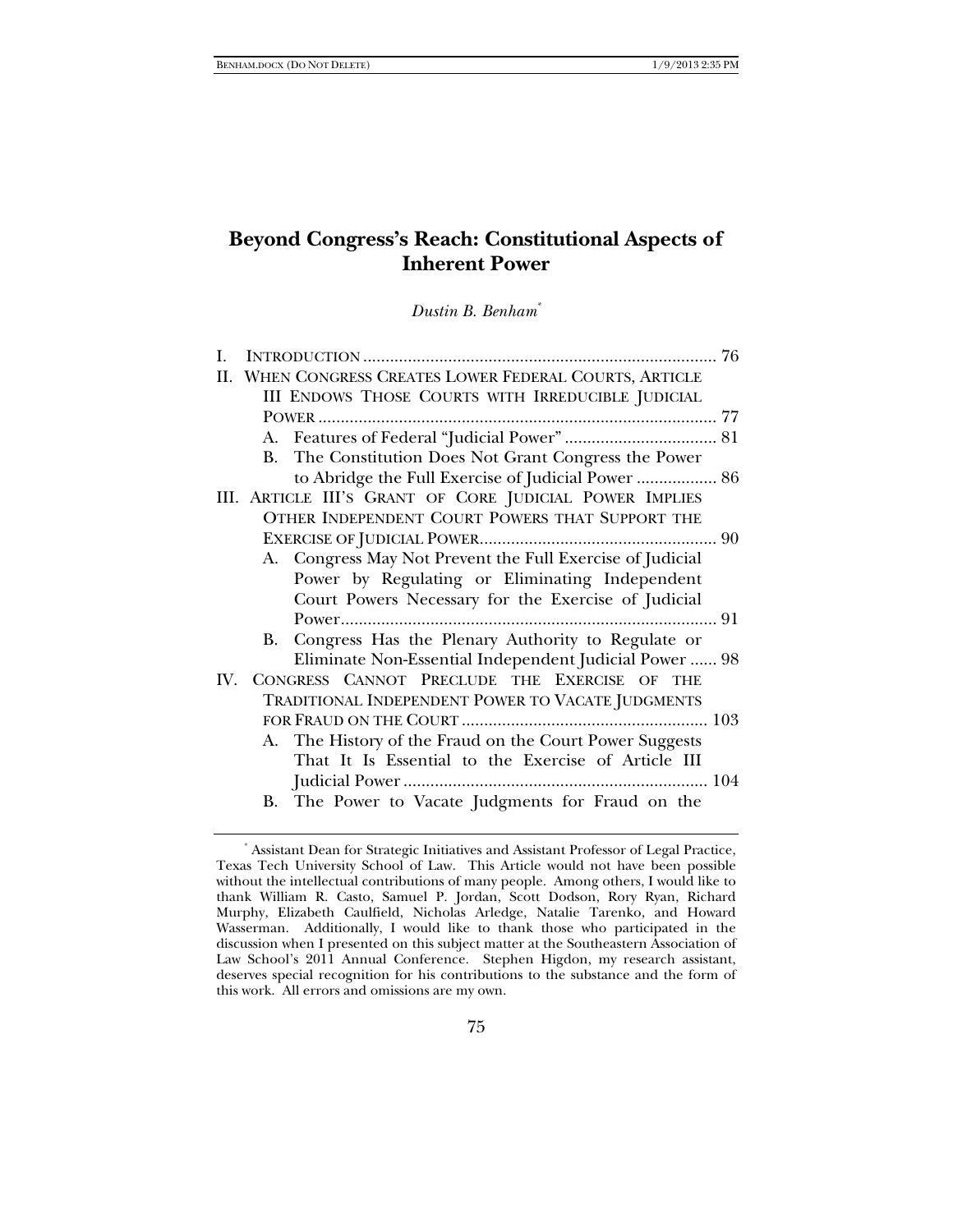|  | Court Is Essential to the Full Exercise of Judicial        |
|--|------------------------------------------------------------|
|  | C. The Supreme Court Inadvertently Creates a               |
|  | Constitutional Dilemma with Gonzalez v. Crosby 112         |
|  | D. Because of the Uncertainty Created by Gonzalez, Lower   |
|  | Courts Have Interpreted AEDPA to Preempt Their             |
|  | Independent Power to Vacate Judgments for Fraud on         |
|  |                                                            |
|  | E. 28 U.S.C. § 2244 Prevents the Full Exercise of Judicial |
|  | Power by Impairing the Essential Independent Power         |
|  | to Vacate Judgments for Fraud on the Court  120            |
|  |                                                            |

#### I. INTRODUCTION

Congress believes it has plenary authority to limit the inherent power of federal courts to police their own final judgments for fraud by a court officer. Surprisingly, some lower courts agree and have recently interpreted a federal statute in a way that restricts traditionally inherent judgment-relief powers.<sup>1</sup> Both Congress and the courts are wrong. Their error stems from confusion about the scope of Article III "judicial power" and the so-called inherent powers necessary to support it.<sup>2</sup> The resulting ill-considered abrogation of federal court power sheds light on broader questions regarding the scope of judicial power and Congress's ability to limit it.

The propriety of any congressional restriction on a so-called inherent power should be analyzed through a two-step framework.<sup>3</sup> First, courts should determine whether the court activity at issue is absolutely essential to the exercise of the core, or irreducible nucleus, of Article III judicial power.<sup>4</sup> If the power is not essential to support

<sup>1</sup> *See, e.g.*, Johnson v. Bell, 605 F.3d 333, 335 (6th Cir. 2010) (holding that federal courts' inherent power to vacate judgments for fraud on the court is subject to congressional abrogation).

*See* Robert J. Pushaw, *The Inherent Powers of the Federal Courts and the Structural Constitution*, 86 IOWA L. REV. 735, 739–40 (2001) (noting a dearth of legal scholarship addressing inherent power and the lack of a comprehensive court-created inherent power framework).

*See, e.g.*, *Ex parte* Robinson, 86 U.S. 505, 509–512 (1873) (holding that regulation of the contempt power may be permissible in circumstances where it does not prevent the function of courts). 4

*See* U.S. CONST. art. III, § 1 ("The judicial power of the United States shall be vested in one Supreme Court and in such inferior Courts as Congress may from time to time ordain and establish.").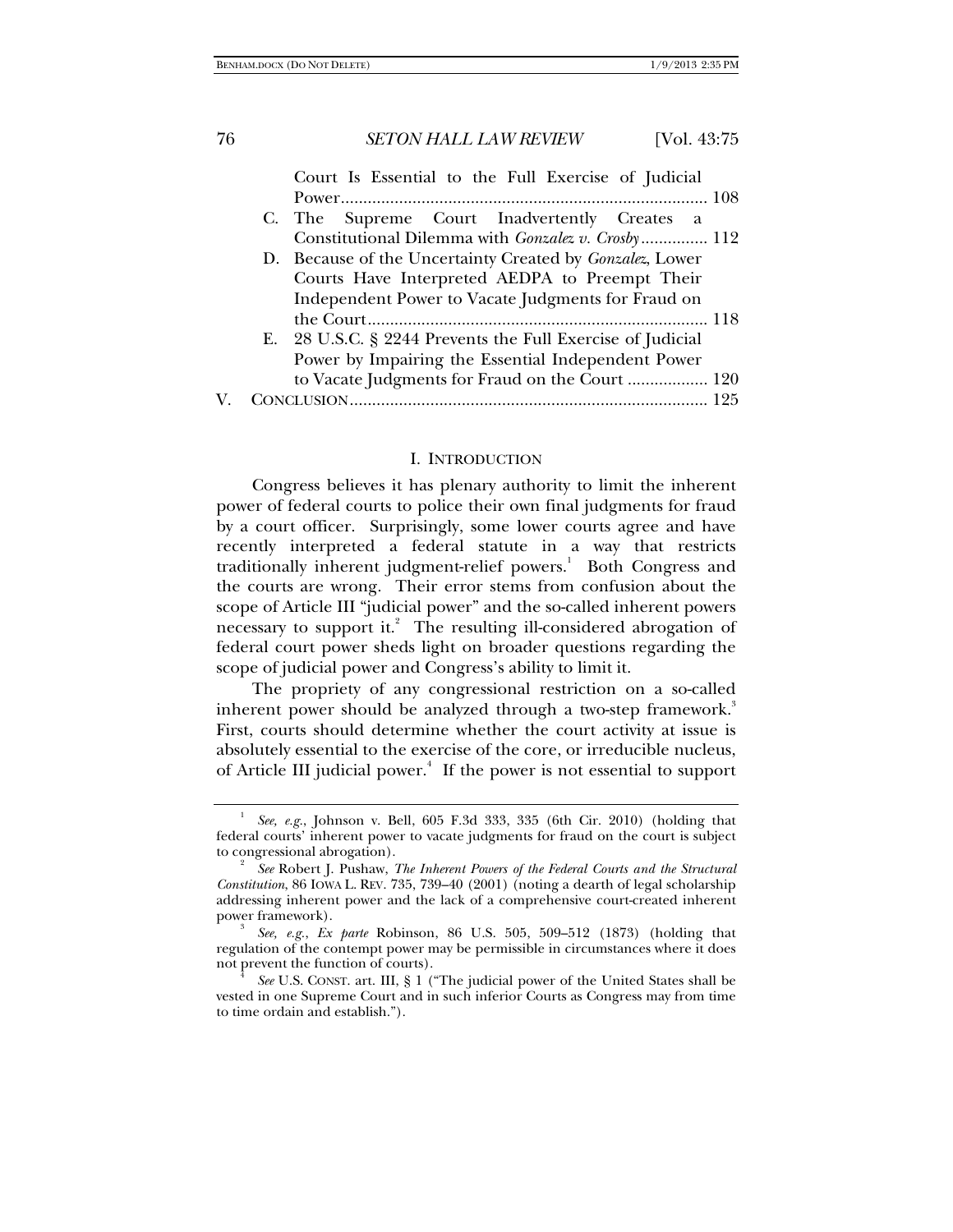judicial power, Congress has plenary authority to abolish or limit it. Second, assuming the activity is essential, courts should determine whether the statute restricting it prevents the full exercise of core Article III judicial power.<sup>5</sup> If so, Congress has exceeded its authority.

Based on this analysis, several traditional inherent powers are beyond Congress's reach, including the direct contempt power, the power to take evidence and develop a factual record, and the power to vacate judgments for fraud on the court. The fraud on the court power provides courts with an essential tool to remedy litigation wrongs ranging from bribing a federal judge to creating false documents or other evidence. And while the outer parameters of core judicial power are notoriously difficult to locate, some so-called inherent powers are plainly not necessary for courts to exercise even the most expansive view of the power. These include the power to dismiss cases for *forum non conveniens* and the power to dismiss cases for want of prosecution.

This Article proceeds in four parts. Part II examines the contours and extent of core Article III judicial power and limits on Congress's power to tamper with it. Both the historical record surrounding the adoption of Article III and the doctrinal sources that have followed its adoption support an interpretation of "judicial power" that plainly protects at least some court activity from congressional abrogation or interference. Part III examines a number of other independent court powers implied by Article III's grant of judicial power along with the limits on Congress's power to abridge them. Finally, Part IV concludes that the Anti-Terrorism and Effective Death Penalty Act (AEDPA), as interpreted by some lower courts, impermissibly interferes with the traditionally inherent power to vacate judgments for fraud on the court.

# II. WHEN CONGRESS CREATES LOWER FEDERAL COURTS, ARTICLE III ENDOWS THOSE COURTS WITH IRREDUCIBLE JUDICIAL POWER

The Constitution created separate, self-executing branches of government that work together to embody the full function of the sovereign while limiting the undue growth and power of any one branch.<sup>7</sup> Indeed, Article III established a judiciary that is

<sup>5</sup> *See Ex parte Robinson*, 86 U.S. at 509–12. 6

*See, e.g.*, Hazel-Atlas Glass Co. v. Hartford-Empire Co., 322 U.S. 238, 244 (1944) (holding that attorney's participation in scheme designed to defraud court constituted "fraud on the court").

U.S. CONST. art. I, § 1, art. II, § 1, art. III, § 1; *see also* THE FEDERALIST NOS. 47,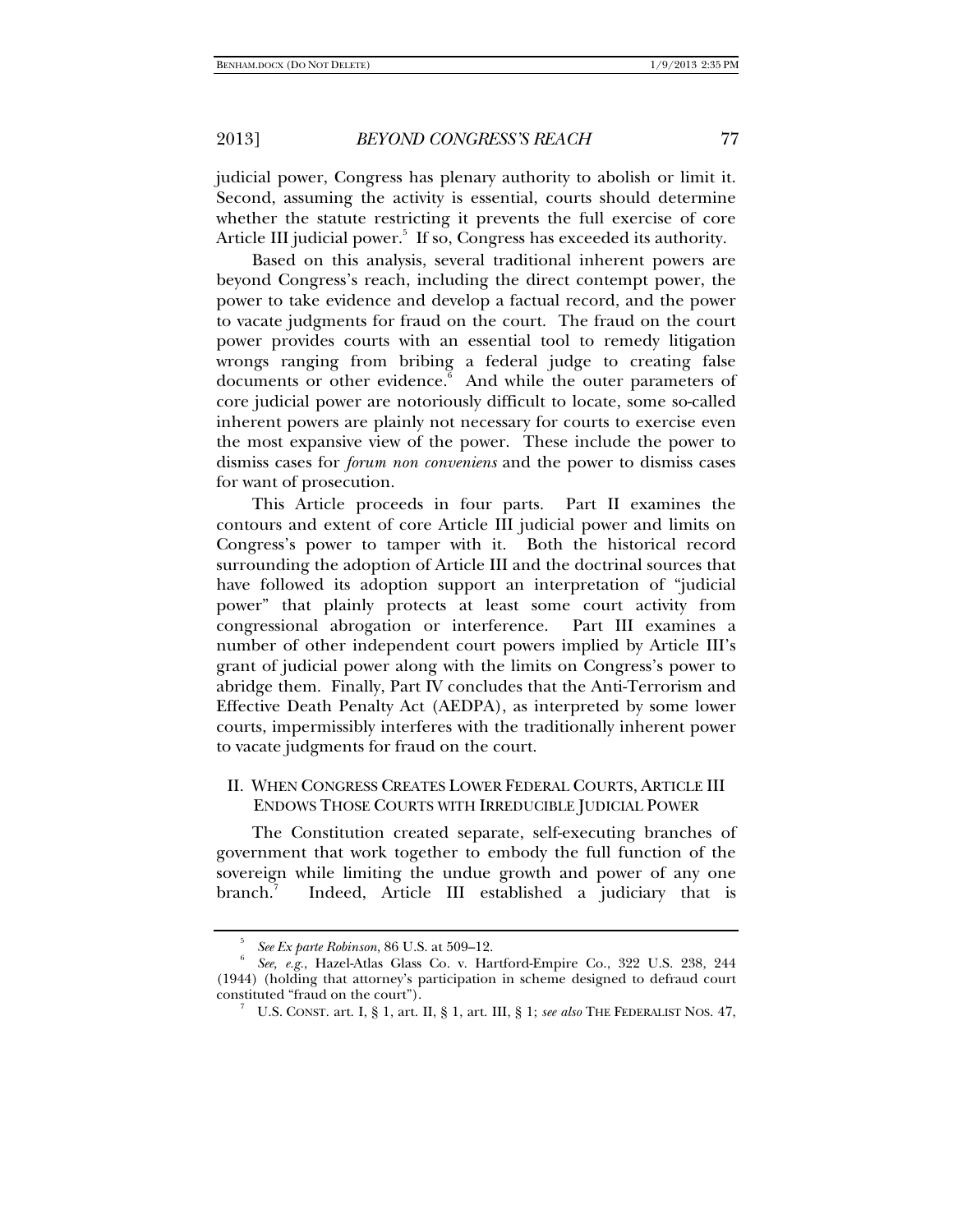independent from the legislative and executive branches of government.<sup>8</sup> But the parameters of the new, stand-alone judiciary were far from a given when the Framers drafted the Constitution.<sup>9</sup> Courts in England were a function of, and largely subsumed by, the executive.<sup>10</sup> Although English monarchs and their courts haltingly acceded to the principle that even the king is subject to at least some law (e.g., the Magna Carta and other charters), $\frac{11}{1}$  pre-revolutionary colonial courts were a step behind and were viewed by the American colonists as merely another tool in the clutches of a tyrannical king. $12$ After the Revolution, legislatures dominated the confederate courts that preceded the Constitution in an effort to control the perception of executive-influenced abuses during the colonial era.<sup>13</sup> Legislative

 *See, e.g.*, Pushaw, *supra* note 2, at 822–28; THE FEDERALIST NOS. 78, 79, 80, 81, 82, 83, *supra* note 7, at 391–430 (Alexander Hamilton) (making the case for various aspects of the judiciary during ratification).

 *See* 1 WILLIAM HOLDSWORTH, A HISTORY OF ENGLISH LAW 206 (7th ed. 1991) (noting that the powers of courts were subject to, and derived their existence from, the will of the king). The Glorious Revolution, in 1689, marked a turning point in the English court system. Pushaw, *supra* note 2, at 806–08. The monarchy, facing demands in parliament, accepted its place as subordinate to at least some laws. *See id.* This change was complimented by the Act of Settlement, which provided judges with tenure and guaranteed salary. See id.; see also HOLDSWORTH, supra, at 95.

<sup>11</sup> *See* Pushaw, *supra* note 2, at 807–08.<br><sup>12</sup> Indeed, the Declaration of Independence recites that King George "made Judges dependent on his will alone" as one of the grievances animating the revolution. THE DECLARATION OF INDEPENDENCE para. 3 (U.S. 1776); *see also* Pushaw, *supra* note 2, at 819–20.<br><sup>13</sup> Thomas Jefferson wrote about the overbearing post-revolutionary Virginia

Legislature in *Notes on the State of Virginia*, observing that by concentrating too much power in the hands of one branch—the legislature—Virginia was potentially at the hands of a "despotic government." THOMAS JEFFERSON, WRITINGS: NOTES ON THE STATE OF VIRGINIA 245 (Peterson, ed. 1984). It did not matter, according to Jefferson, that power had been disbursed from the executive to the legislative branch because "173 despots would surely be as oppressive as one. Let those who doubt it turn their eyes to the republic of Venice." *Id.* Jefferson went on to observe that the Assembly had "in many instances, decided rights which should have been left to judiciary controversy." *Id.* at 245–46. In the *Federalist*, Madison quoted liberally from Jefferson's observations and appended anecdotal examples of legislative overreaching from the other former colonies. THE FEDERALIST NO. 48, *supra* note 7, at 253–54 (James Madison); *see also* Pushaw, *supra* note 2, at 820–22.

<sup>48,</sup> at 245–46, 251–52 (James Madison) (Ian Shapiro ed., 2009) (discussing the benefits of separate sovereign powers and the potential limits of such separation).

*See* U.S. CONST. art. I, § 1, art. II, § 1, art. III, § 1; *see also* THE FEDERALIST NOS. 47, 48, *supra* note 7, at 245–46, 251–52 (James Madison); David E. Engdahl, *Intrinsic Limits of Congress' Power Regarding the Judicial Branch*, 1999 BYU L. REV. 75, 81–82 (1999) (noting that while the Constitution vests judicial power in the courts, the inferior courts depend on Congress, through the tribunals clause, to come into existence).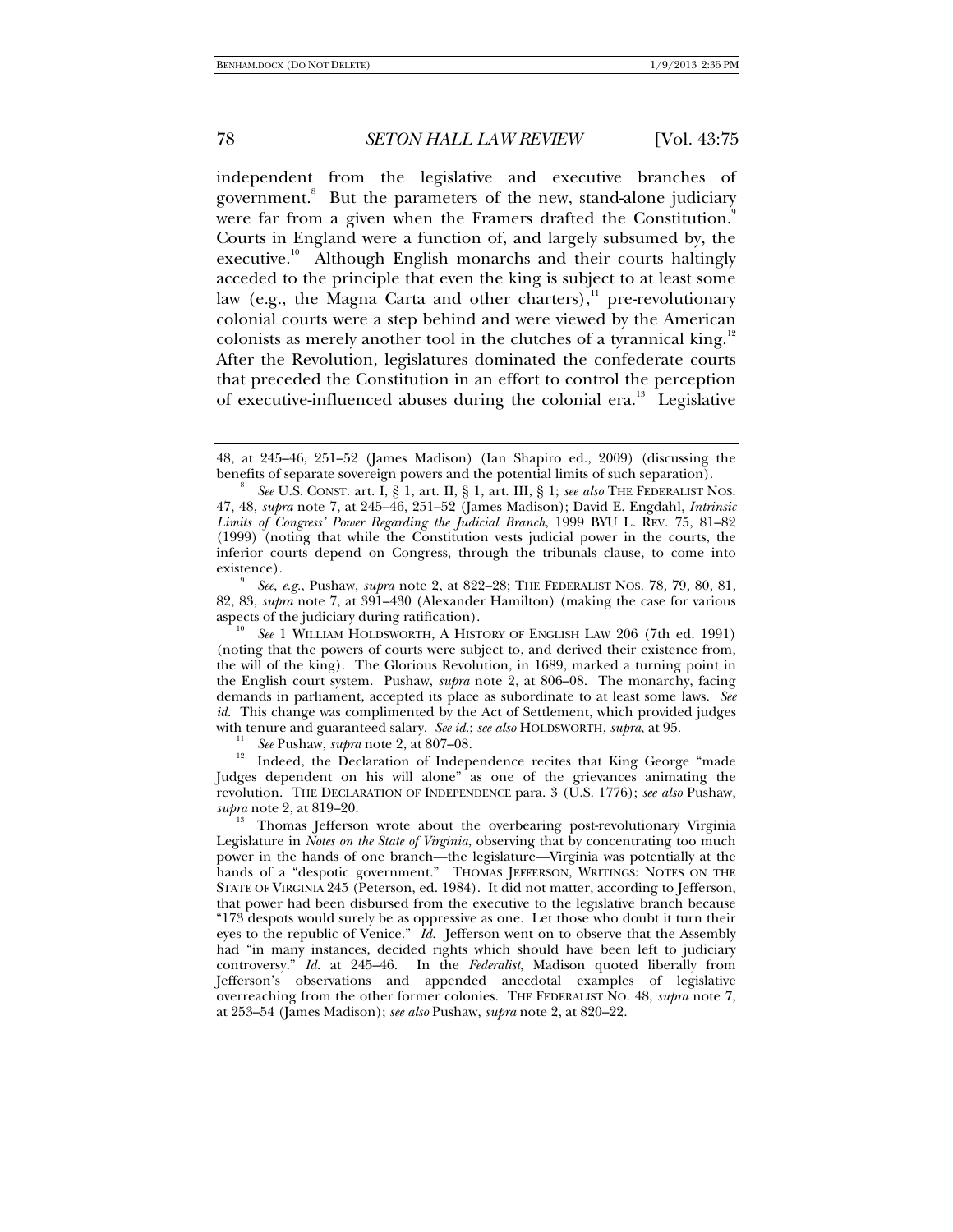interference created a distinct set of problems.<sup>14</sup> Of particular note, courts dominated by legislatures tended to act based on political expedience, sometimes at the expense of sound legal reasoning or doctrinal consistency.<sup>15</sup>

While trying to address problems with legislative interference, the Framers also attempted to address fears about an unchecked and too powerful judiciary.<sup>16</sup> Hamilton noted that the same structural separation that protects the judiciary from the intrusion of the other branches also protects the people from judicial abuse.<sup>17</sup> Observing that the judiciary would be the "weakest" of the three branches, Hamilton wrote that the judiciary "can never attack with success either of the other two [branches]; and that all possible care is requisite to enable it to defend itself against their attacks."18 Thus, at the time of the framing, the historical record reveals conflicting pressures: the pressure to create a judiciary that stood apart from the whims of the executive and legislative branches and the competing pressure to limit the net power of the judiciary. These two forces arguably resulted in a compromise: an independent but markedly weak judicial branch. $19$ 

The limits of the judicial branch are best understood when viewed in light of the correlative power of Congress.<sup>20</sup> To be sure, Article III vests the courts with certain *dependent* powers.<sup>21</sup> For

 *See* Plaut v. Spendthrift Farm, Inc., 514 U.S. 211, 222 (1995) ("The Legislature would be possessed of power to 'prescrib $[e]$  the rules by which the duties and rights of every citizen are to be regulated,' but the power of '[t]he interpretation of the laws' would be 'the proper and peculiar province of the courts.'") (quoting THE FEDERALIST NO. 78, *supra* note 7, at 394 (Alexander Hamilton)); *see also* Engdahl, *supra* note 8, at 80 ("*Intrinsic* limits [on congressional power to regulate the judiciary] derive from the principle of enumerated powers and the constitutional terms by which a particular 'power' is conferred.") (emphasis in original).

See U.S. CONST. art. III, § 1 (granting Congress the power to create, or not, courts from "time to time").

<sup>&</sup>lt;sup>14</sup> THE FEDERALIST NO. 48, *supra* note 7, at 253–54 (James Madison).<br><sup>15</sup> *See* THE FEDERALIST NO. 48, *supra* note 7, at 251 (James Madison) (arguing that no branch "ought to possess, directly or indirectly, an overruling influence over the other[]" branches); *cf.* JEFFERSON, *supra* note 13, at 245-46.

<sup>&</sup>lt;sup>10</sup> *See* THE FEDERALIST NO. 48, *supra* note 7, at 392–93 (James Madison).

<sup>&</sup>lt;sup>17</sup> *See id.* at 392–93, 395.<br><sup>18</sup> *See id.* at 392.

*Compare* THE FEDERALIST NO. 48, *supra* note 7, at 251 (James Madison) (no branch "ought to possess, directly or indirectly, an overruling influence over the other[]" branches) *with* THE FEDERALIST NO. 78, *supra* note 7, at 392 (Alexander Hamilton) ("[T]he judiciary, from the nature of its functions, will always be the least dangerous [branch] to the political rights of the Constitution; because it will be least in a capacity to annoy or injure them." $\overline{)}$ .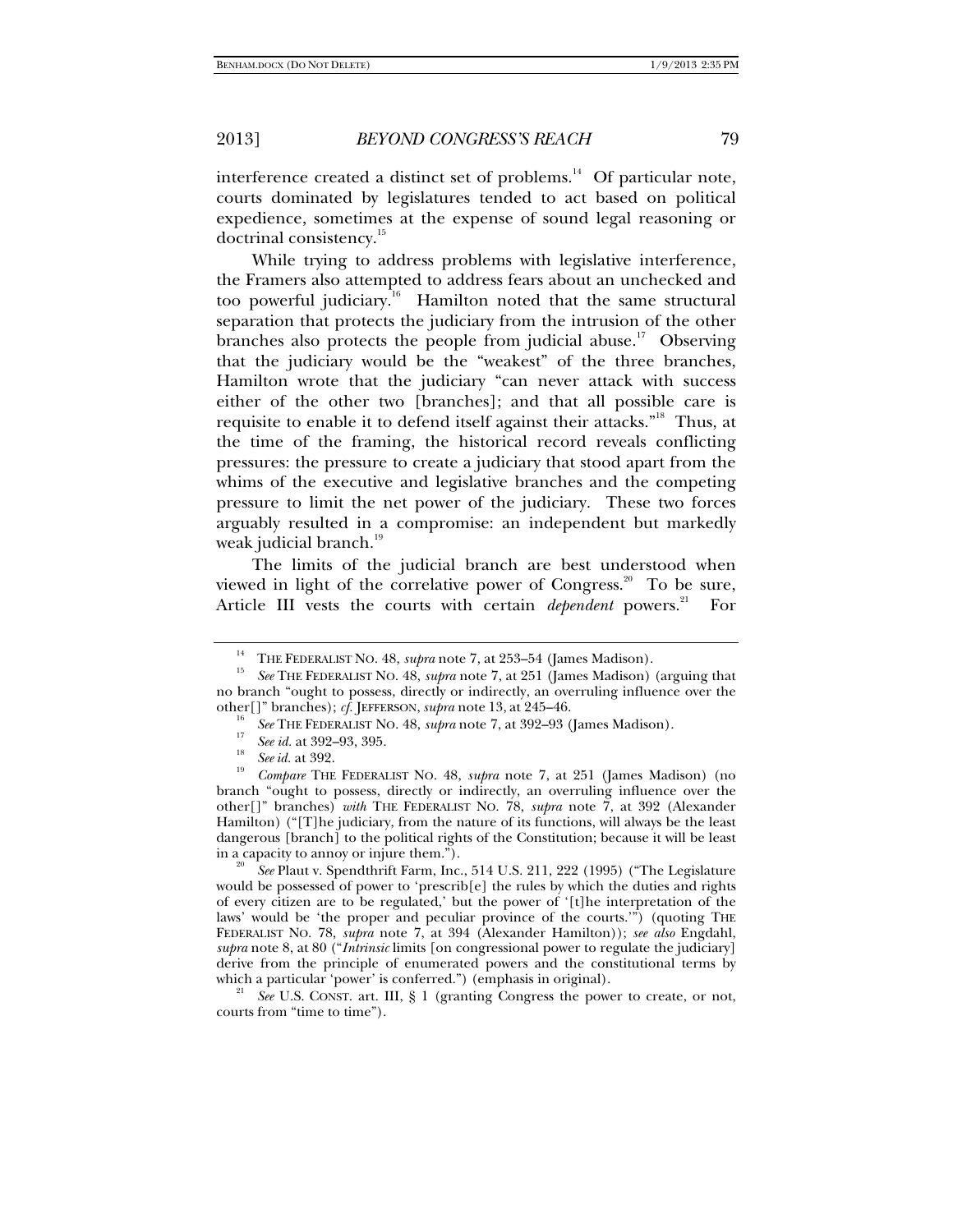instance, Courts and many scholars agree that the subject matter jurisdiction of the inferior federal courts is primarily a creature of statute, subject to near plenary control by Congress.<sup>22</sup> On the other hand, Article III also vests lower courts with certain *independent*, or self-executing, powers.<sup>23</sup> Often lumped into a broad category called "inherent" powers, $24$  these powers are necessarily implied by Article III's vesting of "judicial power" in "courts."25 A few commentators have nobly ventured into this area and attempted to create a modern, cogent taxonomy to accurately categorize the various independent or "inherent" powers. $26$  In a similar vein, and building on the limited work in the area, this Article substitutes the term "independent power" for "inherent power" to avoid the confusing and contradictory lexicon of the courts on the topic and to describe the nature of the power more accurately. Further, the independent powers of courts can be further sub-divided into various categories.<sup>27</sup> Along those lines, independent power can be best understood to comprise three categories: core Article III judicial power, essential

<sup>22</sup> *See* Lockerty v. Phillips, 319 U.S. 182, 186–88 (1943); *Ex parte* McCardle, 74 U.S. (7 Wall.) 506, 514 (1868); *see also* MARTIN H. REDISH, FEDERAL JURISDICTION: TENSIONS IN THE ALLOCATION OF JUDICIAL POWER ch. 1 (2d ed. 1989); William R. Casto, *An Orthodox View of the Two-Tier Analysis of Congressional Control over Federal Jurisdiction*, 7 CONST. COMMENT. 89, 96 (1990) (rejecting Professor Amar's two-tier, mandatory theory of Article III jurisdiction but acknowledging "vague" but real limits on Congress's power to interfere with the Supreme Court's jurisdiction); John Harrison, *The Power of Congress to Limit the Jurisdiction of Federal Courts and the Text of Article III*, 64 U. CHI. L. REV. 203, 255 (1997) (the "Constitution might . . . give [] Congress substantial discretion over the actual jurisdiction of the federal courts"); Michael Lewis Wells, *Congress's Paramount Role in Setting the Scope of Federal Jurisdiction*, 85 NW. U. L. REV. 465, 469 (1991) ("Except [in limited] cases . . . the Court has never challenged Congress's paramount authority over jurisdictional doctrine."). *But see*  Akhil Amar, *A Neo-Federalist View of Article III: Separating the Two Tiers of Federal Jurisdiction*, 65 B.U. L. REV. 205, 206 (1985) (contending that Article III confers mandatory jurisdiction over several categories of cases, including federal questions).

 $\frac{23}{3}$  Some of these independent powers are express, most notably the Supreme Court's original jurisdiction.

Judges use the term "inherent" power to describe several distinct powers that are analytically distinct and subject to varying amounts of Congressional interference. *See, e.g.*, Pushaw, *supra* note 2, at 847.<br><sup>25</sup> U.S. CONST. art. III, § 1.

*See, e.g.*, Pushaw, *supra* note 2, at 847–48 (describing inherent power as comprising "core 'judicial power,'" "implied indispensable power," and "beneficial powers"); Engdahl, *supra* note 8, at 85–86 (describing various aspects of inherent power as "judicial potency"); William F. Ryan, *Rush to Judgment: A Constitutional Analysis of Time Limits on Judicial Decisions*, 77 B.U. L. REV. 761, 775–80 (describing both legitimate and illegitimate "strong" along with "weak" inherent power).

*See, e.g.*, Pushaw, *supra* note 2, at 847.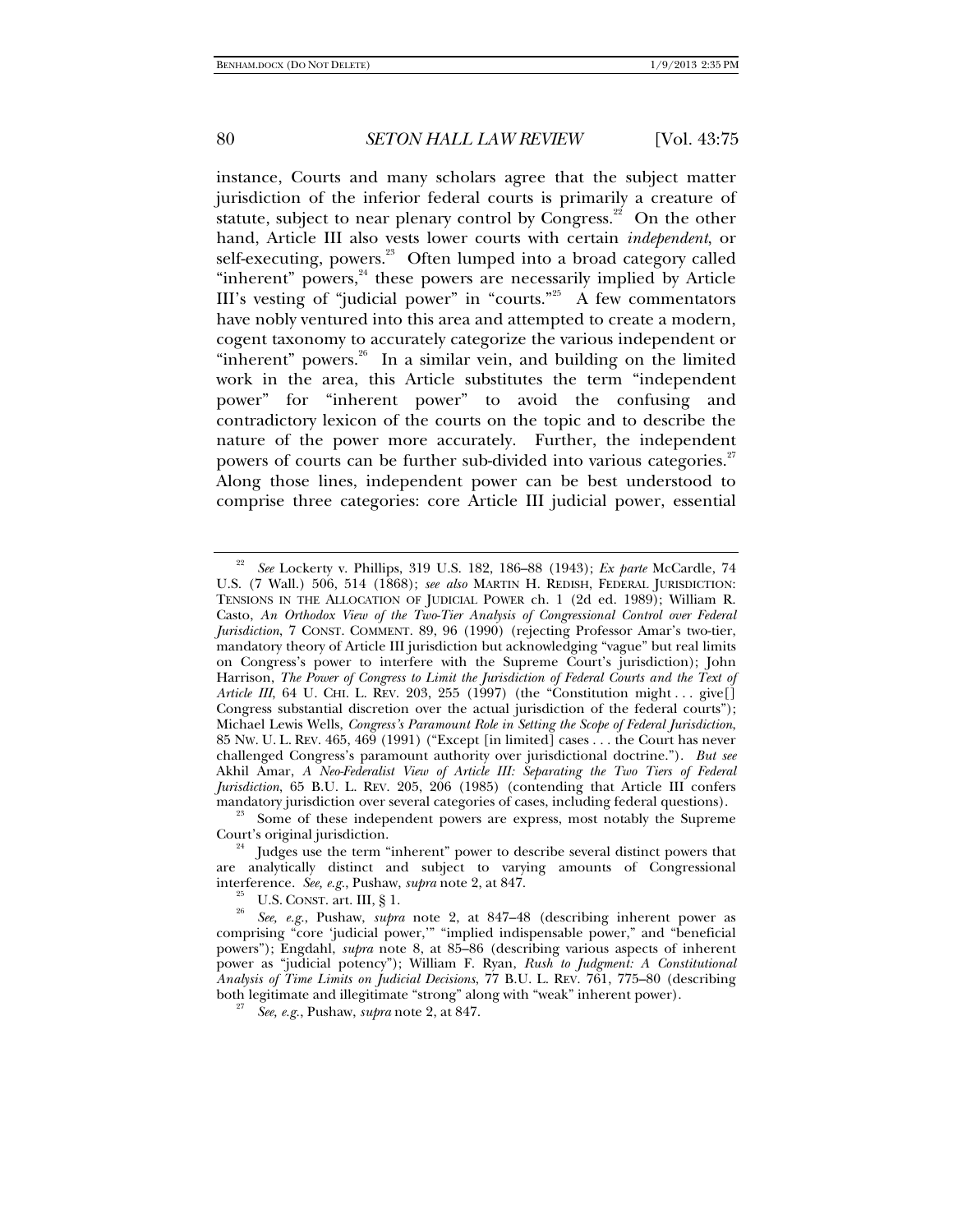independent power, and non-essential independent power.<sup>28</sup> These distinctions are more than just semantic because it turns out Congress's constitutional ability to regulate core Article III judicial power and essential non-core judicial power is substantially limited when compared with its ability to regulate non-essential independent power.<sup>29</sup>

#### *A. Features of Federal "Judicial Power"*

Article III vests the "judicial power" to decide cases and controversies in one Supreme Court and in "inferior courts"<sup>30</sup> but, along with the Tribunals Clause in Article  $I<sub>1</sub><sup>31</sup>$  gives Congress the power to establish the inferior courts "from time to time."<sup>32</sup> Consistent with this language, it is generally accepted that Congress has the power to control the structure, size, and organization of the federal courts.<sup>33</sup> Likewise, most courts and scholars agree that Congress has both the power to endow federal courts with subject matter jurisdiction<sup>34</sup> and near plenary power to rearrange or divest the subject matter jurisdiction of a particular court or set of courts.<sup>35</sup> Both of these powers—the existence and structure of the inferior courts and their power to entertain disputes—are *dependent* upon congressional action.<sup>36</sup>

Once Congress acts to create "courts" (or "tribunals") and vest them with the power to hear certain classes of disputes, however, Article III provides courts with independent core judicial power to decide particular cases or controversies without any further action from Congress.<sup>37</sup> The term "judicial power" is not defined in the Constitution and, indeed, was not added until late in the drafting

*See* Engdahl, *supra* note 8, at 83 (noting that certain aspects of Article III

judicial power are not self-executing). 37 U.S. CONST. art. III, § 1; *see also* Plaut v. Spendthrift Farm, Inc., 514 U.S. 211, 218 (1995). *Cf*. Engdahl, *supra* note 8, at 84–85 (stating that at least some judicial functions "are so integral that power over them *must* inhere in a body in order for it to be called 'judicial'").

<sup>&</sup>lt;sup>28</sup> See, e.g., Ryan supra note 26, at 783–84.<br>
<sup>29</sup> Cf. Pushaw, supra note 2, at 847–48.<br>
<sup>30</sup> U.S. CONST. art. II, § 1.<br>
<sup>31</sup> U.S. CONST. art. II, § 8.<br>
<sup>32</sup> U.S. CONST. art. III, § 1.<br>
<sup>33</sup> Eee, e.g., Stuart v. Laird, constitutional authority to establish from time to time such inferior tribunals as they

may think proper."); Wells, *supra* note 22, at 469.<br><sup>34</sup> See supra note 14 and accompanying text.

<sup>&</sup>lt;sup>35</sup> See, e.g., Wells, *supra* note 22, at 465–67.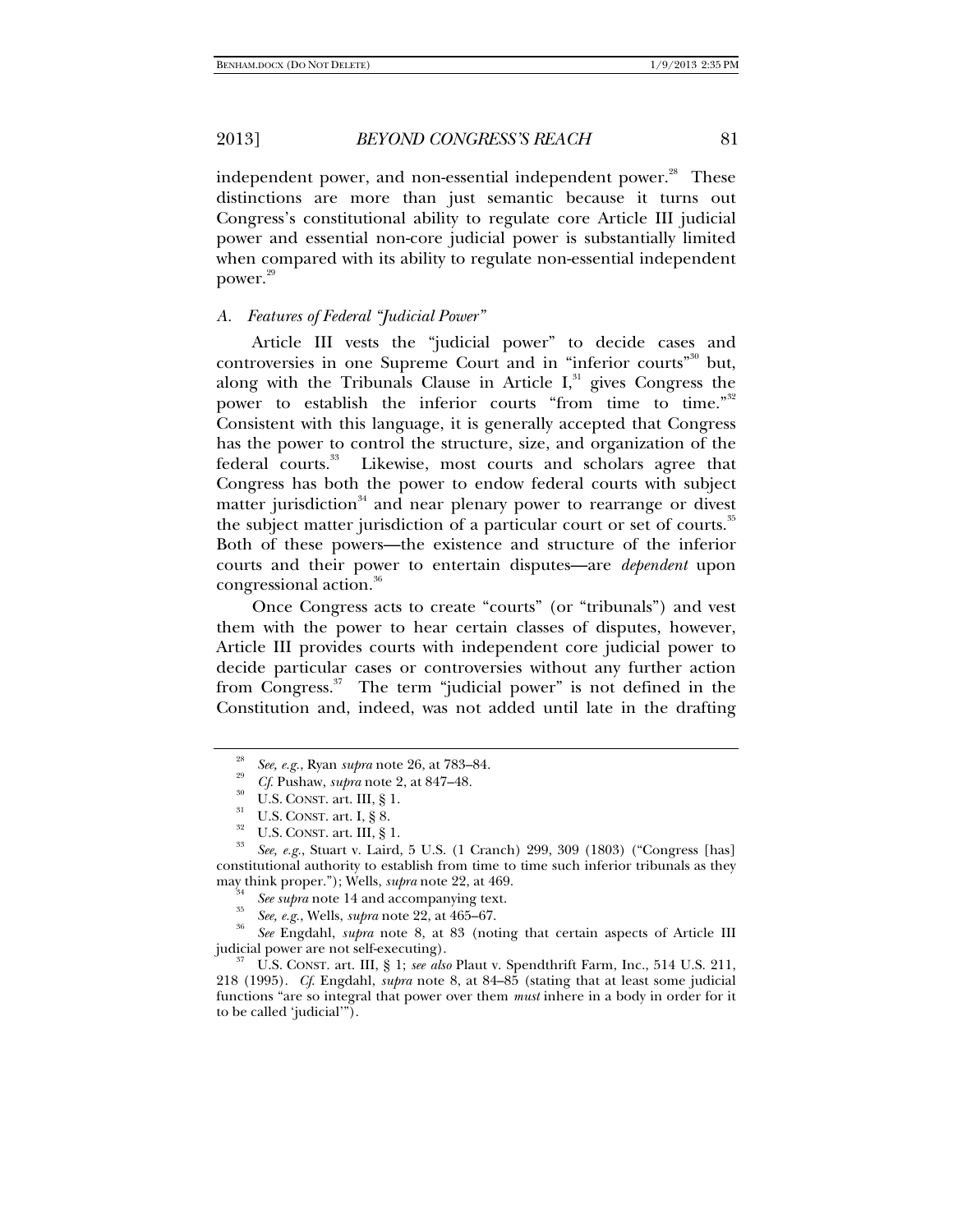process.38 As a result, there is no discussion of the term in the records of the Constitutional Convention.<sup>39</sup> But Madison and Hamilton discussed the role of the courts, and by implication, judicial power, in the constitutional system during the ratification era.<sup>40</sup> And the Supreme Court, from its earliest days, has weighed in on the proper function of courts exercising the judicial power vested by Article III.<sup>4</sup>

The judicial power encompasses the power to interpret the law. $42$ The Constitution does not expressly address the role of the courts in legal interpretation, but the earliest historical and doctrinal sources do.43 In 1788, writing in support of the Constitution, Hamilton famously observed that "the interpretation of the laws is peculiarly within the province of courts."<sup>44</sup> Little more than a decade later, Chief Justice Marshall, writing for the Court in *Marbury*, adopted the principle, noting that "[i]t is emphatically the province and duty of the judicial department to say what the law is."<sup>45</sup>

It is important to note that legal interpretation is not exclusively the province of the courts. When crafting legislation, Congress assesses the impact that the proposed law will have on existing law as well as whether the legislation is constitutional. Moreover, the executive branch continually interprets the law when enforcing it. For example, federal prosecutors decide whether probable cause exists to charge an individual with federal crimes. This process necessarily involves legal interpretation and is contemplated by the Constitution's shared power scheme. The difference between the interpretive role played by the executive and legislative branches and the interpretive role assigned to the courts by Article III is largely defined by the *context* in which courts interpret and define law.

The power to interpret and prescribe the law is limited to the context of deciding particular "cases" and "controversies."46 Although the Constitution is silent on precisely what a case or controversy is, the Supreme Court has interpreted Article III, section 2 to preclude

<sup>38</sup>*See, e.g.*, Ryan, *supra* note 26, at 767. 39

<sup>&</sup>lt;sup>40</sup> *See, e.g.*, THE FEDERALIST NO. 78, *supra* note 7, at 394 (Alexander Hamilton); THE FEDERALIST NOS. 47, 48, *supra* note 7, at 245–46, 251–52 (James Madison). 41 Marbury v. Madison, 5 U.S. (1 Cranch) 137, 177 (1803).

<sup>42</sup>  $\frac{43}{43}$  *See id.* 

*Compare id. with* THE FEDERALIST NO. 78, *supra* note 7, at 394 (Alexander Hamilton).<br><sup>44</sup> THE FEDERALIST NO. 78, *supra* note 7, at 394 (Alexander Hamilton).<br><sup>45</sup> *Marbury*, 5 U.S. at 177.<br><sup>46</sup> U.S. CONST. art. III, § 2.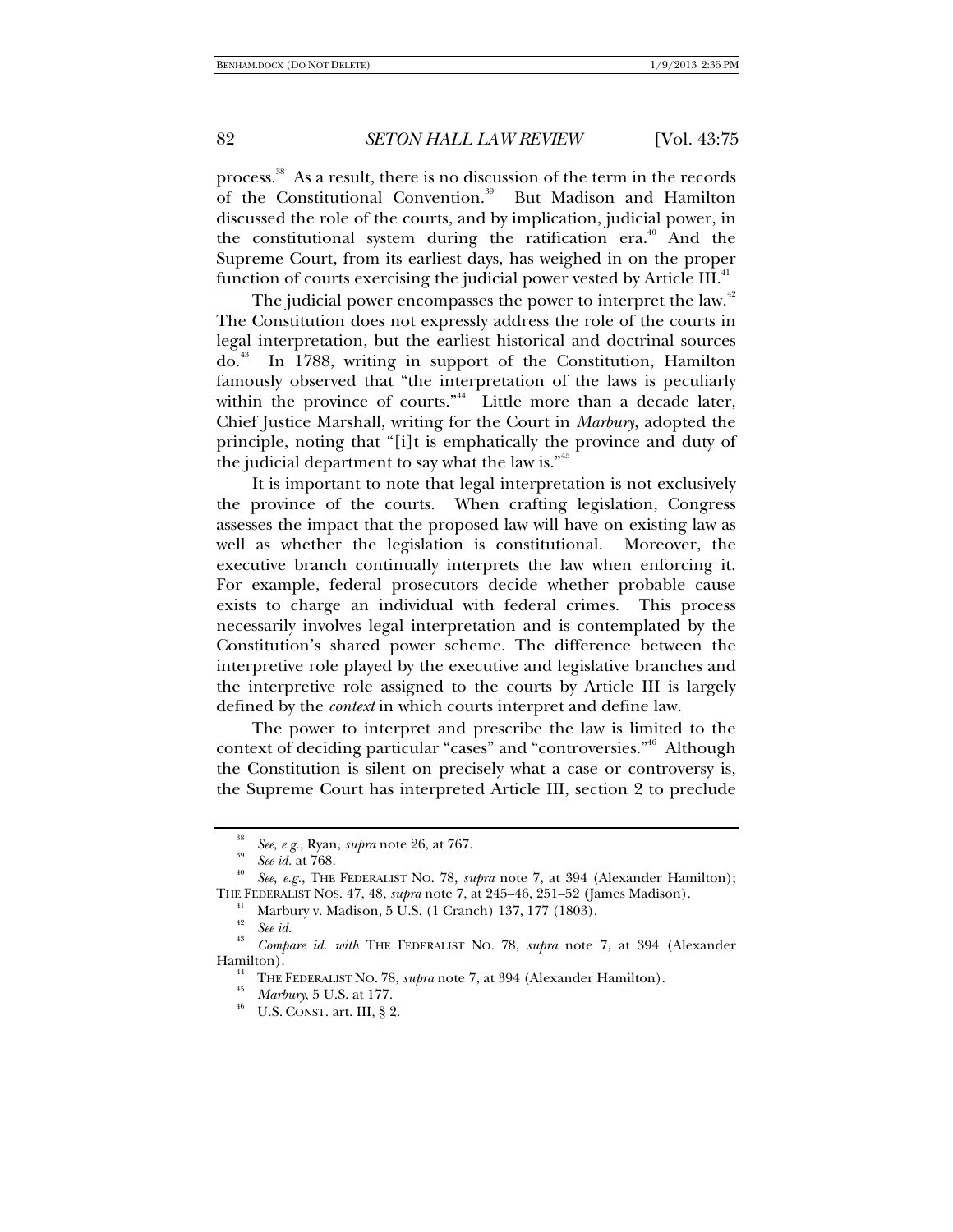advisory opinions.<sup>47</sup> A few years after the Constitution was adopted, President Washington and his Secretary of State, Thomas Jefferson, were facing vexing legal questions related to the war between France and England.<sup>48</sup> Questions about the United States' ability to remain neutral in the war were at issue because of several treaties between the countries and federal law.<sup>44</sup>

Seeking to resolve these questions, Jefferson sent a letter to the Supreme Court on behalf of President Washington. $50$  The letter sought the Supreme Court's legal opinion on whether it would be willing to give advice to the President on legal questions related to the construction of treaties and laws of the United States.<sup>51</sup> The Supreme Court wrote back to Jefferson, declining to answer the questions based on separation of powers concerns.<sup>52</sup> To provide advisory opinions on the questions, the Court announced, would be to decide them "extrajudicially."<sup>53</sup> Ever since, the Court has consistently held that federal courts cannot decide legal questions outside of the context of an actual dispute between parties.<sup>54</sup> When a federal court does decide a legal question in the context of a case or controversy, however, its judgment is final, binding, and not subject to the review of the other branches.<sup>55</sup>

The decision of a particular case or controversy is subject to review only by a superior court in the Article III hierarchy.<sup>56</sup> In *Hayburn's Case*, the Supreme Court rejected a statute that allowed federal courts to review veterans' pension claims and also vested the executive branch with the power to review the courts' decisions.<sup>57</sup> The law violated separation of powers concerns by subjecting the

<sup>47</sup> *See* United States v. Johnson, 319 U.S. 302, 305 (1943) ("'the honest and actual antagonistic assertion of rights' to be adjudicated [is] . . . indispensable" to federal court adjudication).

*See* Letter from Thomas Jefferson to Chief Justice John Jay (1793), *reprinted in* RICHARD H. FALLON, JR. ET AL., HART AND WESCHLER'S THE FEDERAL COURTS AND THE FEDERAL SYSTEM 50–51 (6th ed. 2009).<br><sup>49</sup> See id.<br><sup>50</sup> See id.<br><sup>51</sup>

 $\int_{52}^{51}$  *See id.* 

*See* Correspondence of the Justices to Thomas Jefferson, *reprinted in* FALLON, *supra* note 48, at 51–52.<br><sup>53</sup> *See id.* at 52.

<sup>&</sup>lt;sup>54</sup> *See* United States v. Johnson, 319 U.S. 302, 305 (1943); *see also* ERWIN CHEMERINSKY, CONSTITUTIONAL LAW, PRINCIPLES AND POLICIES 52–53 (4th ed. 2011). 55 *See* Hayburn's Case, 2 U.S. (2 Dall.) 409, 409–11 (1792). 56

*See id.*; *see also* Plaut v. Spendthrift Farm, Inc., 514 U.S. 211 (1995) (holding that Congress cannot overturn final judgments of Article III courts). 57

*See Hayburn's Case*, 2 U.S. at 409–11.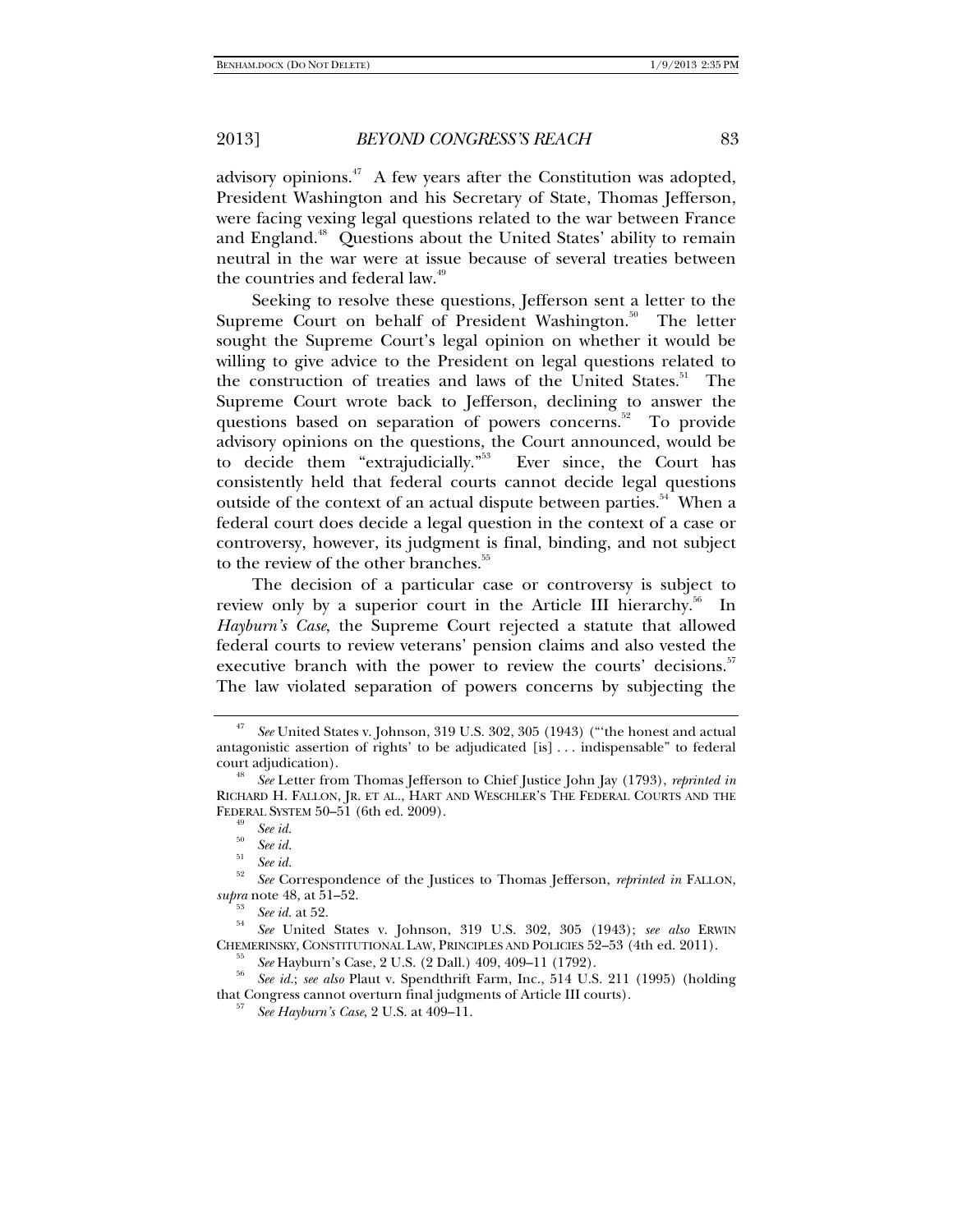final judgments of federal courts to review by a political branch.<sup>58</sup> The judicial power includes the power of appellate review and, according to the Court, is vested solely in "courts" by Article III.

In recent decades, the Court has had the opportunity to reaffirm the exclusive role of courts in exercising Article III judicial power. In *Plaut v. Spendthrift Farm, Inc.*, the Court struck down a law of Congress that reinstated securities claims that were dismissed as the result of a previous Supreme Court decision.<sup>59</sup> The Court held that the statute at issue in *Plaut* violated imperative separation of powers principles by subjecting final, dispositive court judgments to review by the legislative branch. $60$  Expressly describing the nature of judicial power for the majority, Justice Scalia wrote:

The record of history shows that the Framers crafted [Article III] with an expressed understanding that it gives the Federal Judiciary the power, not merely to rule on cases, but to *decide* them, subject to review only by superior courts in the Article III hierarchy—with an understanding, in short, that "a judgment conclusively resolves the case" because "a 'judicial Power' is one to render dispositive judgments."

Thus, Article III judicial power is, at the least, the power to decide particular cases or controversies in the form of a final, dispositive judgment, "subject to review only by [a] superior court[] in the Article III hierarchy."<sup>62</sup> This formulation, however, begs the question of what it means to *decide* in the context of judicial power.

In the context of Article III, deciding a case means resolving it on the basis of legal reasons, not political or extra-legal reasons. Indeed, while promoting ratification of the Constitution, Hamilton noted that independence from the Legislature, and the political baggage that comes with it, was necessary in an effective court.<sup>63</sup> Separation from the Legislature was paramount because it protected the decisions of particular cases from political will or extra-legal bias.<sup>64</sup> Courts, by Hamilton's view, were to decide cases based on legal

<sup>&</sup>lt;sup>58</sup> *See id.* at 410–11.<br><sup>59</sup> *Plaut*, 514 U.S. at 217–19.<br><sup>60</sup> *See id.* 

<sup>&</sup>lt;sup>61</sup> *Id.* at 218–19 (quoting Frank H. Easterbrook, *Presidential Review*, 40 CASE W. RES. L. REV. 905, 926 (1990)).

<sup>&</sup>lt;sup>62</sup> *See id.*<br><sup>63</sup> THE FEDERALIST NO. 78, *supra* note 7, at 393–96 (Alexander Hamilton).<br><sup>64</sup> *See id.* at 393 ("The complete independence of the courts of justice is peculiarly essential in a limited Constitution.").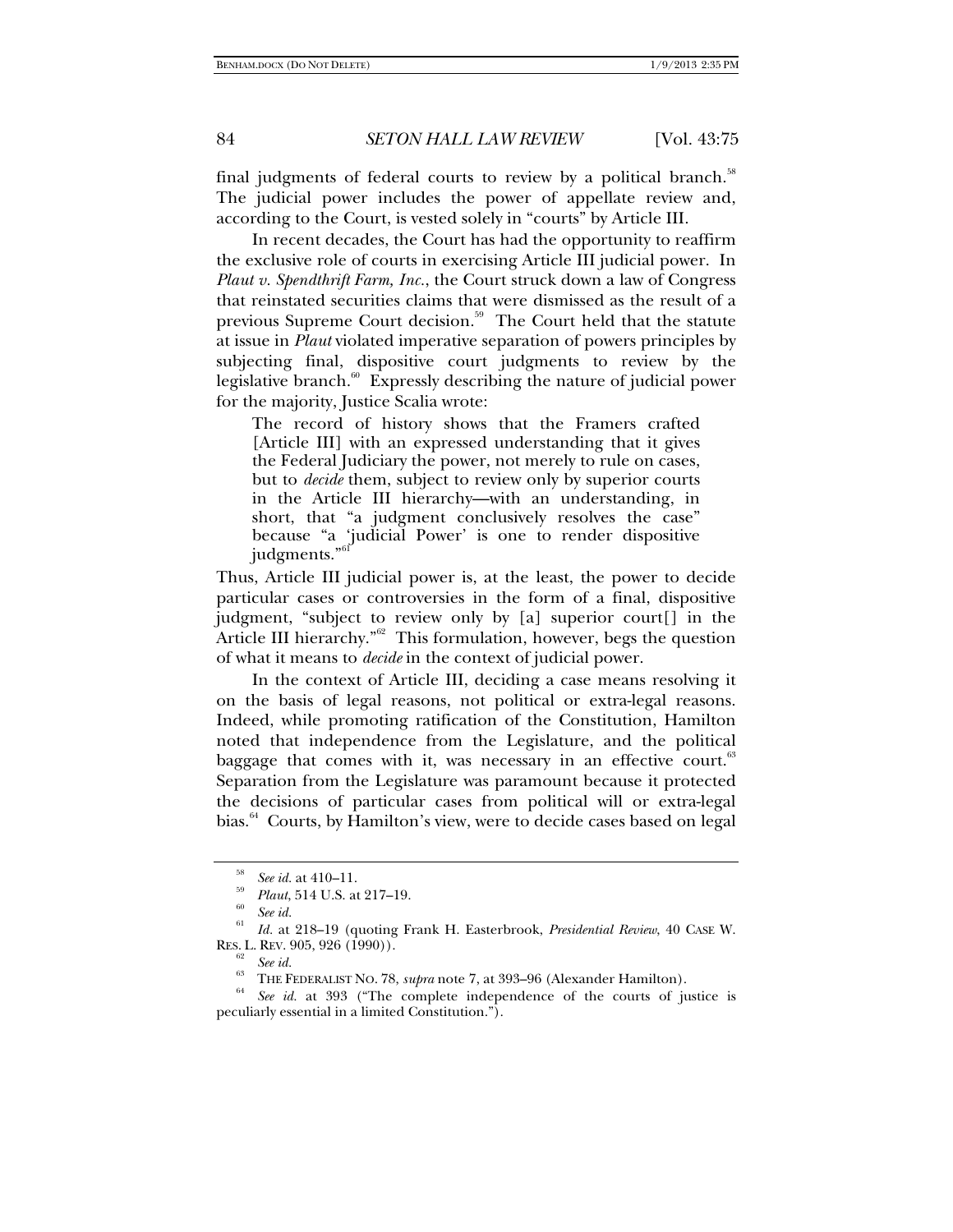reasons.<sup>65</sup>

The power to adjudicate cases based on legal reasons is so central to the "judicial power" that it might even be referred to as an existential requirement. Without the independent power to decide the merits of a particular case,<sup>66</sup> Hamilton found the appointment of a judiciary, apart from the Legislature, a futile exercise:

The courts must declare the sense of the law; and if they should be disposed to exercise WILL instead of JUDGMENT, the consequence would equally be the substitution of their pleasure to that of the legislative body. The observation, if it prove any thing, would prove that there ought to be no judges distinct from [the Legislature]. $\degree$ 

The power to decide cases based on legal reasons implies the related power to decide them impartially.<sup>68</sup> Madison responded to concerns that the national judiciary would subsume state interests by noting that "[t]he decision [of a particular case] is to be *impartially* made, according to the rules of the Constitution; and all the usual and most effectual precautions are taken to secure this *impartiality*."69 Pure legal reasoning in the disputed case context is by its nature impartial because, at its essence, legal reasoning is the logical application of general principles to specific facts.

Inappropriate bias, or partiality, in a court proceeding may stem from an extra-legal source, like the self-interest of the decision maker, personal prejudice, or favoritism.<sup>70</sup> Of course, the fundamental requirement that courts have the *power* to decide cases based on legal reasons does not necessarily imply that they will always execute this power perfectly, or at all. But Article III protects their

<sup>65</sup> *See id.* at 395 (noting that what properly separates the judiciary function from the legislative is the pure use of "judgment" (i.e., a conclusion based on the law) over

Hamilton's discussion in the *Federalist* No. 78 highlights the judiciary's role in assessing the constitutionality of statutes and rendering judgment on their validity based upon the law—i.e., the Constitution. THE FEDERALIST NO. 78, *supra* note 7, at

<sup>1</sup>d. at 395; see also James S. Liebman & William F. Ryan, "Some Effectual Power": *The Quantity and Quality of Decisionmaking Required of Article III Courts*, 98 COLUM. L. REV. 696, 769 (1998).

<sup>68</sup>

<sup>&</sup>lt;sup>68</sup> *See* THE FEDERALIST NO. 39, *supra* note 7, at 197 (James Madison).<br><sup>70</sup> *Id.* at 197 (emphasis added).<br><sup>70</sup> The independent nature of the core adjudicatory function is also confirmed by the lifetime tenure and pay requirements of Article III. The "judges" of both the Supreme and inferior "Courts . . . shall hold their Offices during good Behaviour" and without a reduction in pay during their time in office. U.S. CONST. art. III, § 1.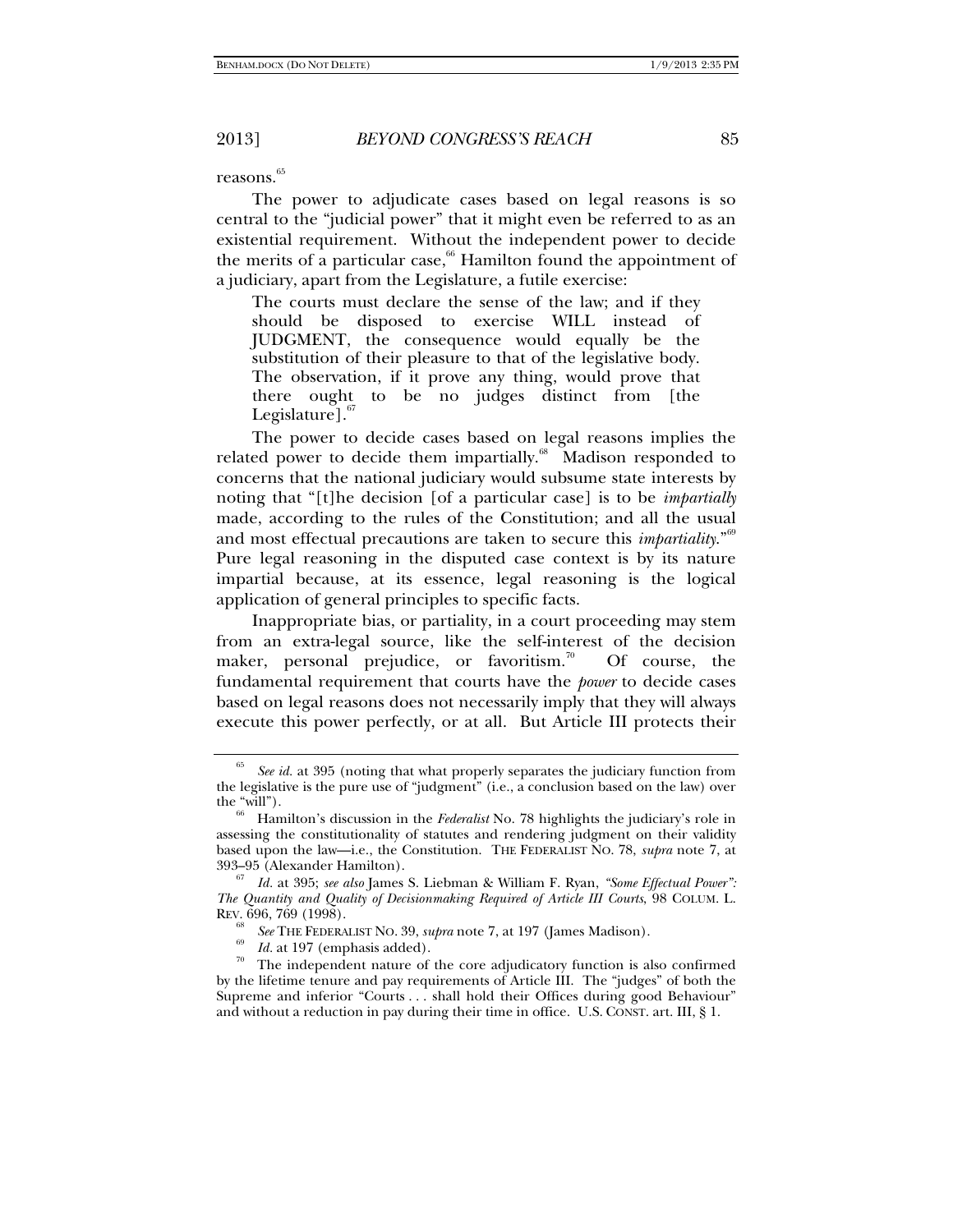ability to do so from the interference of the other branches. $<sup>71</sup>$ </sup>

## *B. The Constitution Does Not Grant Congress the Power to Abridge the Full Exercise of Judicial Power*

Once Congress creates lower courts and vests them with jurisdiction to hear particular disputes, those courts have independent judicial power in the particular cases they are empowered to hear.<sup>72</sup> Congress cannot reduce the core characteristics of this power in particular cases. The reason is straightforward: the Constitution enumerates the powers of each branch, and the Constitution simply does not provide Congress the power to abrogate, change, or interfere with judicial power. The utter lack of any enumerated constitutional power to tamper with core judicial power arguably reflects the Framers' desire to protect the independent power of the judiciary from the other branches.<sup>73</sup>

This is not to say that Congress has no power over the judiciary. The Constitution provides Congress near total authority over the structure and jurisdiction of the lower federal courts. The express legislative power that Congress does possess over the judiciary flows from two main sources: the clauses dealing with the creation of tribunals in both Article III and Article  $I^{74}$ , and the Necessary and Proper Clause.<sup>75</sup> None of these constitutional provisions provide

<sup>71</sup> *See id.* Indeed, if Congress could insert itself into the resolution of every aspect of the case-by-case dispute resolution delegated to the judiciary, it could even resolve doubts about the constitutionality of its own statutes in favor of itself, despite legal reasons to the contrary. In such a system, judicial review of Congressional action would be nothing more than a toothless "constitutional charade." Lawrence G. Sager, Klein's First Principle: A Proposed Solution, 86 GEO. L.J. 2525, 2528 (1998).

G. Sager, *Klein's First Principle: A Proposed Solution*, 86 GEO. L.J. 2525, 2528 (1998). 72 *Cf.* Plaut v. Spendthrift Farm, Inc., 514 U.S. 211, 218–19 (1995); *see also*  Engdahl, *supra* note 8, at 83–84 (noting, however, that the notion of "judicial potency" or independent judicial power is complicated by Congress's role in vesting

 $73$  Professor David Engdahl, arguing for an expansive version of inherent power and irreducible judicial power, contends that the lack of enumerated congressional power to restrict judicial power implies that Congress's ability to regulate the courts' subject matter jurisdiction and powers is more limited than most courts and commentators acknowledge. *See* Engdahl, *supra* note 8, at 91–93. *But see* Wells, *supra*  note 22, at 468–69 (observing the Court's reluctance to challenge Congress's power to regulate jurisdiction and most other court powers).

*See* U.S. CONST. art. I, § 8, cl. 9 (stating that Congress can constitute tribunals); U.S. CONST. art. III, § 1 (stating that Congress may establish inferior courts from "time to time").

Despite nearly a century of debate between scholars about whether the Rules Enabling Act is an unconstitutional intrusion into the judiciary's rulemaking prerogatives, the Supreme Court has not questioned its constitutionality for decades.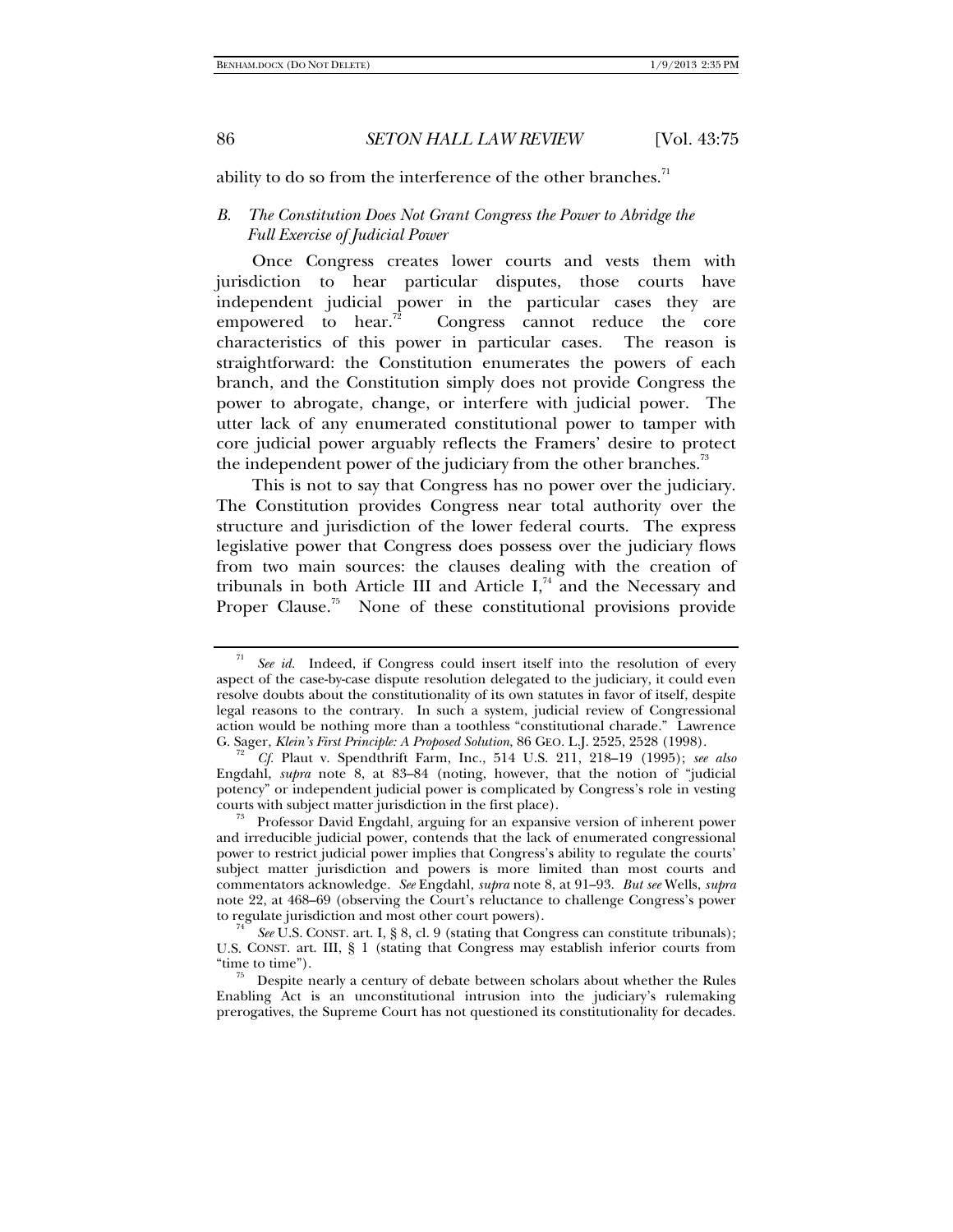Congress with the express power to circumscribe Article III judicial power once operative in a court.

Neither of the clauses addressing the creation of inferior tribunals grants Congress the power to abrogate core judicial power. $76$ Article III vests judicial power in "one supreme Court, and in such inferior Courts as the Congress may from time to time ordain and establish."<sup>77</sup> Article I grants Congress the correlative power "[t]o constitute Tribunals inferior to the supreme  $[C]$ ourt."<sup>78</sup> These clauses have been read together to mean that the "tribunals" that Congress was empowered to create were "courts" endowed with "judicial power."<sup>79</sup> The Constitution describes Congress's power to constitute tribunals in exclusive terms. This precludes its ability to form or reform courts into entities without judicial power because the Constitution simply does not provide Congress the enumerated or implied power to do so.<sup>80</sup>

This is curious considering Congress's plenary power to destroy the tribunals it creates—the so-called "necessary implication" flowing from the power Congress has to create them in the first place.<sup>81</sup> But it does make sense: Congress can create and destroy "courts" vested with judicial power under Article III, but the power to destroy those courts does not confer a power to create or reform a court into an entity other than a court vested with judicial power. $82$  Thus, while the Constitution gives Congress plenary power to create or abolish entities inferior to the Supreme Court, the Constitution, having vested the courts with core judicial power, specifies certain minimum features that must inhere in any Article III courts that Congress chooses to create.<sup>83</sup>

- *M*<br> *See Engdami, <i>or*<br> *See, e.g., Engdahl, <i>supra* note 8, at 81–84.
- *See id.* at 117-19.

 *See* REDISH, *supra* note 22, at 29 ("It has generally been assumed that since Congress need not have created lower federal courts in the first place, it can abolish them once they have been created.").<br><sup>82</sup> Professor Redish notes that it has also been assumed that the power to destroy

the lower federal courts also implies the lesser power to restrict their jurisdiction. *See id.* at 29 (citing Sheldon v. Sill, 49 U.S. (8 How.) 441 (1850)). *But see* Amar, *supra*  note 22, at 206. 83 *See* REDISH, *supra* note 22, at 8 ("Although the Constitution gives Congress

discretion to create lower federal courts, it mandates that if inferior federal courts

*See, e.g.*, Hanna v. Plumer, 380 U.S. 460, 464–65 (1965). Notwithstanding sweeping congressional power over the structure, jurisdiction, and processes of courts, however, some powers still remain exclusively within the province of the judiciary.<br><sup>76</sup> See Engdahl, *supra* note 8, at 100–07, 118.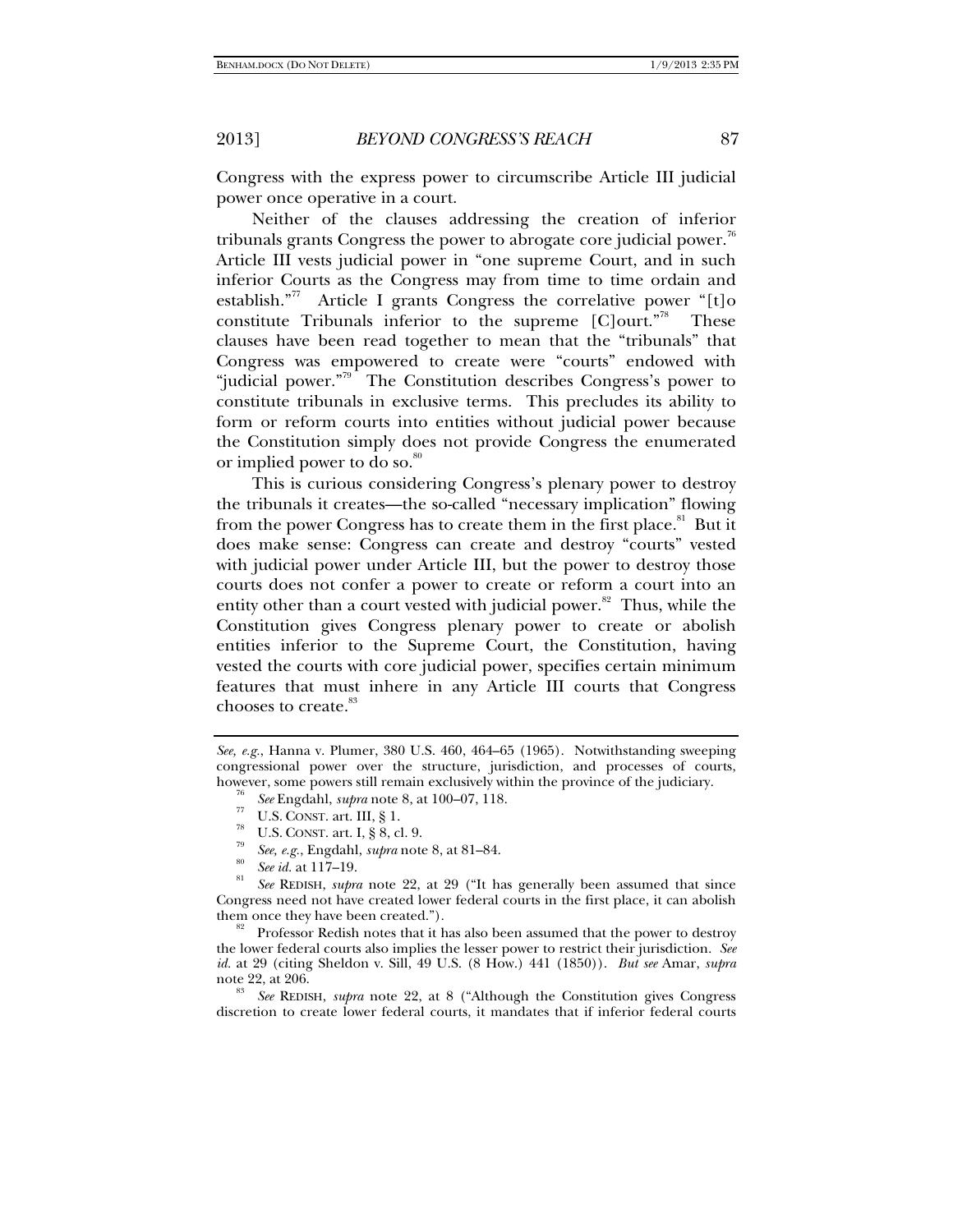Accordingly, the terms "judicial power," "court," and "tribunal" as used in both Article I and Article III are more than simply descriptive. They are also limiting. If Congress chooses to create inferior courts, those entities must indeed be capable of hearing cases and controversies between litigants and rendering final judgments based on legal reasoning—the essence of judicial power.<sup>84</sup> Likewise, if Congress chooses to eliminate inferior courts, it must totally eliminate the existence of the court. But it cannot reform the court into an entity without the key features of judicial power described by Article III.<sup>85</sup> Otherwise, Congress has exceeded its powers.<sup>86</sup>

Congress has long relied on the Necessary and Proper Clause to justify its regulation of lower court practices.<sup>87</sup> But, like the Tribunals Clause, the Necessary and Proper Clause does not provide a means for Congress to frustrate or eliminate the judiciary's core powers either.<sup>88</sup> Indeed, the Necessary and Proper Clause allows Congress to "make all Laws which shall be necessary and proper *for carrying into Execution* . . . all other *Powers vested* by this Constitution in the Government of the United States or in any Department or Officer thereof."89 Accordingly, Congress may make all laws that carry into

are created, they must have certain attributes."). 84 Liebman and Ryan, who attempt to track Madison's view of judicial power, describe the power that attaches to any Article III court:

<sup>&</sup>quot;[T]he judicial power" means the Article III judge's authority and obligation, in all matters over which jurisdiction is conferred, independently, finally, and effectually to decide the whole case and nothing but the case on the basis, and so as to maintain the supremacy, of the whole federal law.

*See* Liebman & Ryan, *supra* note 67, at 771. This approach includes both a subject matter aspect and a qualitative aspect. Only certain cases are within the Article III courts' purview, but those cases must be decided according to certain principles consistent with the judicial power that Congress vests in them. *See* REDISH, *supra* note 22, at 8.<br><sup>85</sup> The Supreme Court has held that, in ordinary circumstances, Congress

cannot overturn final judgments through legislation. Doing so violates separation of powers principles. See Plaut v. Spendthrift Farm, Inc., 514 U.S. 211, 218-19 (1995).

*Cf.* Engdahl, *supra* note 8, at 104, 106–07 (describing the "[s]pecious '[n]ecessary [i]mplication' of the '[t]ribunals [c]lause."").<br><sup>87</sup> See, e.g., Rhode Island v. Massachusetts, 37 U.S. (12 Pet.) 657, 721 (1838).

<sup>&</sup>lt;sup>88</sup> Professor David Engdahl examines the intrinsic limits of Congress's power to regulate the judiciary through an examination of several provisions of the Constitution. *See* Engdahl, *supra* note 8, at 81–83. His position on the indefeasible features of courts is sweeping and includes certain irreducible jurisdictional features. *Id.* at 138. This Article does not take a position on the intrinsic constitutional limits of Congress's power to regulate jurisdiction, rather it addresses the question of what features of judicial power are irreducible once jurisdiction attaches. 89 U.S. CONST. art. I, § 8, cl. 18 (emphasis added).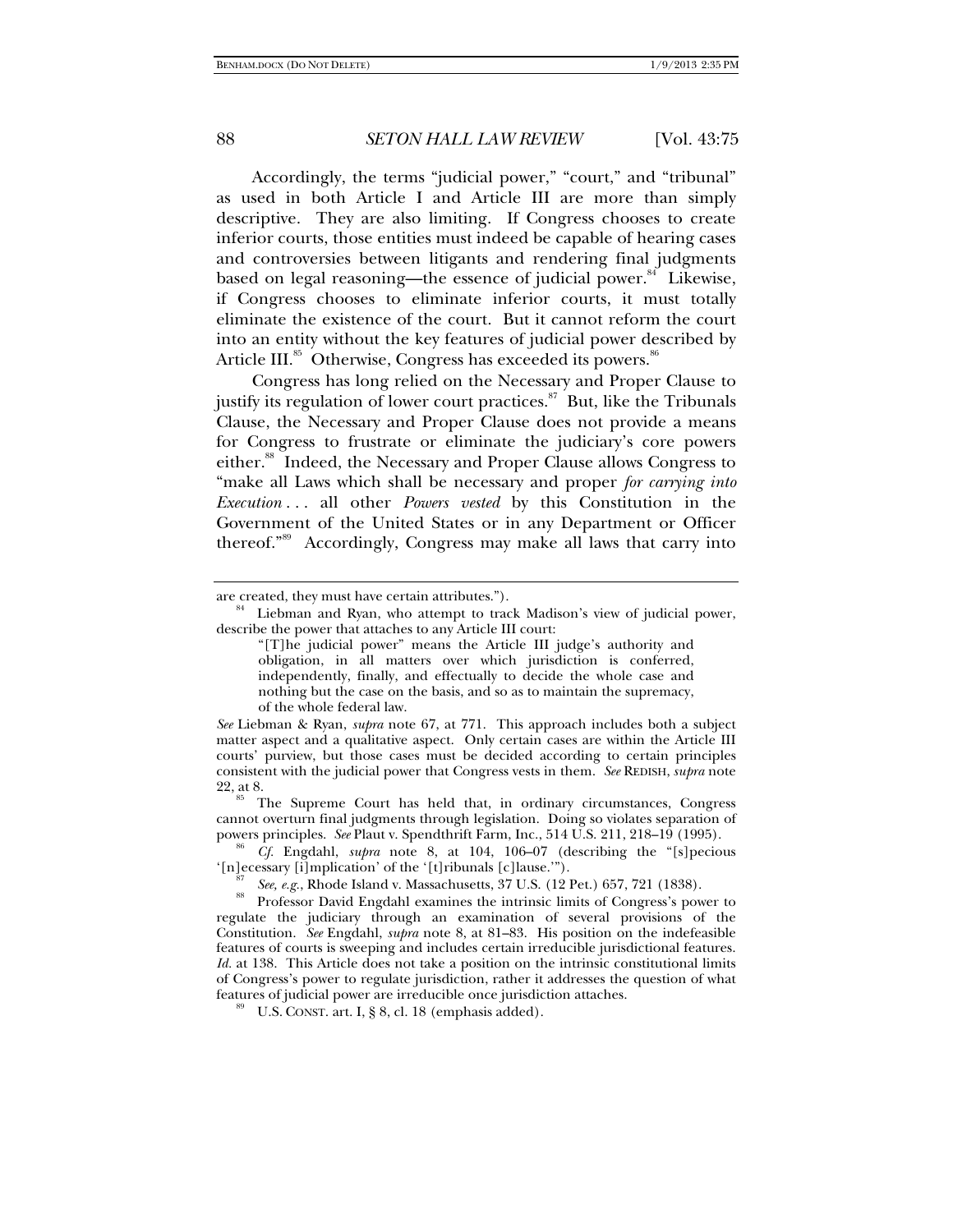execution Article III judicial power.<sup>90</sup>

As discussed above, that power, at the least, includes the ability to create entities and vest them with jurisdiction to decide disputed cases and render final judgments based on legal reasons in addition to prescribing court practices and procedures. On the other hand, any enactment of Congress that thwarts the execution of the exercise of judicial power in properly vested courts cannot flow from the Necessary and Proper Clause because thwarting the judicial power cannot be said to "carry[] [it] into Execution."

Congress cannot abridge courts' power to render final, binding judgments in cases and controversies over which courts have jurisdiction. The modern Supreme Court, in *Plaut v. Spendthrift Farm, Inc.*, rebuffed an attempt by Congress to overturn a case that dismissed late-filed securities actions.<sup>92</sup> The Court, in a previous ruling, held that § 10(b) securities actions had to be filed within three years of the alleged violation of securities laws and within one year of the discovery of the violation.<sup>93</sup> Congress responded with a statute reinstating all dismissed securities fraud cases filed before the decision that would have been considered timely but for the Court's decision.<sup>94</sup> Effectively, Congress attempted to overturn the Supreme Court's decision, abridging its power to render a final, binding judgment.<sup>95</sup> Writing for the Court, Justice Scalia noted that Article III courts have the power "not merely to rule on cases, but to *decide* them, subject to review only by superior courts in the Article III hierarchy .... [The] 'judicial Power' is one to render dispositive

<sup>90</sup> *See* Chisholm v. Georgia, 2 U.S. (2 Dall.) 419, 432 (1793) (a law prescribing the means and mode of service raised a case "in which an article of the Constitution cannot be effectuated without the intervention of the Legislative authority." Indeed, "[beyond the enumerated powers] is this general one: 'To make all laws which shall be necessary and proper for carrying into execution the foregoing Powers, and all other powers vested by this Constitution in the Government of the United States, or in any department or officer thereof.'"); *see also* Engdahl, *supra* note 8, at 103; *cf.* Rhode Island v. Massachusetts, 37 U.S. (12 Pet.) 657, 721 (1838) ("[C]ongress exercised [its] power, so far as [it] thought it necessary and proper, under the seventeenth clause of the eighth section, first article, for carrying into execution the powers vested by the [C]onstitution in the judicial [department]"); *Ex parte* Royall,

Engdahl, *supra* note 8, at 103 (stating that "the Necessary and Proper Clause 'operates like a one-way ratchet,'" and laws that "diminish, curtail, or interfere" with the judicial power are not authorized by the clause).<br><sup> $\frac{92}{2}$ </sup> 514 U.S. 211, 218–19 (1995).

<sup>93</sup>

<sup>&</sup>lt;sup>93</sup> *See id.* at 213 (citing Lampf v. Gilbertson, 501 U.S. 350, 364 (1991)). <br><sup>94</sup> *See id.* at 214–15.

*See id.* at 214–15, 240.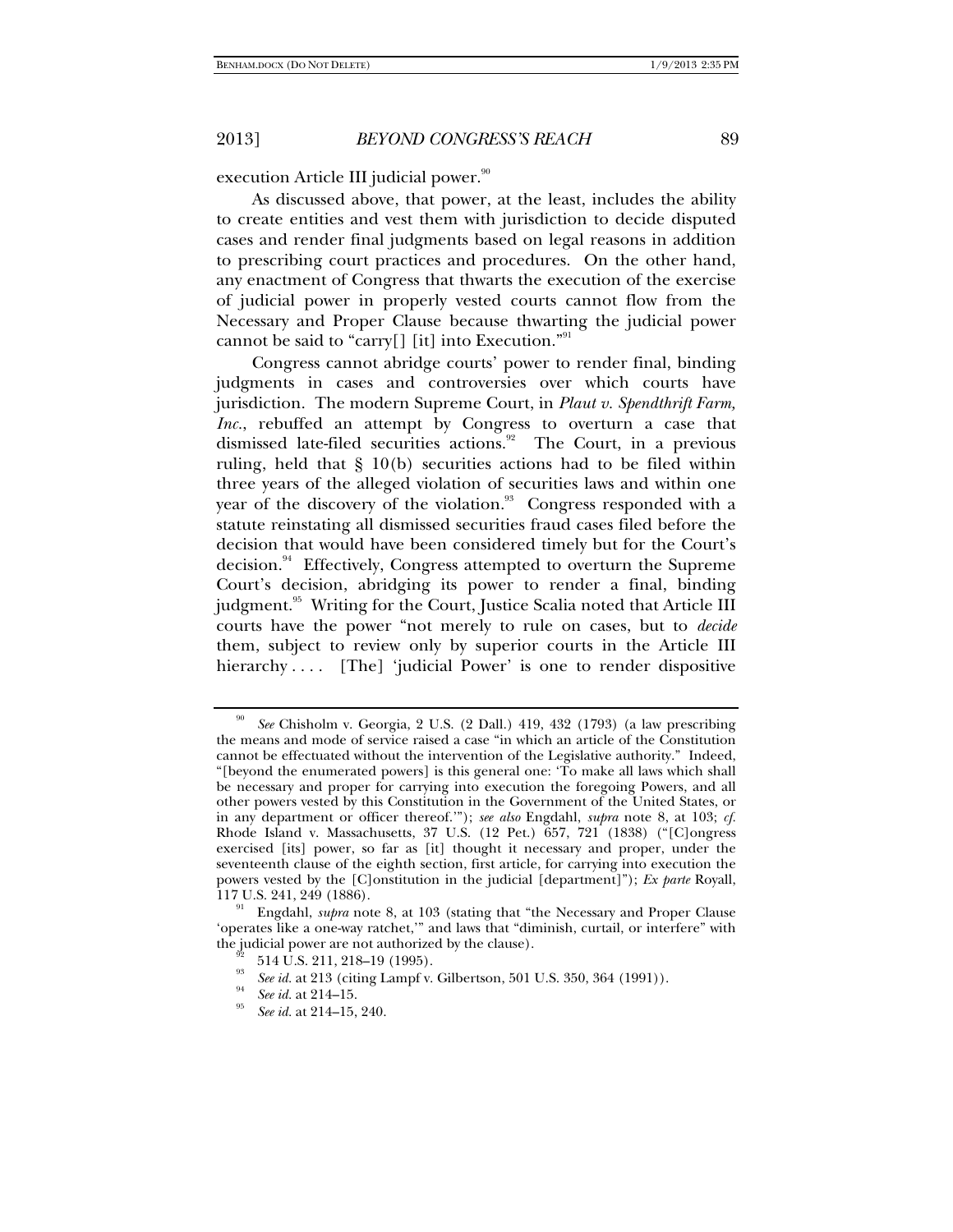judgments."<sup>96</sup>

According to this reasoning, Congress cannot force courts to hear cases contrary to a final, binding judgment dismissing them.<sup>97</sup> The power to bind litigants through a judgment and to revise judgments is an exclusive judicial prerogative.

At a minimum then, core Article III judicial power is the power to decide individual disputes on the basis of impartial legal reasoning by rendering a final, dispositive judgment based on that reasoning. This power is irreducible.<sup>98</sup> Some commentators have suggested a more expansive view of core judicial power and other Article III provisions that would further restrict congressional action, including limiting Congress's power to strip jurisdiction.<sup>99</sup> This Article does not weigh in on that debate and proceeds, *arguendo*, utilizing the minimal and indisputable characterization of core judicial power above.

# III. ARTICLE III'S GRANT OF CORE JUDICIAL POWER IMPLIES OTHER INDEPENDENT COURT POWERS THAT SUPPORT THE EXERCISE OF JUDICIAL POWER

Beyond the nucleus, or core, of judicial power that must inhere in any federal tribunal, courts have long recognized other independent or inherent powers necessary or helpful in effectuating the judicial power. These powers comprise two categories: essential independent power and non-essential independent court power.<sup>100</sup> Congress may not prevent the full exercise of Article III judicial power by regulating essential independent power. And while courts may exercise non-essential independent, or beneficial, powers without congressional authorization, Congress has full authority to limit or eliminate these powers.

<sup>96</sup> *Id.* at 218–19 (quoting Frank H. Easterbrook, *Presidential Review*, 40 CASE W. RES. L. REV. 905, 926 (1990)); *see also* Miller v. French, 530 U.S. 327, 328 (2000) ("The Constitution prohibits one branch of the Government from encroaching on the central prerogatives of another. Article III gives the Federal Judiciary the power, not merely to rule on cases, but to *decide* them, subject to review only by superior Article III courts.").<br><sup>97</sup> *See* CHEMERINSKY, *supra* note 54, at 166.<br><sup>98</sup> *Cf. Plaut*, 514 U.S. at 218–19.

<sup>&</sup>lt;sup>99</sup> *See, e.g.*, Engdahl, *supra* note 8, at 103–04; Amar, *supra* note 22, at 206–07.

*Cf.* Pushaw, *supra* note 2, at 847–48.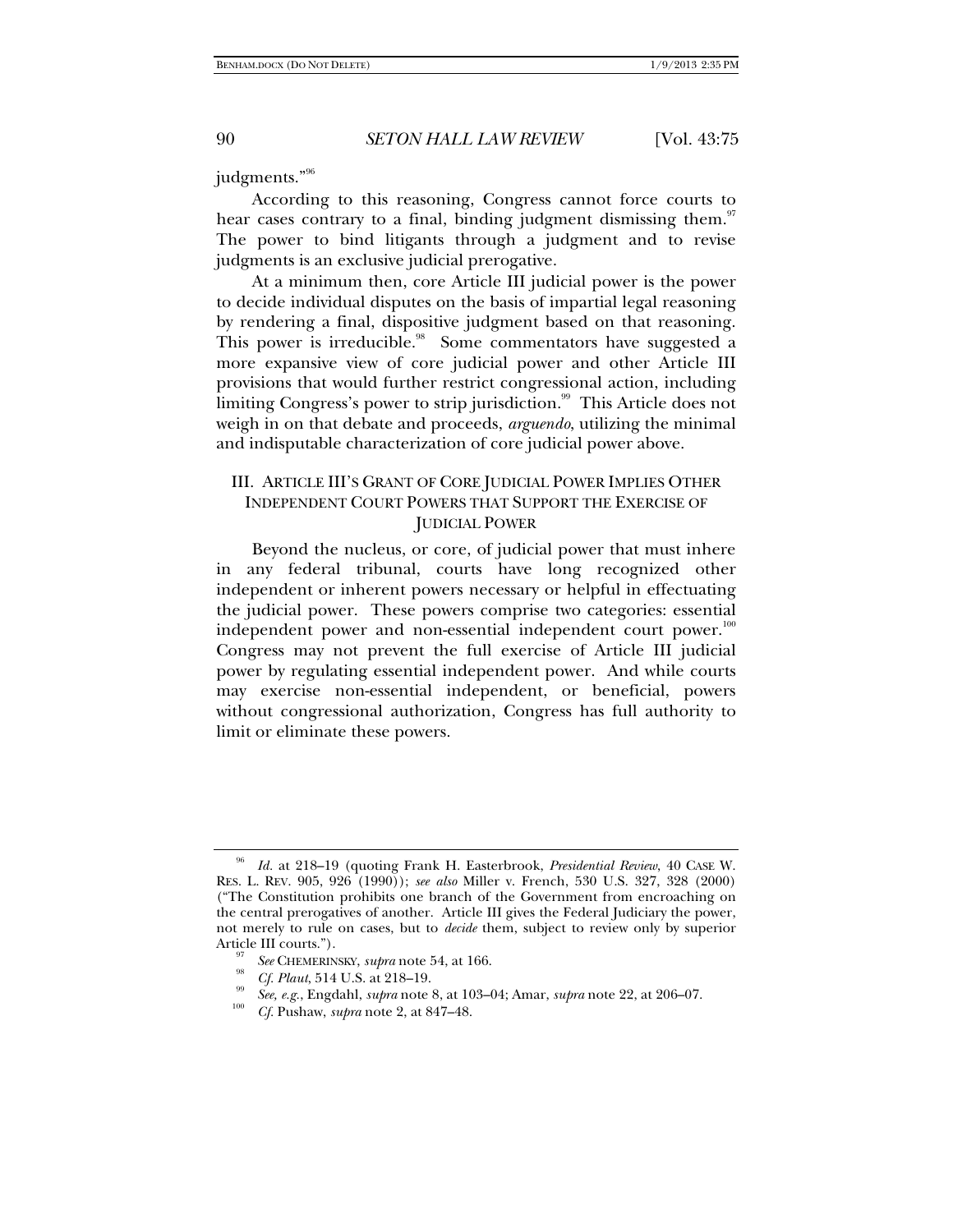# *A. Congress May Not Prevent the Full Exercise of Judicial Power by Regulating or Eliminating Independent Court Powers Necessary for the Exercise of Judicial Power*

Core judicial power would be an empty power if courts did not have certain ancillary powers necessary to fulfill the courts' core function. Accordingly, courts have recognized a category of independent power that might be most aptly described as essential. $^{101}$ Core judicial power is the constitutionally recognized minimal ability to decide disputed cases on the basis of legal reasons in the form of a final judgment.<sup>102</sup> This power flows from the Constitution and, like any other constitutional power, may be exercised fully—absent some other constitutional limitation. By way of comparison, take the pardon power. The Constitution empowers the President to pardon criminals.<sup>103</sup> Congress cannot reduce this power by, for example, allowing the President to pardon only certain crimes, or pardon on certain days, or only grant clemency instead of full pardons.<sup>104</sup> Doing so would encroach on the President's constitutional prerogative.<sup>105</sup> Likewise, Congress cannot reduce the judicial power in particular cases once Congress has vested it in the lower federal courts either by wholly preventing its exercise or reducing it.

But there are many roads Congress could potentially take, some of them not so obvious, leading to the abrogation or reduction of the Article III judicial power. This is because many necessary or "indispensable" steps lie between the initiation of a disputed case and a final judgment.<sup>106</sup> Complaints are filed, lawsuits proceed through the pre-trial adjudication process to trial, and ultimately, after trial or settlement, terminate in the form of a final judgment. If Congress undermined the parts of this process that are essential to deciding cases based on legal reasons, it would indirectly gain plenary control

<sup>&</sup>lt;sup>101</sup> Professor Robert J. Pushaw Jr., describing these powers as "implied indispensable" powers, argues that "courts can infer a power only if they would otherwise be unable to perform their express constitutional functions competently."

Pushaw, *supra* note 2, at 847.<br><sup>102</sup> See supra Part II.A.

<sup>&</sup>lt;sup>103</sup> U.S. CONST. art II, § 2, cl. 1.

*Ex parte* Garland, 71 U.S. (4 Wall.) 333, 334 (1866) ("The power of pardon conferred by the Constitution upon the President is unlimited except in cases of impeachment. It extends to every offence known to the law, and may be exercised at any time after its commission, either before legal proceedings are taken or during their pendency, or after conviction and judgment. The power is not subject to legislative control.").<br><sup>105</sup> *See id.* 106 *See id.* 

*See* Pushaw, *supra* note 2, at 847.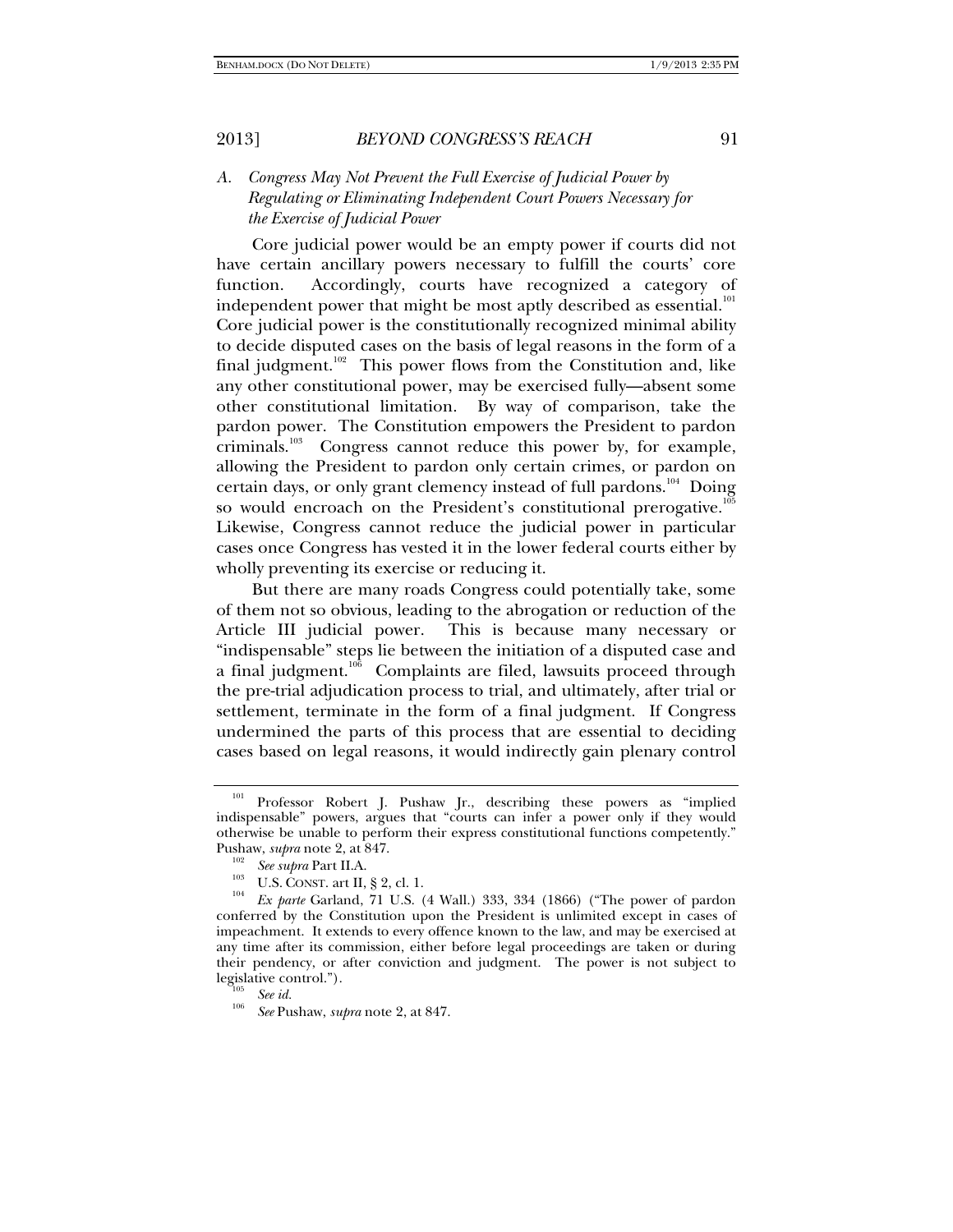over the judicial power vested in Article III courts.<sup>107</sup> This is no more permissible than a law directly preventing courts from issuing final judgments in cases over which they have jurisdiction or otherwise interfering with Article III judicial power. Thus, Congress's ability to regulate essential, independent powers is limited.

The framework for determining the validity of an act of Congress that regulates an essential independent power proceeds in two steps.<sup>108</sup> First, courts should determine whether the power is essential to the exercise of Article III judicial power. By "essential," this Article contends that if the power did not exist, courts would not enjoy the ability to fully exercise Article III judicial power in a case over which Congress has vested them with jurisdiction.<sup>109</sup> Second, assuming that the independent power asserted by the courts is indeed essential, a congressional action regulating it is invalid if it eliminates or restricts the full exercise of the power.<sup>110</sup> Some courts and commentators have referred to this as "material" or "serious" impairment.<sup>111</sup>

 *Cf.* Pushaw, *supra* note 2, at 847–48 (noting that "[b]ecause the Constitution grants federal judges implied indispensable powers, it surely does not authorize

As discussed, *supra*, in *Michaelson v. United States ex rel. Chicago, St. Paul, Minneapolis*  $\mathcal{F}$  *Omaha Ry. Co.*, the Court considered whether a statute "materially interfere[d]" with the contempt power. Michaelson v. United States *ex rel.* Chi., St. Paul, Minneapolis & Omaha Ry. Co., 266 U.S. 42, 65 (1924). Although the Court ultimately held that extending the jury trial right to criminal contempt in certain cases did not materially interfere with the power, the proposition that a valid law may not "materially" interfere with, or impair, an essential power is sound. "Material" roughly means meaningful, or bearing some logical connection with facts or result. *See* BLACK'S LAW DICTIONARY 1066 (9th ed. 2009) (material means "[h]aving some logical connection with the consequential facts").

 *See e.g.*, Pushaw, *supra* note 2, at 833, 847–48. This principle relates to step one of the analysis but is distinct. If Congress cannot constitutionally pass laws that reduce core judicial power, step one is a gatekeeper that validates any congressional action with respect to an "inherent" power disconnected from core judicial power. Step two determines if congressional action touching a power necessary to the exercise of core judicial power merely regulates the essential power or, instead, impermissibly reduces core judicial power indirectly. *Cf., e.g.*, Pushaw, *supra* note 2,

<sup>&</sup>lt;sup>107</sup> If Congress cannot instruct a court on how to decide a case *directly*, it follows that Congress cannot accomplish the same end *indirectly* by limiting or controlling the means with which courts decide cases. *Cf.* REDISH, *supra* note 22, at 47–48

<sup>(</sup>instructing courts "*how* to decide" cases is not a part of Congress's authority). 108 *See* Pushaw, *supra* note 2, at 847 for a well-reasoned analytical framework to assess the propriety of courts' exercise of what he terms "implied indispensable powers." As a correlative principle, Pushaw argues that "[b]ecause the Constitution grants federal judges implied indispensable powers, it surely does not authorize Congress to destroy or impair them." *Id.* at 848. This Article agrees with the latter limiting principle, but disagrees with the former for reasons discussed below.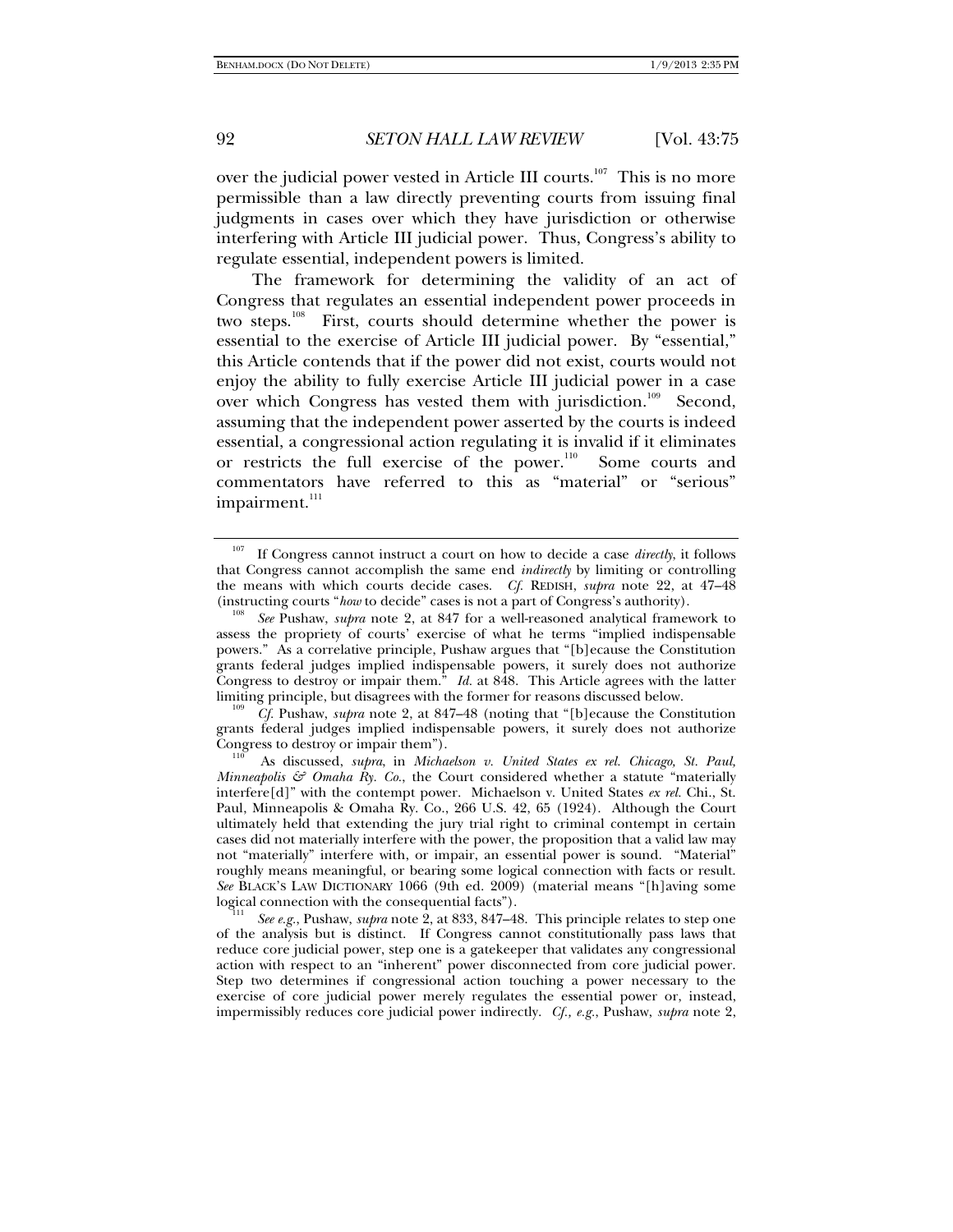Professor Pushaw employs a similar test, which he labels as "strict necessity," to describe both the test for whether a court can exercise an independent power in the first place and whether Congress can restrict a power so exercised.<sup>112</sup> While this Article adopts part of his well-reasoned framework (Congress cannot eliminate or abrogate powers that are necessary for the exercise of Article III power), it rejects the contention that a power must be indispensable before a court can exercise it.<sup>113</sup>

For Pushaw, along with Professor Van Alstyne, courts can exercise a non-core power independently (i.e., without congressional authorization) only if the power is essential, or strictly necessary to the exercise of judicial power.<sup>114</sup> But courts plainly exercise nonessential (or "beneficial") powers on a daily basis without congressional authorization.<sup>115</sup> Thus, by conflating the analysis of whether a court can act absent congressional authorization with the question of whether Congress can prevent a court from acting, Pushaw's analysis tempts courts to describe inherent powers as indispensable when they really are not.<sup>116</sup> This creates the real risk that courts will later resist congressional regulation of putatively indispensable powers because they have previously been described as indispensable or "strictly necessary."117 Thus, this Article adopts a

<sup>117</sup> This is not to suggest that all court resistance to inherent powers regulation is impermissible. Indeed, separation of powers concerns mandate that courts do so in some instances. *See*, *e.g.*, Stephen B. Burbank, *Procedure, Politics and Power: The Role of* 

at 847–48.  $112$  Pushaw describes the strict necessity test as allowing courts to "infer a power only if they would otherwise be unable to perform their express constitutional functions *competently*." *Id.* at 847 (emphasis added). The competent exercise of judicial power may, in many cases, be coextensive with the ability to fully exercise judicial power. For instance, either a court has the ability to render a final, binding judgment or it does not. A law preventing a court from rendering judgment in a case that is otherwise properly before it would prevent both the *full* and *competent*  exercise of judicial powers. In other instances, competent exercise of judicial power might amount to something less than full exercise. In those cases, courts have the

ability to exercise Article III judicial power fully.<br> $\frac{113}{113}$  *Contra* Pushaw, *supra* note 2, at 843, 847–48.

<sup>&</sup>lt;sup>114</sup> Pushaw, *supra* note 2, at 847–48; *see also* William W. Van Alstyne, *The Role of Congress in Determining Incidental Powers of the President and of the Federal Courts: A Comment on the Horizontal Effect of the Sweeping Clause*, 40 LAW & CONTEMP. PROBS. 102, 129 (1976).

*See* Samuel P. Jordan, *Situating Inherent Power Within a Rules Regime*, 87 DENV. U. L. REV. 311, 313–15 (2010) (describing the widespread use of inherent power in the modern rules system).<br> $\frac{116}{116}$  The use of inherent powers is widespread in courts, both historical and

modern. *See* Pushaw, *supra* note 2, at 760–82 (cataloguing inherent powers precedent); Jordan, *supra* note 115, at 313–15 (acknowledging the same).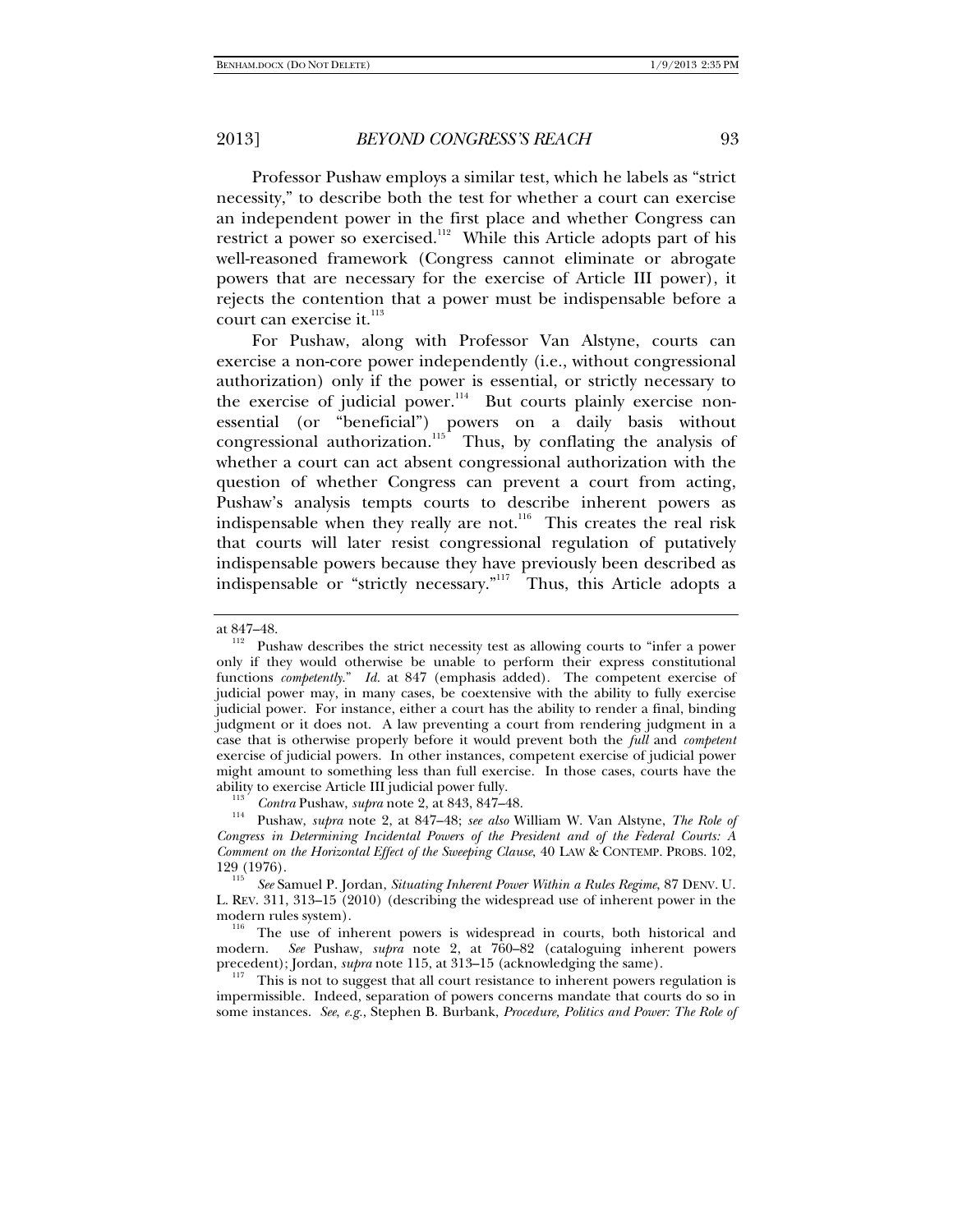framework that acknowledges the reality that courts often utilize nonessential power in a gap-filling role while preserving Congress's ability to prohibit it. Accordingly, if a putative essential court power is not actually essential, Congress has plenary authority to regulate or abolish it. But where it is helpful to do so, courts may fill the gaps in prescribed procedures in the meantime.

Throughout history, essential powers have arisen in three principle areas.<sup>118</sup> First, courts have the essential power to maintain functionality by mandating both decorum and compliance with court orders.<sup>119</sup> Second, courts have the essential power to develop an accurate and impartial factual record.<sup>120</sup> Third, courts have the essential power to control their dockets.<sup>121</sup>

The contempt power is a good example of the first category of essential independent power and also a good example of how the framework for independent powers operates.<sup>122</sup> Although the contours of the contempt power have always been defined through a system of regulation shared by Congress and courts, Congress cannot eliminate the contempt power.<sup>123</sup> The Judiciary Act of 1789 recognized the contempt power but did little to regulate or control it.<sup>124</sup> In response to perceived judicial abuse of the broad contempt

266 U.S. 42, 66 (1924) (noting that Congress may regulate, but not eliminate, the

contempt power).<br><sup>120</sup> *See* Pushaw, *supra* note 2, at 847 ("[A]djudication requires impartial, relevant, and consistent fact finding.").

*See, e.g.*, Clinton v. Jones, 520 U.S. 681, 706–07 (1997) (noting that a court has "broad discretion to stay proceedings as an incident to its power to control its own docket" but also observing that this power is not without limits).<br>  $\frac{122}{122}$  See Michaelson, 266 U.S. at 66.

<sup>123</sup> *See id.* 124 *See id.* 124 **Judiciary Act of 1789**, ch. 20, § 17, 1 Stat. 73, 83 (1789), *invalidated on other* 

*Congress*, 79 NOTRE DAME L. REV. 1677, 1688 (2004) (arguing that a limited number of inherent powers are beyond congressional regulation as a matter of separation of

Professor Pushaw contends that indispensable powers may arise through either Article III's "judicial power" language or its creation of "courts." *See* Pushaw, *supra* note 2, at 847. This is likely true because the term "court" implies certain necessary characteristics in any court Congress chooses to create. In most cases, however, any central attributes of "courts" are embodied in the concept of core judicial power. For instance, Professor Pushaw suggests that being a "court" means having the ability to regulate internal administrative affairs. *Id.* The power to do this is also likely to be essential to the adjudicatory function described by "judicial power." Authority is difficult to find, however, for the further conclusion that Congress cannot abrogate "court" powers unrelated to adjudication. *But see id*. at 848 (arguing that "essential 'court' power may be exercised regardless of whether adjudication has been affected."). 119 *See* Michaelson v. U. S. *ex rel.* Chi., St. Paul, Minneapolis. & Omaha. Ry. Co.,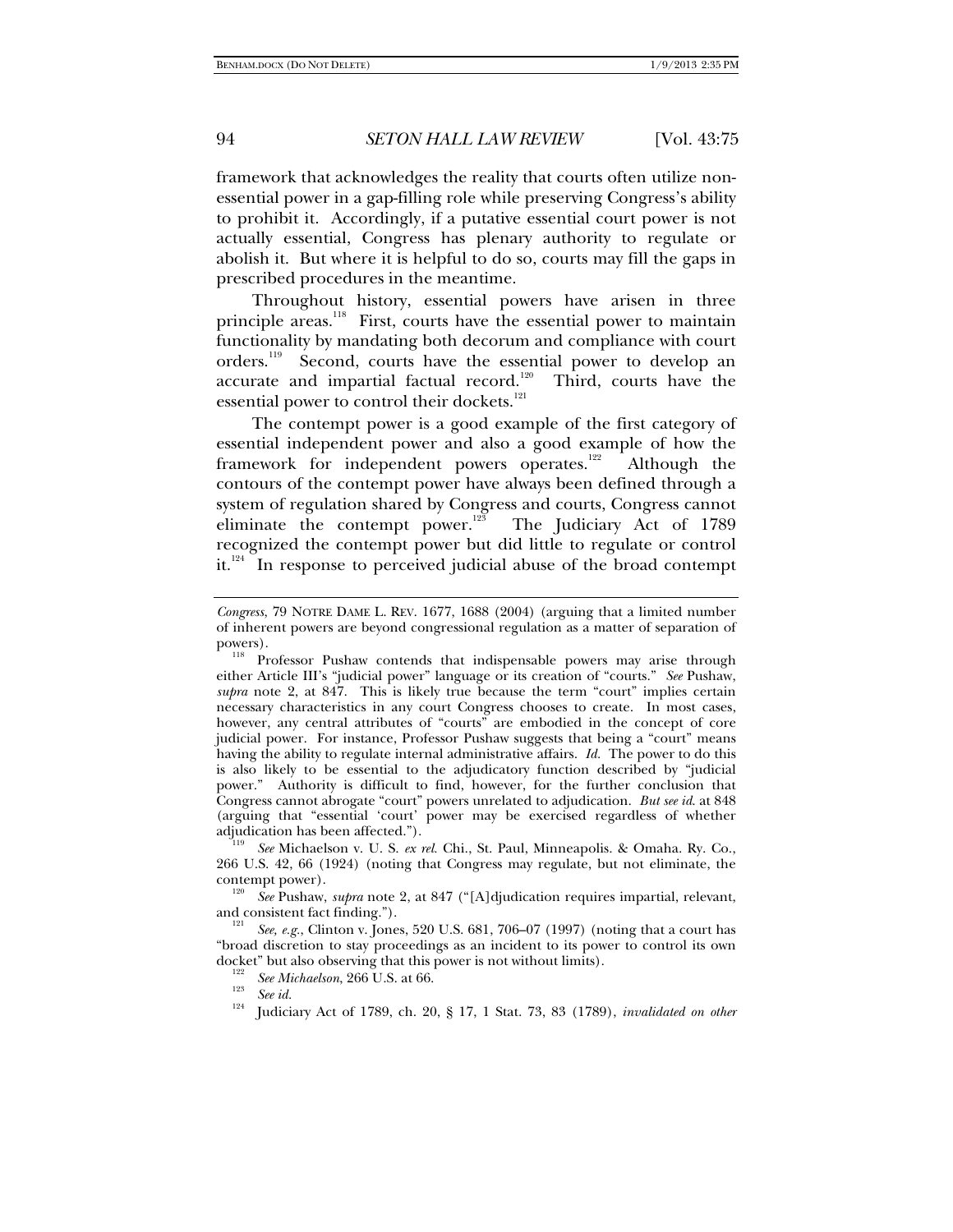power set out in 1789, Congress passed a statute limiting the contempt power in  $1831.^{125}$ 

While this statute has survived as a permissible regulation, rather than elimination or impermissible impairment, of the contempt power, the Court has since recognized that this power is "essential to the preservation of order in judicial proceedings."126 Indeed, in *Ex Parte Robinson*, the Court observed that "[t]he moment the courts of the United States were called into existence and invested with jurisdiction over any subject" they attained the contempt power.<sup>127</sup> In *Robinson*, a court disbarred an attorney for refusing to obey a court order.<sup>128</sup> The Supreme Court overturned this use of the power, however, because Congress "limited and defined" contempt in the 1789 Act (and again in the 1831 Act) to be punishable by fine or imprisonment, not disbarment.<sup>129</sup> Robinson sets up an analytical framework that survives to this day: Congress may limit or regulate the contempt power, but it may not eliminate or impair the power in a way that prevents the full exercise of core judicial power.<sup>130</sup> By exclusively allowing for fine and imprisonment as punishment, Congress limited the contempt power. But this limitation did not eliminate the contempt power's ability to protect the day-to-day functions of courts.

The contempt power, however, has long been subject to criticism that it is easily abused, and drawing the lines between permissible regulation and material impairment can be difficult.<sup>131</sup>

*grounds by* Marbury v. Madison, 5 U.S. (1 Cranch) 137 (1803).<br><sup>125</sup> The 1831 Act limited contempt to misconduct in the court's presence (or close enough to hamper the court's function); disobedience or resistance of a lawful order, process, rule, decree, writ, or command; and misbehavior by court officers in their official transactions. Act of March 2, 1831, ch. 99, 4 Stat. 487, 488 (1831)

<sup>&</sup>lt;sup>126</sup> Ex parte Robinson, 86 U.S. 505, 510 (1873).<br><sup>127</sup> *LL Cf. Brown, submanie* 89, st 8, 0 (notice

*Id. Cf.* REDISH, *supra* note 22, at 8–9 (noting that certain attributes, including independence from other branches, inhere in any courts Congress chooses to create).<br><sup>128</sup> See Ex parte Robinson, 86 U.S. at 509–10.

<sup>&</sup>lt;sup>129</sup> *See id.* at 512. The Court even insinuated that the contempt power of the *lower* courts might be subject to plenary congressional regulation, a position it would retreat from a few decades later in *Michaelson*. *See* Michaelson v. U.S. *ex rel.* Chi., St. Paul, Minneapolis. & Omaha. Ry. Co., 266 U.S. 42, 66 (1924). 130

*See* Felix Frankfurter & James M. Landis, *Power of Congress in Criminal Contempts in "Inferior" Federal Courts—A Study in Separation of Powers*, 37 HARV. L. REV. 1010, 1022 (1924) (arguing that inherent contempt power emanates "solely to the fact that a court has business in hand and must get on with it"). 131 *See* Pushaw, *supra* note 2, at 770 n.171 for a discussion of several notable

examples of judicial exploitation of the contempt power, including *In re Debs,* 158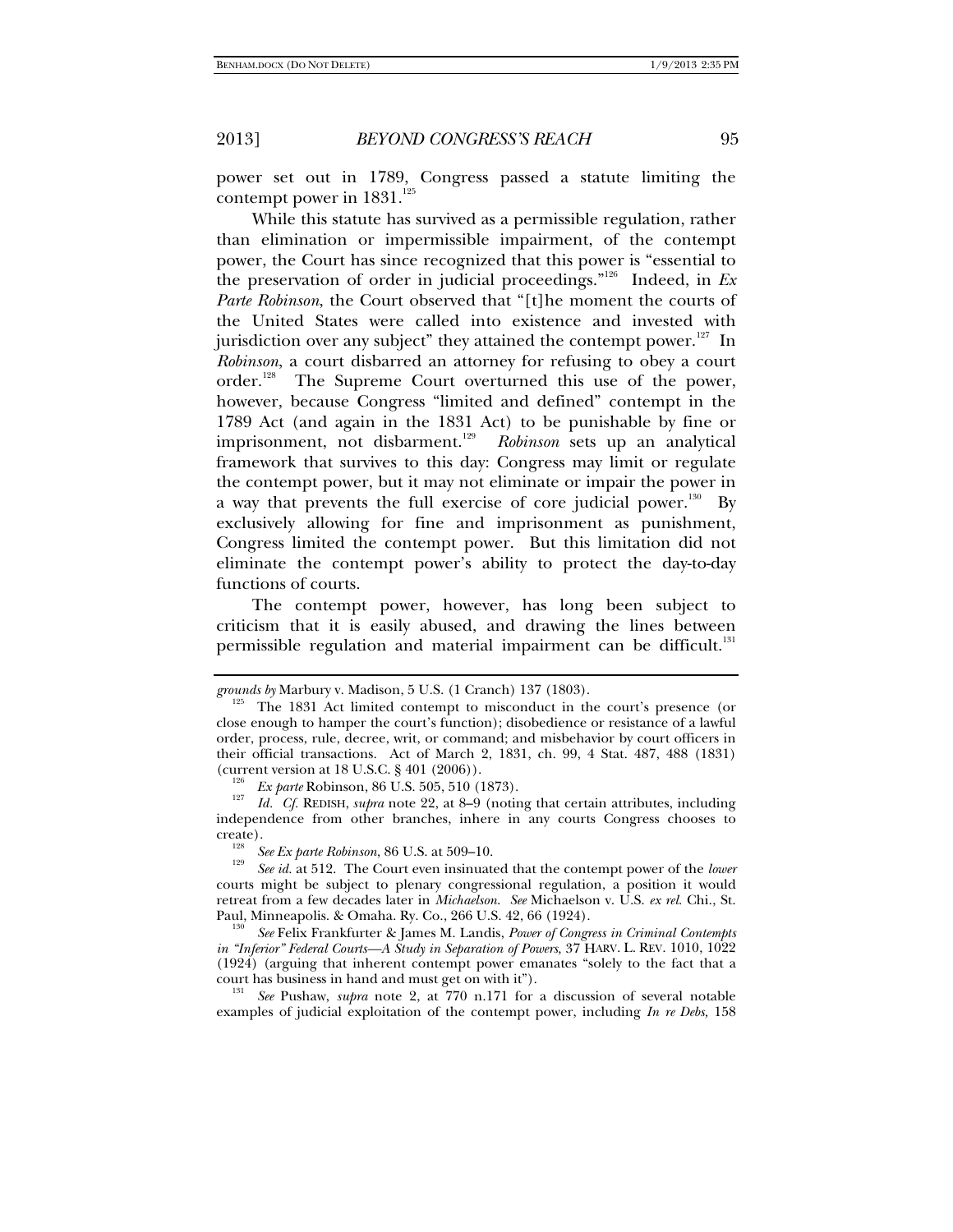Perceived abuses of contempt resulted in additional acts of Congress regulating the power.<sup>132</sup> During the end of the nineteenth century and beginning of the twentieth century, courts were criticized for abusing the contempt power to punish labor activists, and Congress responded with a statute requiring a jury trial for contempt where the act underlying the contempt was also a separate criminal offense. $^{133}$ The Court sustained this regulation but again observed that courts have the contempt power when created and vested with jurisdiction.<sup>134</sup> And although Congress may regulate the lower courts' contempt powers, the Court noted that the powers "can neither be abrogated nor rendered practically inoperative" by an act of Congress.<sup>355</sup> The Court went on to uphold the statute at issue because it did not "materially" impair the lower courts' contempt powers.<sup>136</sup>

The Court's protection of the contempt power is well founded. The contempt power is essential to the exercise of core judicial power because it would be impossible to decide at least some cases if courts could not punish courtroom misconduct or certain out-of-court misconduct. For instance, it is impossible to decide cases if courts cannot hold hearings in a case because a litigant stands and shouts profanities in the courtroom every time court convenes. Likewise, it would be impossible to decide some cases if witnesses refused to obey subpoenas and testify, depriving the court of a factual record upon which to base a legal decision. The contempt power provides a mechanism for punishing non-compliance with such subpoenas and is thus an essential part of the adjudication process.

Both statutory and rule-based restrictions, to date, have not eliminated or materially impaired the contempt power.<sup>137</sup> Congress has successfully required juries for certain contempt actions, placed

<sup>136</sup>*Id.* at 65–66.<br><sup>137</sup> Federal Rule of Criminal Procedure 42 both contemplates the contempt power and regulates it. The rule tracks the traditional contempt power but adds additional protections consistent with the Court's extension of constitutional criminal procedure guarantees to contempt cases. *See* FED. R. CRIM. P. 42; *see also* Young v. United States, 481 U.S. 787, 795–801 (1987) (requiring a disinterested prosecutor); Bloom v. Illinois, 391 U.S. 194, 197 (1968) (extending the right to jury trial to contempt sanctioned by substantial punishment).

U.S. 564 (1895), in which the Court upheld contempt sanctions punishing labor activists for conspiring to violate railroad laws and *Walker v. City of Birmingham*, 388 U.S. 307 (1967) in which the Court upheld contempt convictions against Martin

<sup>&</sup>lt;sup>132</sup> *See, e.g.*, 18 U.S.C. § 402 (2006).<br><sup>133</sup> *See id.* 134 **See 11** 134 **Secret 125 in** 134 **C.** 134 **134 134 134 134 134 134 134 134 134 134 134 134 134 134 134 134 134 134 134**

<sup>&</sup>lt;sup>134</sup> *See Michaelson*, 266 U.S. at 66.<br><sup>135</sup> *Id.*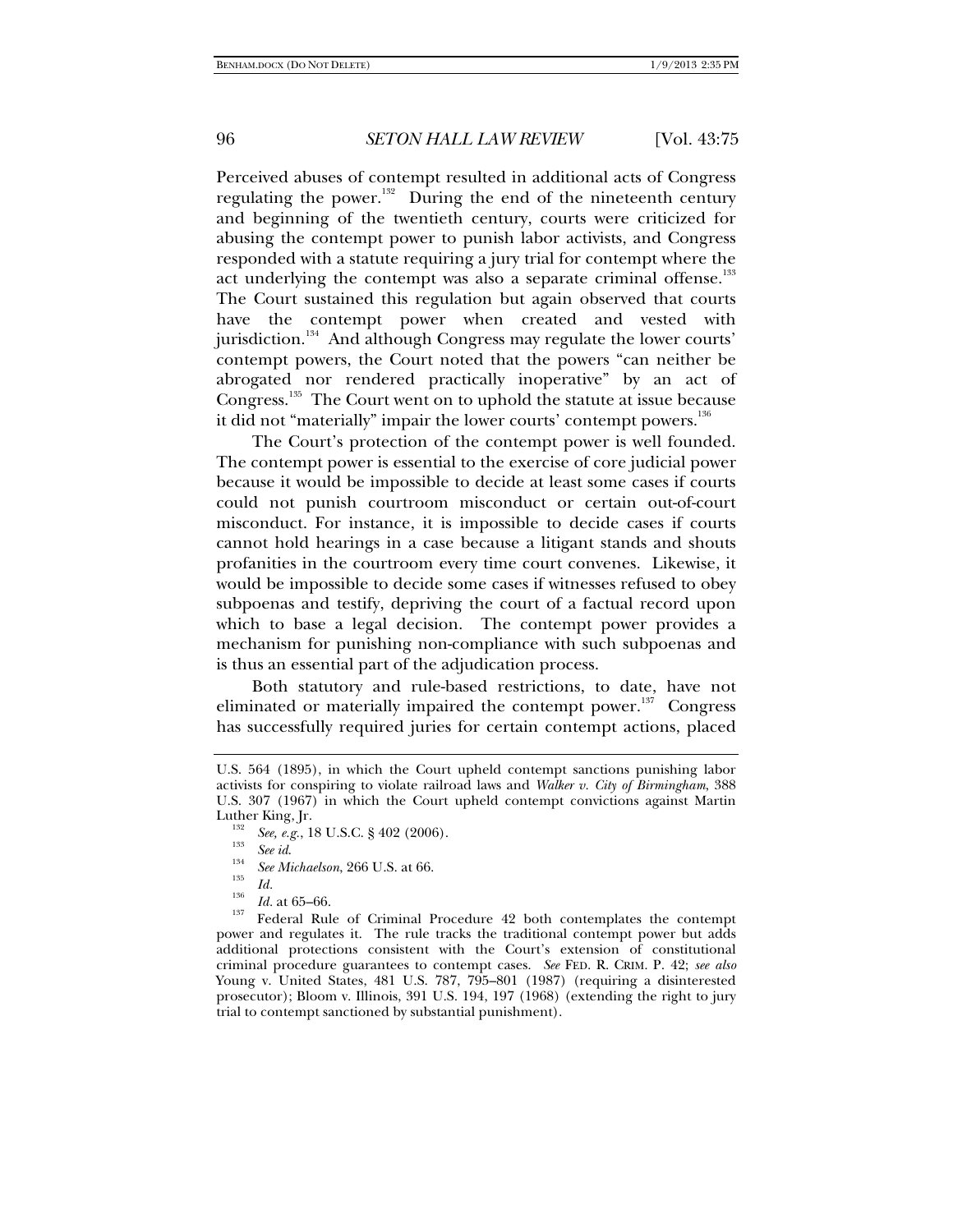restrictions on contempt for those not physically present in court, limited contempt to the violation of *lawful* orders, and regulated both the amount of fine and length of imprisonment that courts can impose for contemptuous action.<sup>138</sup> While these restrictions narrow the power, they do not restrict it in a way that prevents the exercise of core judicial power.<sup>139</sup> To date, imprisonment and fine, even in limited amounts, have proven sufficient to encourage compliance and decorum in the courts. Thus, contempt still serves its essential function. If, however, Congress attempted to regulate contempt in a way that intruded on the ability of courts to decide cases and otherwise exercise Article III judicial power, then the regulation would be invalid.

Courts also have the essential, independent power to develop an accurate factual record, a category that comprises several distinct subpowers.<sup>140</sup> At the outset, the power to develop a factual record is essential, in itself, to the exercise of Article III judicial power. Indeed, it is impossible to decide cases without a factual record. Applying the law to the facts and reaching a result was central to adjudication when the Constitution was drafted and ratified and remains so today. If Congress prohibited courts from developing a record, they could not decide cases.

Despite congressional regulation of the subpoena power, the power to compel testimony is a necessary sub-part of the power to develop an accurate factual record. Congress has long regulated the power to subpoena witnesses and compel testimony.<sup>141</sup> But the power to compel testimony is essential to fact-finding and, accordingly, adjudication; therefore, Congress cannot eliminate or materially impair it. $142$  The power to develop a factual record would be an empty one without the power to compel the creation of such a

<sup>138</sup> <sup>138</sup> *See* 18 U.S.C. §§ 401, 402 (2006).

*See, e.g.*, *Michaelson*, 266 U.S. at 66–69 (upholding the Clayton Act's jury trial requirement for certain classes of contempt while noting the critical relationship the

contempt power has with the exercise of judicial power).<br><sup>140</sup> See Pushaw, *supra* note 2, at 847 for a basic discussion of fact finding as a necessary part of adjudication. *See also* Charles W. Joiner & Oscar J. Miller, *Rules of Practice and Procedure: A Study of Judicial Rulemaking*, 55 MICH. L. REV. 623, 642–44 (1957) (noting that the court's ability to find facts is a necessary feature). 141

<sup>&</sup>lt;sup>141</sup> See FED. R. CIV. P. 45(a) (providing a mechanism to compel testimony of witnesses); 28 U.S.C. § 1826(a)  $(2006)$  (stating that refusal to provide testimony can result in summary confinement "until such time as the witness is willing to give such testimony or provide such information"). 142 *See* Pushaw, *supra* note 2, at 847 (arguing that the power to compel testimony

is indispensable).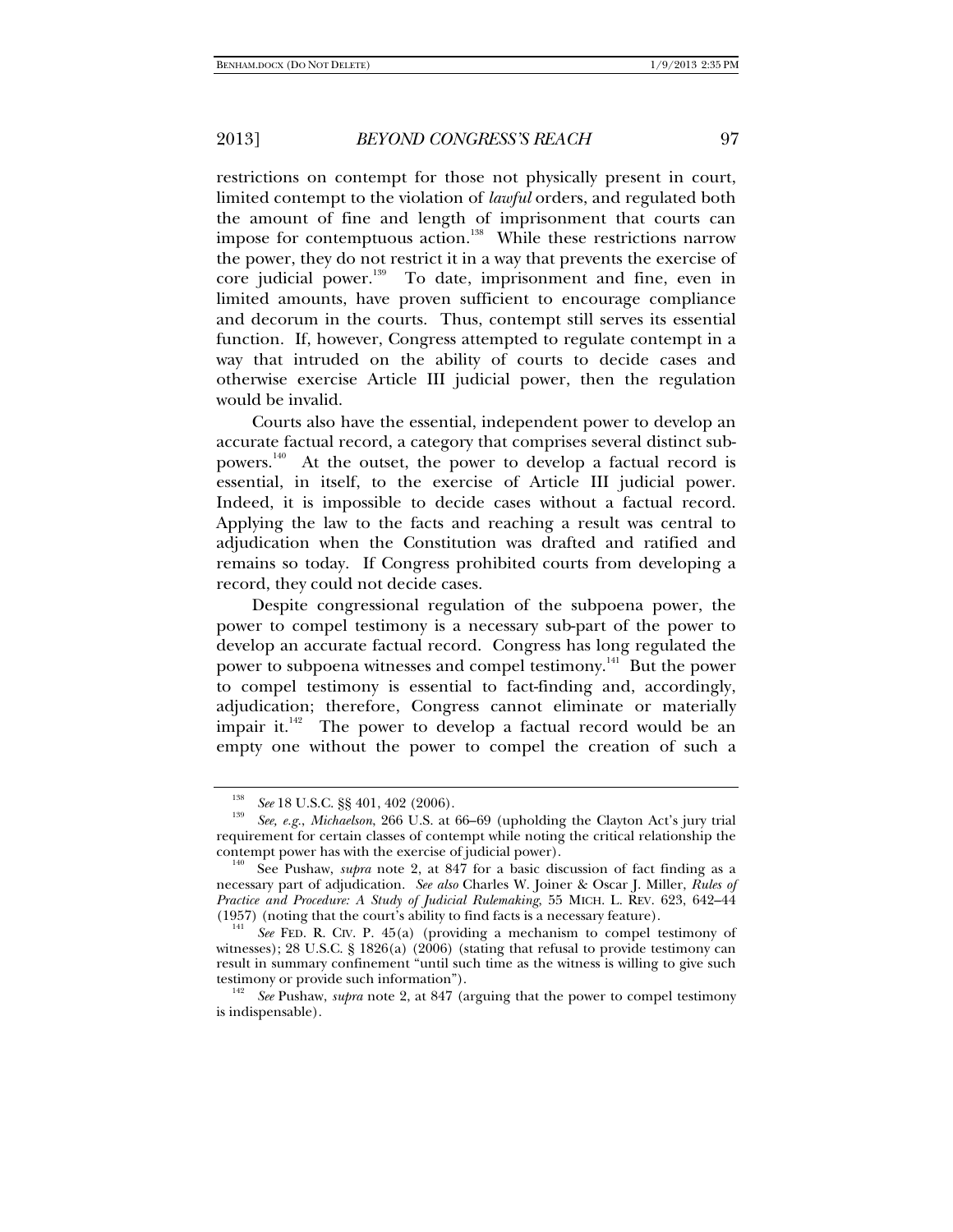record. Even if some witnesses testify voluntarily, some witnesses will not, making compelled testimony a basis of fact-finding in at least some cases.

Finally, courts have several essential, independent powers to regulate and control their own dockets.<sup>143</sup> For instance, courts have the power to stay cases or continue trial settings.<sup>144</sup> This power is essential to the exercise of core judicial power because it guarantees that the court can meaningfully engage in the judicial function.<sup>145</sup> For example, if Congress prohibited all continuances and all stays, courts with busy dockets would be overwhelmed and not able to adjudicate the merits of each case based on legal reasons. Taken to the extreme, cases would be dismissed or otherwise decided based on the arbitrary circumstances of the court in which they were filed, namely court congestion. Thus, Congress may not eliminate the power to stay and continue cases because doing so would strip some Article III courts of the power to decide these cases.

Congress's ability to regulate essential independent judicial power should always be tested against the impact that the regulation will have on Article III judicial power. Often, history is instructive on the contours and limits of essential independent power, but it is not binding. If eliminating or restricting a power does not interfere with or eliminate constitutional judicial power—because the allegedly essential power is unrelated to Article III judicial power, or exists through some other mechanism, or because the regulation restricts the essential power without affecting judicial power—then Congress has the power to do so. Indeed, the third category of independent court power—non-essential independent power (sometimes known as beneficial or gap-filling power)—is subject to the plenary control of Congress.

## *B. Congress Has the Plenary Authority to Regulate or Eliminate Non-Essential Independent Judicial Power*

Courts have recognized other independent powers—powers that are helpful or beneficial to their function but not essential to the exercise of Article III judicial power. This category of power is best

<sup>143</sup> <sup>143</sup> See, e.g., Landis v. N. Am. Co., 299 U.S. 248, 254 (1936).<br><sup>144</sup> See, e.g., Clinton v. Jones, 520 U.S. 681, 706 (1997).

<sup>&</sup>lt;sup>145</sup> *See Landis*, 299 U.S. at 254 ("[T]he power to stay proceedings is incidental to the power inherent in every court to control the disposition of the causes on its docket with economy of time and effort for itself, for counsel, and for litigants.").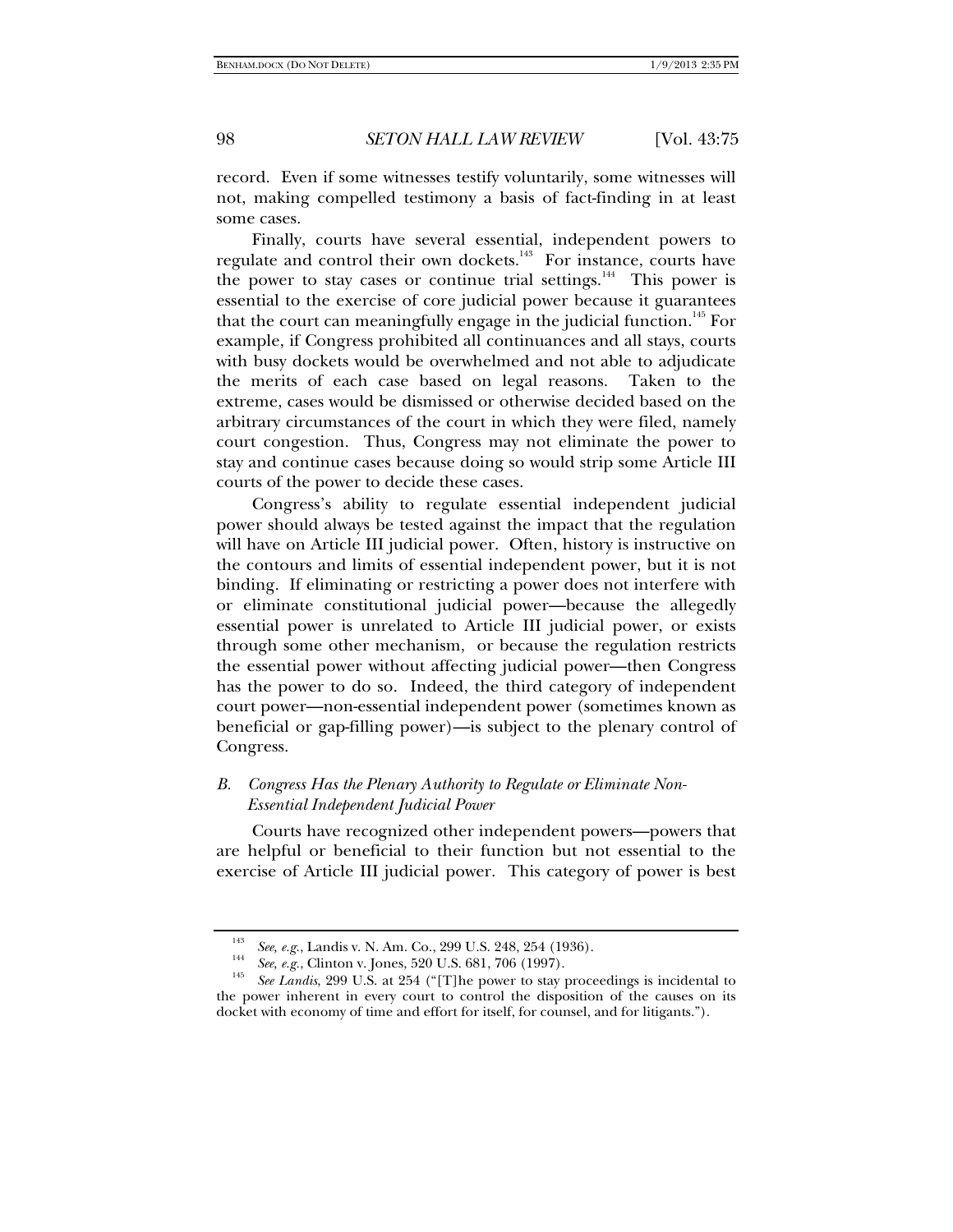described as non-essential independent power. $146$  Both the Constitution and the records of the convention are silent with respect to who has the power to prescribe the practices and procedures of the federal courts.<sup>147</sup> But from the beginning, both Congress and courts recognized that Congress has the power to regulate court procedures.<sup>148</sup> Scholars continue to debate the propriety of the Rules Enabling Act (REA), and this Article does not take a position on the propriety of the REA.<sup>149</sup> Rather, I observe that the REA rulemaking scheme continues to develop procedural rules that courts continue to follow.<sup>150</sup> While the rules are comprehensive, they are not exhaustive. To be sure, Congress's ability to regulate court procedures does not

419 (Alexander Hamilton) (Ian Shapiro ed., 2009). 148 *See, e.g.*, Judiciary Act of 1789, ch. 20, § 17, 1 Stat. 73, 83 (1789) (stating that lower courts "have the power to grant new trials," "impose . . . necessary oaths and affirmations," and punish contempt, provided that lower courts had power to "establish all necessary rules for the orderly conducting business" so long as those rules did not conflict with other law), *invalidated on other grounds by* Marbury v. Madison, 5 U.S. (1 Cranch) 137 (1803); The Process Act of 1789, ch. 21, 1 Stat. 93, 93–94 (1789) (prescribing that federal courts should adopt the procedures of the state courts from the state in which the federal courts sat); *see also* Shady Grove Orthopedic Assocs., P.A. v. Allstate Ins. Co., 130 S. Ct. 1431, 1442 (2010) ("Congress has . . . undoubted power to prescribe rules for the courts it has created"); Hanna v. Plumer, 380 U.S. 460, 472 (1965) ("For the constitutional provision for a federal court system (augmented by the Necessary and Proper Clause) carries with it congressional power to make rules governing the practice and pleading in those courts.").

 *See, e.g.*, Linda S. Mullenix, *Judicial Power and the Rules Enabling Act*, 46 MERCER L. REV. 733, 734–35 (1995) (arguing that procedural rulemaking is a uniquely judicial function). *But see, e.g.*, Martin H. Redish, *Federal Independence: Constitutional and Political Perspectives*, 46 MERCER L. REV. 697, 724–26 (1995) (arguing that rulemaking is well within Congress's prerogative). <sup>150</sup>*See, e.g.*, *Shady Grove*, 130 S. Ct. at 1442 ("Congress has . . . undoubted power to

prescribe rules for the courts it has created.").

<sup>146</sup> Commentators have affixed various labels to this category of power. *See* Ryan, *supra* note 26, at 776–79 (describing non-essential independent power as the "weak version" of inherent power); Pushaw, *supra* note 2, at 848–49 (discussing the "beneficial powers" vested in federal courts); Jordan, *supra* note 115, at 313–15 (noting that courts have long employed "inherent" power to fill procedural gaps where useful). 147 *See* Ryan, *supra* note 26, at 767 ("It is common ground that, at the

Constitutional Convention, the Framers did not address the issue of whether the judicial power granted to the federal courts includes the power to establish court practices and procedures."). But the records of the state ratification conventions, however, do contain some slight indications that Congress could prescribe procedural rules. *See id.* at 776–79 (citing 2 JONATHAN ELLIOT, THE DEBATES IN THE SEVERAL STATE CONVENTIONS ON THE ADOPTION OF THE FEDERAL CONSTITUTION 110 (2d ed. 1866)). Hamilton also observed that the legislative power "to constitute courts is a power to prescribe the mode of trial" when arguing that Congress would have the power to prescribe jury trials in civil causes. *See* THE FEDERALIST NO. 83, at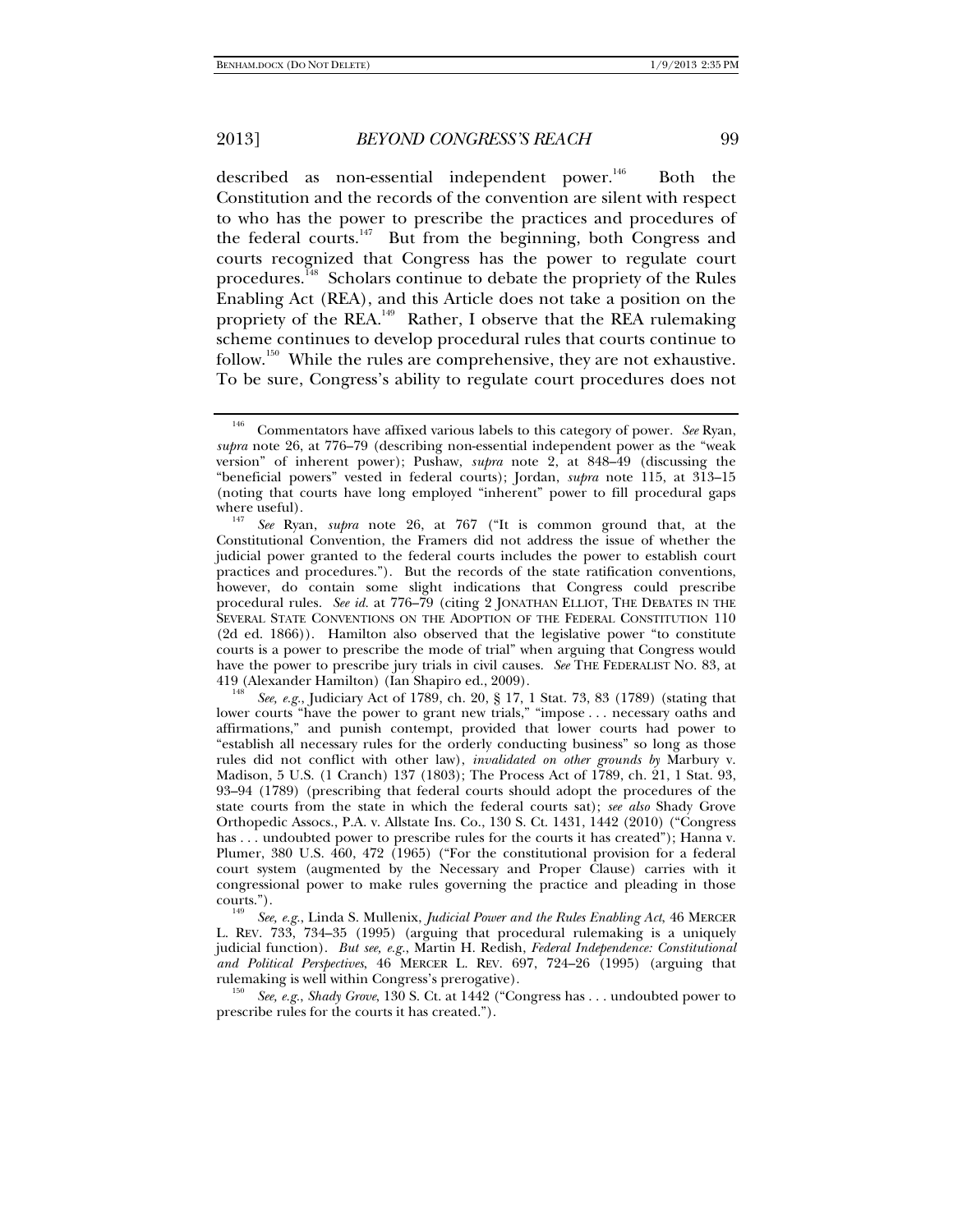translate into an actual rule on every conceivable procedural matter.<sup>151</sup> As a result, gaps exist. And courts have consistently recognized their authority to fill gaps to maintain efficient and effective operation.<sup>152</sup>

Some commentators argue that courts should exercise independent powers only when doing so is absolutely indispensable, even in the face of rulemaking silence.<sup>153</sup> The better approach, taken by William Ryan, recognizes that procedural rules will always contain gaps and that courts can and do fill those gaps—even if the gaps are not significant enough to cripple the courts—as a type of "specialized federal common law."154 Moreover, insisting that courts exercise independent power only when doing so is indispensable ignores what courts actually do.<sup>155</sup> The case reporters are filled with examples of courts, including the Supreme Court, exercising powers that are convenient but not indispensable. Examples include dismissal for forum non-conveniens,<sup>156</sup> dismissal for want of prosecution,<sup>157</sup> sanctioning litigants for misconduct, and appointing special masters or auditors to assist with a case.<sup>158</sup>

While this Article takes a position on the minimum features of Article III judicial power, it does not purport to speak to the outer

<sup>&</sup>lt;sup>151</sup> Federal Rule of Civil Procedure  $83(b)$  contemplates gaps and allows judges to fill them with local rules and practices. *See* FED. R. CIV. P. 83(b). Because Rule 83 allows judges to do by rule what they sometimes do by asserting inherent power, Professor Samuel Jordan contends that the use of inherent power as a gap-filler is gratuitous. See Jordan, *supra* note 115, at 314-15.

*See, e.g.*, Jordan, *supra* note 115, at 313 n.6 (quoting United States v. Hudson, 11 U.S. 32,  $34$  (2011)) ("[C]ertain implied powers must necessarily result to our Courts of justice from the nature of their institution.").

<sup>&</sup>lt;sup>153</sup> Van Alstyne, *supra* note 114, at 118, 129 (1976) (arguing that courts and the executive may only assert inherent powers when the need to do so is indispensable); Pushaw, *supra* note 2, at 847 (2001) (same). 154 Ryan, *supra* note 26, at 777–78 (citing Henry Friendly, *In Praise of* Erie*—and of* 

*the New Federal Common Law*, 39 N.Y.U. L. REV. 383 (1964)).

*See* FED. R. CIV. P. 83(b) (expressly contemplating that judges will face procedural gaps); Hanna v. Plumer, 380 U.S. 460, 472 (1965) ("One of the shaping purposes of the Federal Rules is to bring about uniformity in the federal courts by getting away from local rules.").

*See, e.g.*, Sinochem Int'l Co. v. Malay. Int'l Shipping Corp., 549 U.S. 422, 429 (2007) (recognizing federal courts' "common law" power to dismiss cases on the basis of *forum non-conveniens*).

*See, e.g.*, Link v. Wabash R.R. Co., 370 U.S. 626, 629 (2007) ("The authority of a federal trial court to dismiss a plaintiff's action with prejudice because of his failure

See, e.g., Ex parte Peterson, 253 U.S. 300, 312 (1920) ("Courts have (at least in the absence of legislation to the contrary) inherent power to provide themselves with appropriate instruments required for the performance of their duties.").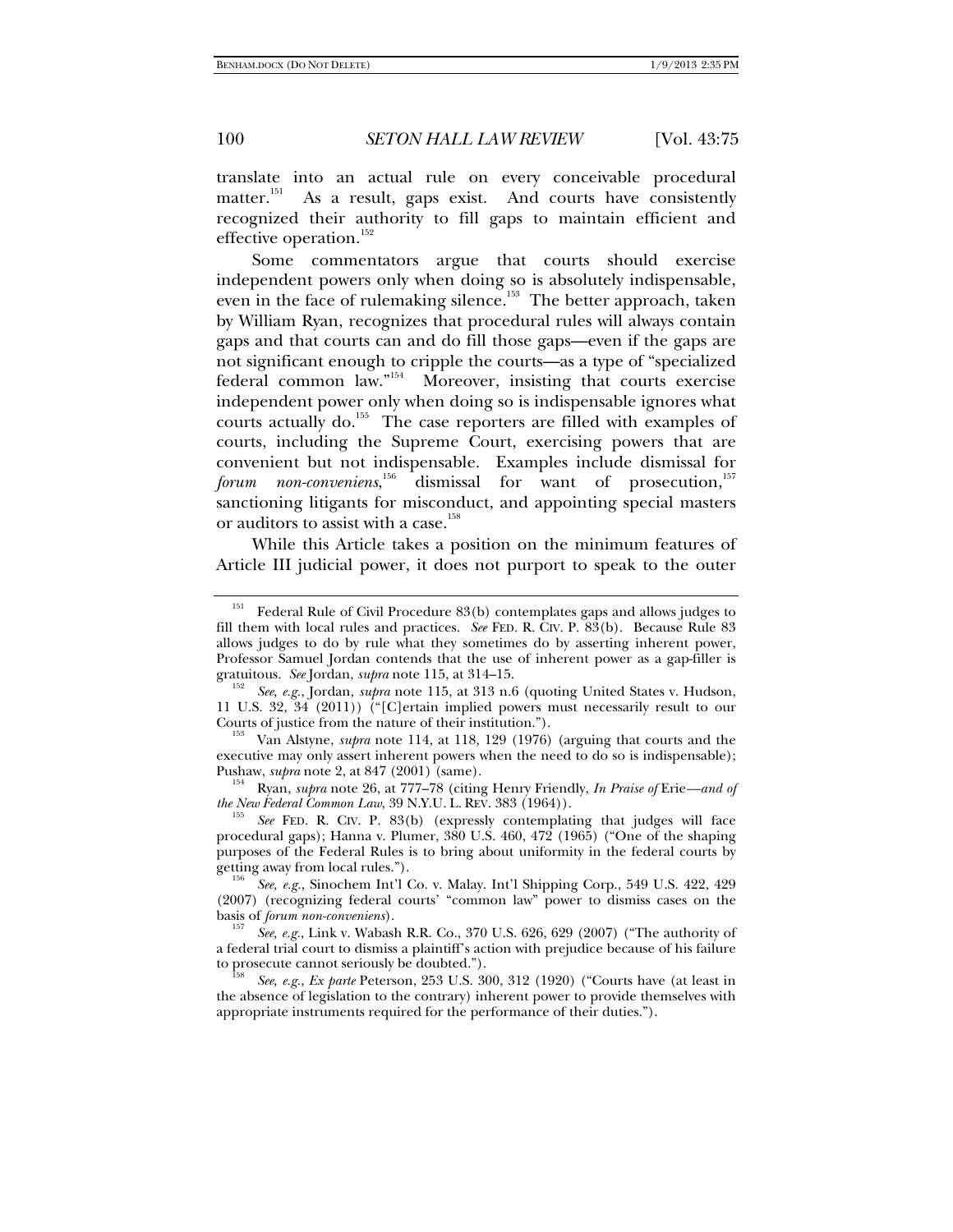limits of the power. For instance, judicial power may comprise something more than just the power to decide. William Ryan argues persuasively that the power to decide cases includes, necessarily, some level of analytical independence, citing *United States v. Klein*. 159 Ryan essentially argues that *Klein* stands for the proposition that Congress cannot dictate how a court decides a pending case.<sup>160</sup> This argument may be subject to the criticism that Congress directs the outcome of cases all of the time, including pending cases and cases on direct review, through retroactive legislation.<sup>161</sup> This Article does not weigh in on the longstanding debate about what *Klein* means. In any event, Ryan contends that *Klein* and other decisions support a notion of judicial power that prevents Congress from interfering in the judicial decision-making process to effectively decide the outcome of cases.<sup>162</sup> This is certainly a broader concept of judicial power than this Article advocates.

And if the minimum attributes of judicial power are something greater than what this Article describes, then it necessarily follows that what is essential to support those features must be greater as well. Assuming, for the sake of argument, that judicial power includes a certain level of analytical independence, some traditional inherent powers are still plainly not necessary to support it. This is because at least some traditionally inherent powers have no connection to the power to decide cases or the process by which a court decides.

The power to dismiss cases for want of prosecution and for *forum non-conveniens* is not essential.<sup>163</sup> The power to dismiss a case stands in stark contrast with the power to stay or continue cases. While the power to dismiss a case for want of prosecution may be *helpful* to the court in conducting its business because it will have more time for other matters that are being prosecuted diligently, it is not essential. This is true even if the court faces an incredibly congested docket. If congestion is interfering with a court's ability to decide cases based on legal reasons, it has the power to stay or continue certain cases

<sup>159</sup> *See* Ryan, *supra* note 26, at 791–92 (arguing that *United States v. Klein*, 80 U.S. 128 (1870), protects the analytical independence of federal courts).<br>
See id.

<sup>&</sup>lt;sup>161</sup> See, e.g., Gen. Elec. Co. v. Gilbert, 429 U.S. 125, 145 (1976) (holding that Congress amended the relevant statute to provide discrimination protection based on pregnancy after Supreme Court held pregnancy did not qualify).<br>
See Ryan, *supra* note 26, at 791–92.

<sup>&</sup>lt;sup>163</sup> *See, e.g.*, Pushaw, *supra* note 2, at 852 (disagreeing with the result in *Link v. Wabash R.R. Co.*, and observing "a court's ability to dismiss cases for want of prosecution is not essential to its functioning").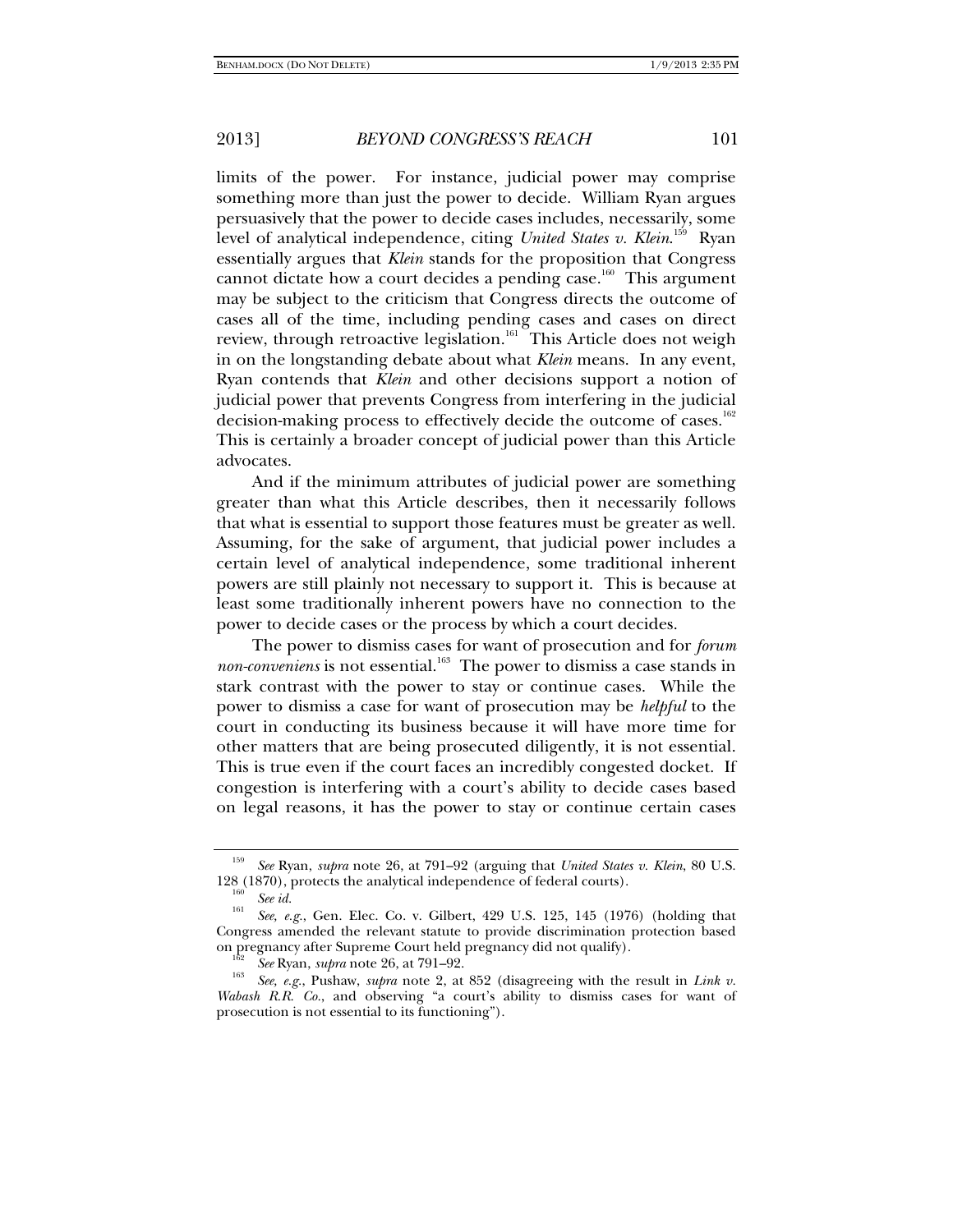while it considers others.<sup>164</sup> Because staying or continuing cases may be vital to proper adjudication in some circumstances, however, the power to stay is essential, as described above. Thus, Congress may regulate, or totally eliminate, the power to dismiss for want of prosecution.<sup>165</sup>

Likewise, the power to dismiss for *forum non-conveniens* is not essential to the exercise of Article III judicial power. The reasons typically underlying a *forum non-conveniens* dismissal include both private and public interests.<sup>166</sup> Among the public interests, courts point to court administration concerns, like docket burdens on the federal courts, and the interests of the foreign tribunal.<sup>167</sup> Neither of those concerns implicate a threat to Article III judicial power because in the case of the former, courts can always stay actions to properly adjudicate each one, and in the case of the latter, respect for international tribunals is not a cognizable Article III judicial power interest. Thus, eliminating the power would not interfere with court power to decide cases, nor would it interfere with courts' analytical processes. While the power to dismiss for *forum non-conveniens* may be helpful, it is not necessary to effectuate core judicial power.

While the exercise of non-essential independent power is firmly entrenched in both doctrine and practice,<sup>168</sup> Congress has plenary authority to abrogate non-essential powers.<sup>169</sup> Recent cases have raised the question of whether another traditional independent power, the power to vacate judgments for fraud on the court, is essential or merely beneficial.

<sup>164</sup> *See, e.g.*, Clinton v. Jones, 520 U.S. 681, 706 (1997) (noting that courts have broad powers to stay cases and manage their docket). 165 *Cf.*, *e.g.*, Pushaw, *supra* note 2, at 847. 166

<sup>&</sup>lt;sup>166</sup> See, e.g., Piper Aircraft Co. v. Reyno, 454 U.S. 235, 257–60 (1981) (assessing both public and private interest factors when deciding that a foreign forum was more convenient).

*Cf., e.g.*, *id.*; *see also* Sinochem Int'l Co. v. Malay. Int'l Shipping Corp., 549 U.S. 422, 430 (2007) ("Dismissal for *forum non conveniens* reflects a court's assessment of a range of considerations, most notably the convenience to the parties and the practical difficulties that can attend the adjudication of a dispute in a certain locality.").

*See, e.g.*, Chambers v. NASCO, Inc., 501 U.S. 32, 39–41 (1991); *see also* Pushaw, *supra* note 2, at 847-49.

*See, e.g.*, *Chambers*, 501 U.S. at 39–41; *see also* Pushaw, *supra* note 2, at 847–49.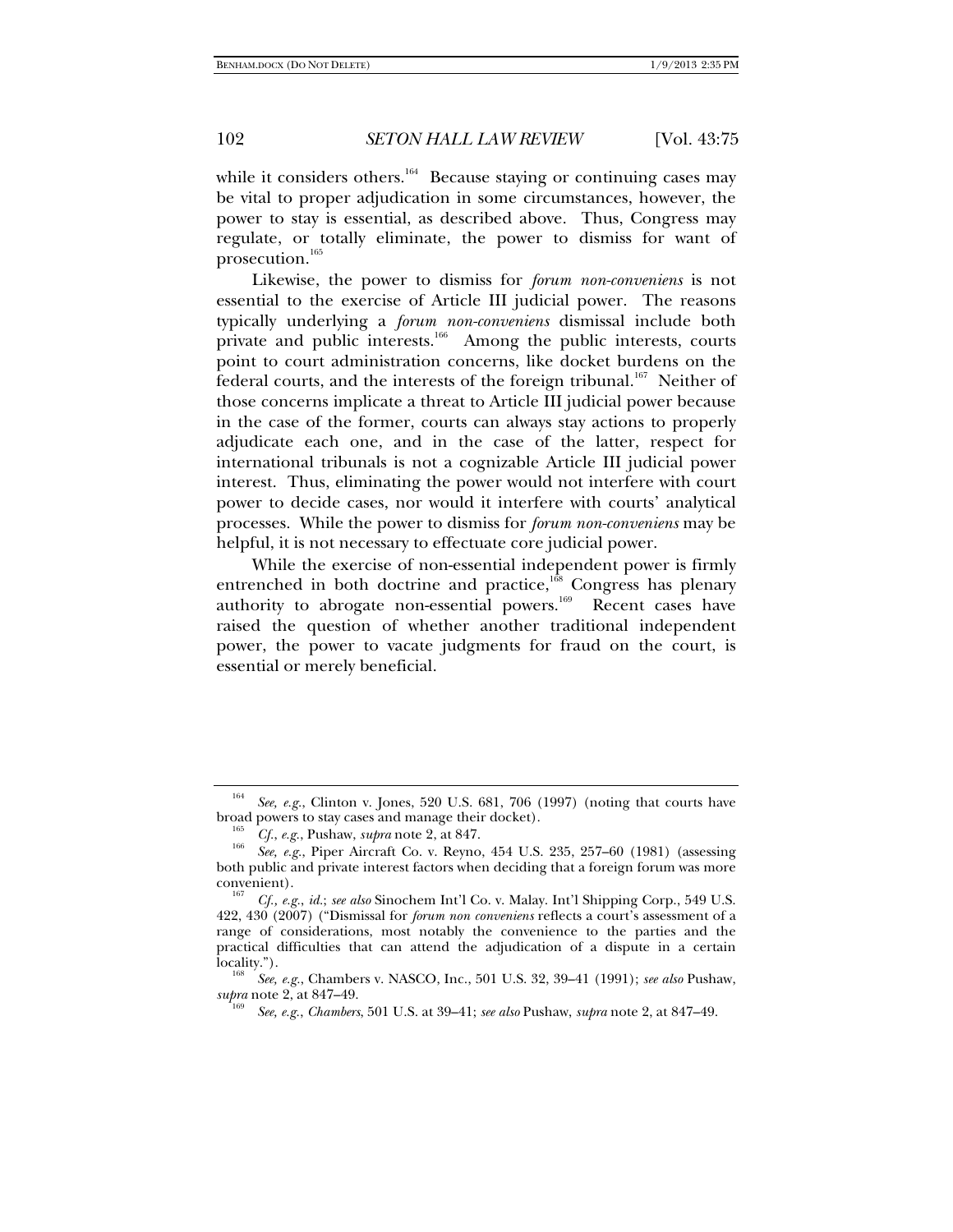# IV. CONGRESS CANNOT PRECLUDE THE EXERCISE OF THE TRADITIONAL INDEPENDENT POWER TO VACATE JUDGMENTS FOR FRAUD ON THE

#### **COURT**

The power to vacate judgments for fraud on the court allows courts to vacate otherwise final judgments when a court officer, including an attorney, commits fraud that results in an improper final judgment.<sup>170</sup> Although the precise limits of the doctrine are the subject of dispute, typical examples of fraud on the court have included document falsification by an attorney, a judge acting under the influence of a bribe, or an attorney wrongfully withholding evidence. The power extends to judgments for which the time to appeal has long since passed. $\overline{171}$  Indeed, the power to vacate judgments for fraud on the court does not have a firm time limit and could theoretically be exercised, in the absence of a valid laches defense, at any future time after the fraud is discovered.<sup>172</sup>

This power has run head on into Congress's attempt to limit successive habeas applications by inmates. In 1996, Congress passed the Anti-Terrorism and Effective Death Penalty Act (AEDPA).<sup>173</sup> One of AEDPA's purposes was to shorten the habeas process and eliminate repetitive, unmeritorious habeas claims that were supposedly clogging the federal courts.<sup>174</sup> To do so, AEDPA placed onerous restrictions on "successive" habeas applications.175

Last year, AEDPA collided with the power to vacate judgments for fraud on the court. The Sixth Circuit held, in *Johnson v. Bell*, that the fraud on the court power was subject to AEDPA's restrictions even if those restrictions could ultimately eliminate the power in certain classes of cases.<sup>176</sup> This decision effectively subordinated an essential independent power, the fraud on the court power, to an act of Congress. Both the history of the fraud on the court power, and the power's essential nature, mandate that *Johnson* and other cases following in its wake be overturned.

<sup>170</sup>

<sup>&</sup>lt;sup>171</sup> *See* Hazel-Atlas Glass Co. v. Hartford-Empire Co., 322 U.S. 238, 244 (1944). <sup>171</sup> *See, e.g., id.* (overturning a judgment founded on a trade publication an expert was wrongfully paid to write).

See, e.g., *In re* Whitney-Forbes, Inc., 770 F.2d 692, 698 (7th Cir. 1985) ("The doctrine of laches applies to such [independent] actions.").<br><sup>173</sup> *See* 28 U.S.C. § 2244 (2006).

*See* Benjamin R. Orye III, *The Failure of Words: Habeas Corpus Reform, The Antiterrorism and Effective Death Penalty Act, and When a Judgment of Conviction Becomes Final for the Purposes of 28 U.S.C. 2255(1)*, 44 WM. & MARY L. REV. 441, 453 (2002).<br><sup>175</sup> *See id.* § 2244(b)(1).<br><sup>176</sup> 605 F.3d 333, 335 (6th Cir. 2010).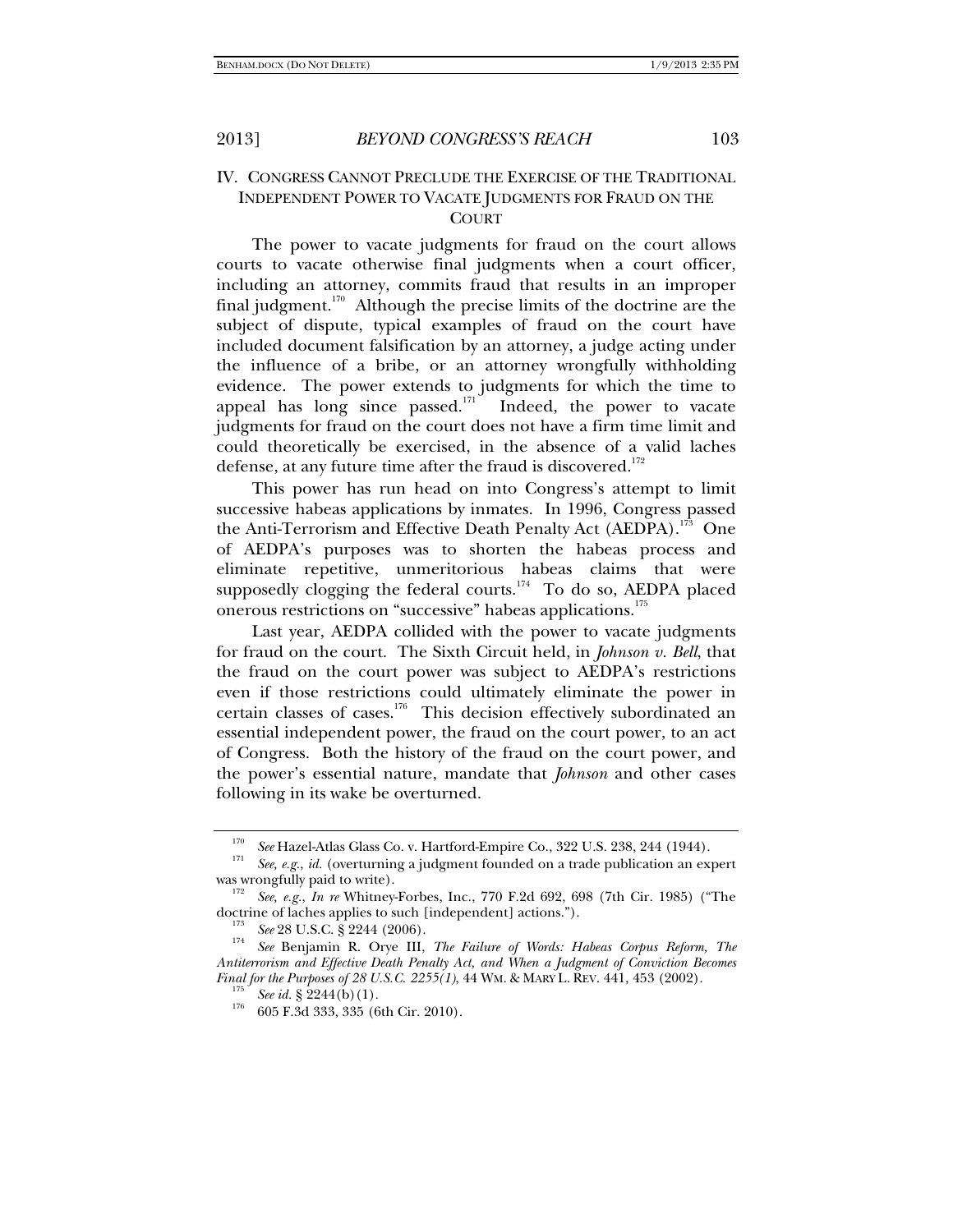### *A. The History of the Fraud on the Court Power Suggests That It Is Essential to the Exercise of Article III Judicial Power*

The power to vacate a judgment for fraud on the court gives courts the power to vacate a final judgment, and thus reopen a case after the trial court's jurisdiction over the case has expired.<sup>177</sup> This power is available when a judicial officer commits fraud during the litigation process.<sup>178</sup> Fraud on the court is usually discovered long after the judgment is final and cannot be vacated through normal procedural or appellate means. The history of fraud on the court indicates that the power arose out of necessity and that the circumstances that gave rise to it persist in modern courts.<sup>179</sup> While the history of any particular court power is not dispositive on the question of whether the power is essential, the origin of a particular power can shed light on its necessity.

The "savings clause" of Rule 60(d) (formerly Rule 60(b)) recognizes fraud on the court as an inherent basis for relief from a final judgment, $180$  but the rule did not create the power to obtain relief based on fraud on the court.<sup>181</sup> Rather, the rule is rooted in a long line of precedent recognizing the right to relief from judgments procured by fraud.182 Actionable fraud in the judgment relief context is delineated into two primary categories: inter-party fraud and fraud on the court.<sup>183</sup>

Before Rule 60(d), courts had limited their own independent power to vacate judgments for inter-party fraud. This limitation traces its roots, in part, to nineteenth century cases recognizing the power of a court to relieve one party from a final judgment procured

<sup>177</sup> *See* Hazel-Atlas Glass Co. v. Hartford-Empire Co., 322 U.S. 238, 244 (1944); *see also* FED. R. CIV. P. 60(d) (observing that the Federal Rules of Civil Procedure do not disturb the traditional inherent power to vacate judgments for fraud on the court).<br><sup>178</sup> *See Hazel-Atlas Glass, Co.*, 332 U.S. at 244.

*See, e.g., id.*; Toscano v. C. I. R., 441 F.2d 930, 937 (9th Cir. 1971).

<sup>&</sup>lt;sup>180</sup> *See* FED. R. CIV. P. 60(d)(3) ("[T]his rule does not limit a court's power to . . . set aside a judgment for fraud on the court."); *see also* Dustin B. Benham, Twombly *and* Iqbal *Should (Finally!) Put The Distinction Between Intrinsic and Extrinsic Fraud Out of Its Misery*, 64 SMU L. REV. 649, 659–67 (2011) (exploring the historical development of Rule  $60(b)$ , (d) and its relationship to fraud on the court claims).

<sup>&</sup>lt;sup>181</sup> *Cf. Hazel-Atlas Glass Co.*, 322 U.S. at 244.

*See, e.g.*, United States v. Throckmorton, 98 U.S. 61, 68 (1878); *Hazel-Atlas Glass Co.*, 322 U.S. at 244.

*See* 12 JAMES WM. MOORE ET AL., MOORE'S FEDERAL PRACTICE ¶ 60.81[1][b][v] (3d ed. 1999) [hereinafter MOORE'S] (noting that courts attempt to, and should, "distinguish between an ordinary claim of fraud between parties that resulted in a wrongly procured judgment and a special category of fraud claim that affects the very integrity of the judicial process itself").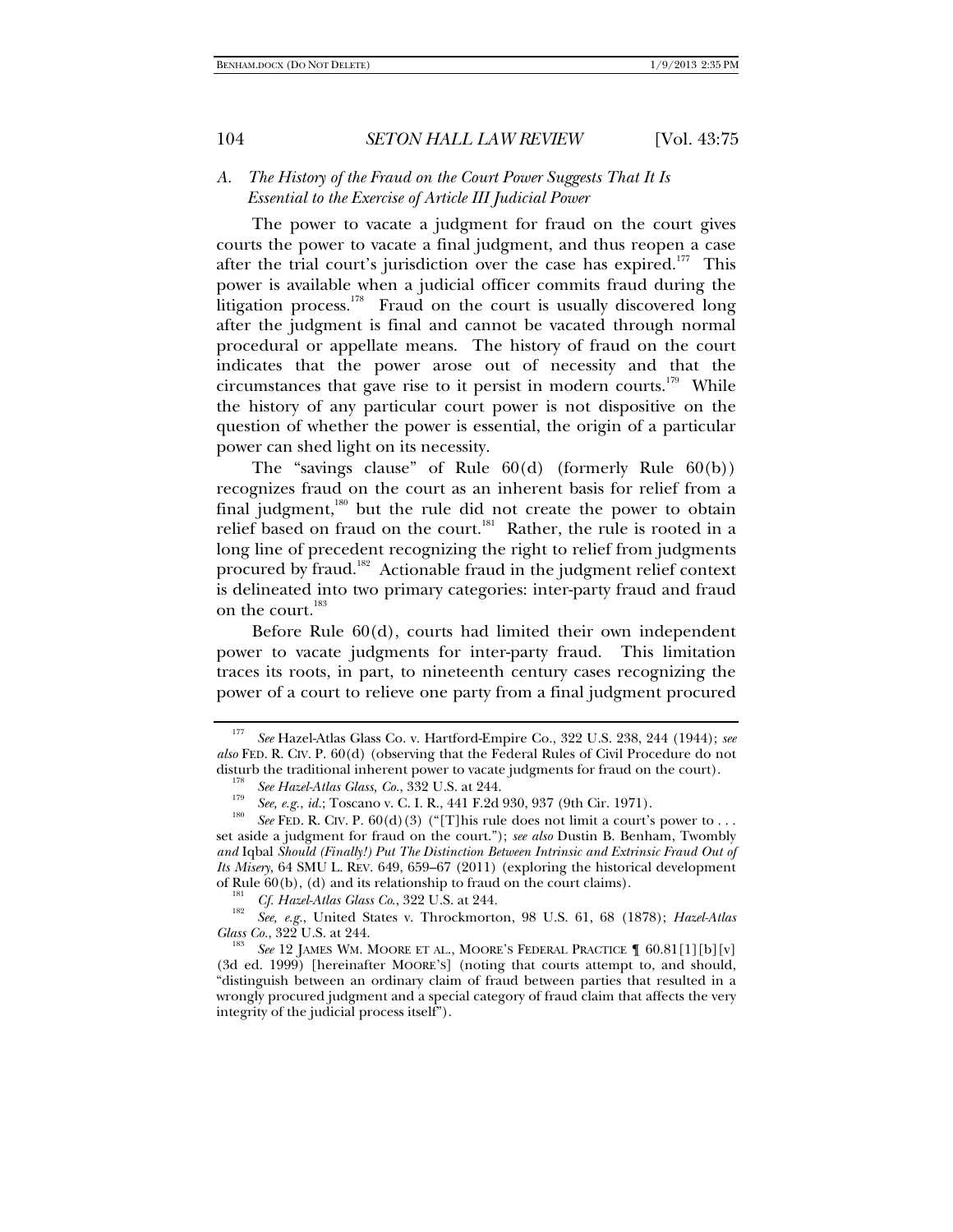by the fraud of another party. $184$  In these cases, the courts developed what has become known as the intrinsic fraud rule. According to this rule, courts could vacate judgments for inter-party fraud only when the fraud was *extrinsic* to the underlying proceeding instead of *intrinsic*. *Throckmorton v. United States* remains the style case on the distinction between intrinsic and extrinsic fraud and the root of modern judgment-relief precedent in the fraud context.<sup>185</sup> In *Throckmorton*, the Supreme Court limited litigants' power to reopen final judgments for fraud to situations where the fraud essentially prevented the party from coming to court or presenting a claim (i.e., extrinsic fraud).<sup>186</sup> Under the *Throckmorton* test, most egregious litigation fraud, like falsification of documents or perjury (both forms of intrinsic fraud under *Throckmorton*), was not a basis to reopen a judgment.<sup>187</sup> The pressure that this severe limitation put on the judgment relief system arguably led to the creation of the modern fraud on the court doctrine.

After limiting judgment-modification power for inter-party fraud, the Supreme Court revisited the issue of judgments procured through litigation fraud in *Hazel-Atlas Glass Co. v. Hartford Empire Co.*<sup>188</sup> The alleged fraud (fabrication of a trade publication and false testimony) appeared to be intrinsic under the standard set out in *Throckmorton*. But the Court reopened the case and decisively revived the independent power to vacate judgments for what has become known as "fraud on the court."

In *Hazel-Atlas Glass Co. v. Hartford Empire Co*., Hartford Empire Co. (Hartford) sought a patent from the U.S. Patent Office for a machine that helped make glass bottles.<sup>189</sup> The patent office was largely hostile to Hartford's patent application, leaving Hartford looking for a way to convince the office to grant the patent.<sup>190</sup> Hartford ultimately concocted a scheme to draft a phony trade article touting the novelty of its invention, to be signed by a prominent bottling expert.<sup>191</sup> Based, at least in part, on the article, the patent

<sup>184</sup> <sup>184</sup> *See Throckmorton*, 98 U.S. at 68.<br><sup>185</sup> *See id.*<br><sup>186</sup> *See id.* at 66–68.

*See id. But see* Marshall v. Holmes, 141 U.S. 589, 596–97 (1891) (granting relief for fraud that appears intrinsic under the *Throckmorton* standard articulated a few years earlier).<br><sup>188</sup> 322 U.S. 238, 244–45 (1944).

<sup>&</sup>lt;sup>189</sup> *See id.* at 240.<br><sup>190</sup> *See id.* 191

*See id.* at 239–41.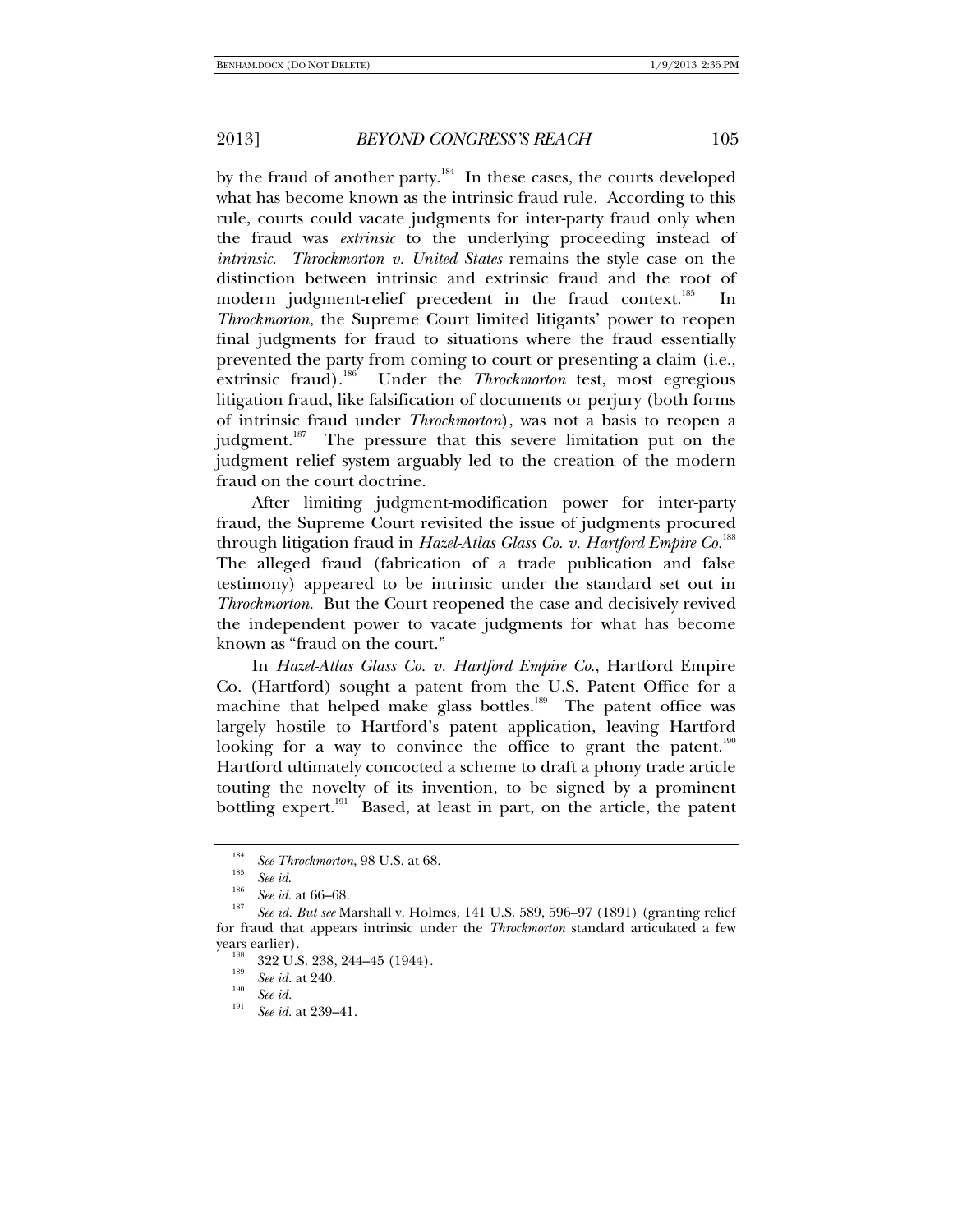office granted the application in  $1928$ <sup>192</sup> Hartford later filed suit against Hazel-Atlas Glass Company (Hazel) for patent infringement, using its new patent.<sup>193</sup> The plaintiff failed to prove infringement.<sup>194</sup> Hartford appealed the unfavorable decision, and the circuit court reversed the district court's decision, "[q]uoting copiously from the article" to support its finding that Hazel infringed on Hartford's patent.<sup>195</sup>

Years later, after learning that the article was falsified and that Hartford paid the expert to sign it, Hazel filed a petition to seek relief from the original 1932 judgment in the circuit court.<sup>196</sup>

Justice Black, writing for the Court, observed that "where enforcement of the judgment is manifestly unconscionable," a court has the independent power to grant relief from a long-since final judgment.<sup>197</sup> Although the judgment from which Hazel sought relief was nine years old (well outside of the term that the court rendered it in), the Court granted Hazel relief.<sup>198</sup> Hartford's conduct amounted to a deliberate, calculated scheme to "defraud . . . the Circuit Court of Appeals" in the original action.<sup>199</sup> Critical to the Court's decision, and the most important material distinction from *Throckmorton*, was the fact that Hartford's attorney participated directly.<sup>200</sup> Because an attorney is a court officer, Hartford's conduct not only injured the opposing party but also injured the integrity of the courts, thus making it actionable.<sup>201</sup>

The Court granted relief from the judgment, formally recognizing the independent power to vacate judgments for fraud on the court even when those frauds would appear to be merely intrinsic absent the participation of a court officer.<sup>202</sup> Beyond righting a wrong for an individual party and protecting the Court's integrity, there is an implication of necessity in what the court did. The fraud in *Hazel-Atlas* was so egregious that the nefarious court officer had prevented the court from deciding the case based on impartial legal reasons.

<sup>&</sup>lt;sup>192</sup> *See id.* at 240–41.

 $\frac{193}{194}$  *See id.* at 241.

*See Hazel-Atlas Glass Co.*, 322 U.S. at 241.<br>*See id.* at 241–42. *See id.* at 241–43.

*Ig. Id.* at 244–45 (citation omitted).<br> *Id.* at 244–51.<br> *Id.* at 245.

<sup>&</sup>lt;sup>200</sup> *See Hazel-Atlas Glass Co.*, 322 U.S. at 246–47.<br><sup>201</sup> *See id.* 202

*See id.* at 251.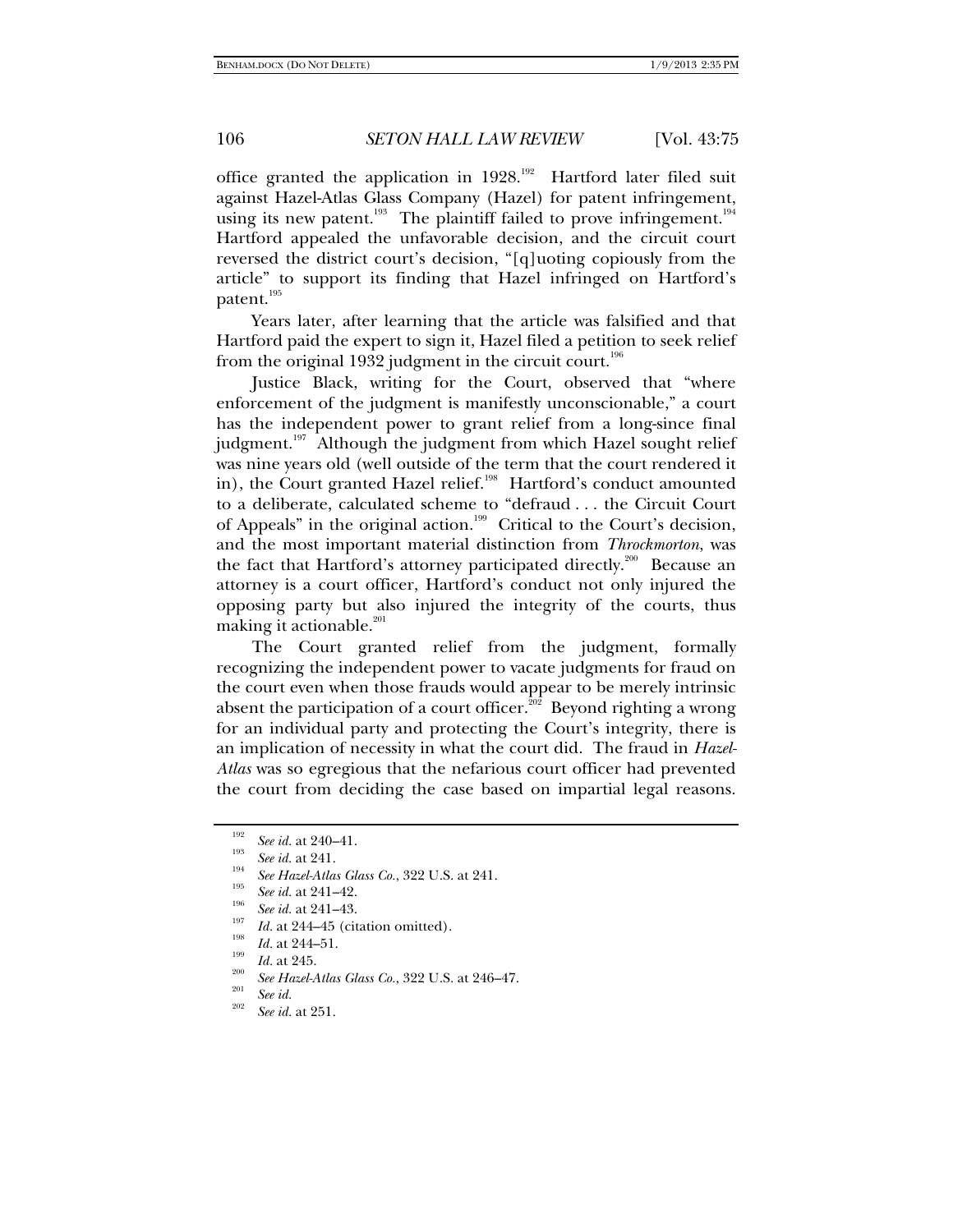Instead, the Court had been effectively hijacked, by its own officers, for the private purposes of a particular party.

Since *Hazel-Atlas*, both the Supreme Court and lower federal courts have continued to recognize the independent power to vacate judgments for fraud on the court.<sup>203</sup> In its modern incarnation, fraud on the court is fraud that seriously affects the judicial machinery or involves officers of the court itself. $^{204}$  Most circuits agree that fraud on the court requires the participation of a court official or officer, including attorneys.<sup>205</sup> Whatever the exact parameters of the fraud on the court doctrine, courts and commentators, with near unanimity, have confirmed that the power is "inherent," or independent, emanating from the court itself..<sup>206</sup> The modern Supreme Court, writing about Rule 60(b), which recognized the fraud on the court power before Rule 60(d) was restyled, held: "[Rule 60(b)] confirms *the courts' own inherent and discretionary power*, 'firmly established in English practice long before the foundation of our Republic,' to set aside a judgment whose enforcement would work inequity."<sup>207</sup>

Thus, the power to vacate a judgment for fraud on the court is an independent power, deeply rooted in American court practice and reaffirmed by the modern Court. The remaining important question about the fraud on the court power, then, is whether the power is essential to the exercise of core judicial power and not just beneficial. If it is, indeed, essential, Congress's attempts to eliminate it are constitutionally invalid.

<sup>203</sup> *See, e.g.*, *In re* Intermagnetics Am., Inc., 926 F.2d 912, 916 (9th Cir. 1991) (" $[F]$  raud upon the court includes both attempts to subvert the integrity of the court and fraud by an officer of the court.").

<sup>&</sup>lt;sup>204</sup> See, e.g., *id.* (stating that misconduct of court officer is fraud on the court); Great Coastal Exp., Inc. v. Int'l Bd. of Teamsters, Chauffeurs, Warehousemen & Helpers of Am., 675 F.2d 1349, 1358 (4th Cir. 1982) (noting that the definition of fraud on the court is "elusive" but includes fraud "in which the integrity of the court and its ability to function impartially is directly impinged").<br><sup>205</sup> See, e.g., Demjanjuk v. Petrovsky, 10 F.3d 338, 348–50 (6th Cir. 1993).

*See, e.g.*, Demjanjuk v. Petrovsky, 10 F.3d 338, 348–50 (6th Cir. 1993). 206 *See, e.g.*, Plaut v. Spendthrift Farm, Inc., 514 U.S. 211, 234 (1995); *see also*  MOORE'S, *supra* note 183, at ¶ 60App.108[3] ("A court has inherent power to set aside a judgment for fraud practiced upon it, and amended Rule 60(b) states that it

does not limit the power of a court so to do."). 207 *Plaut*, 514 U.S. at 234 (quoting Hazel-Atlas Glass Co. v. Hartford-Empire Co., 322 U.S. 238, 244 (1944)) (emphasis added). Note that the savings clause that recognizes the fraud on the court power has now been moved to Rule 60(d) as part of the restyling of the civil rules. FED. R. CIV. P. 60(d).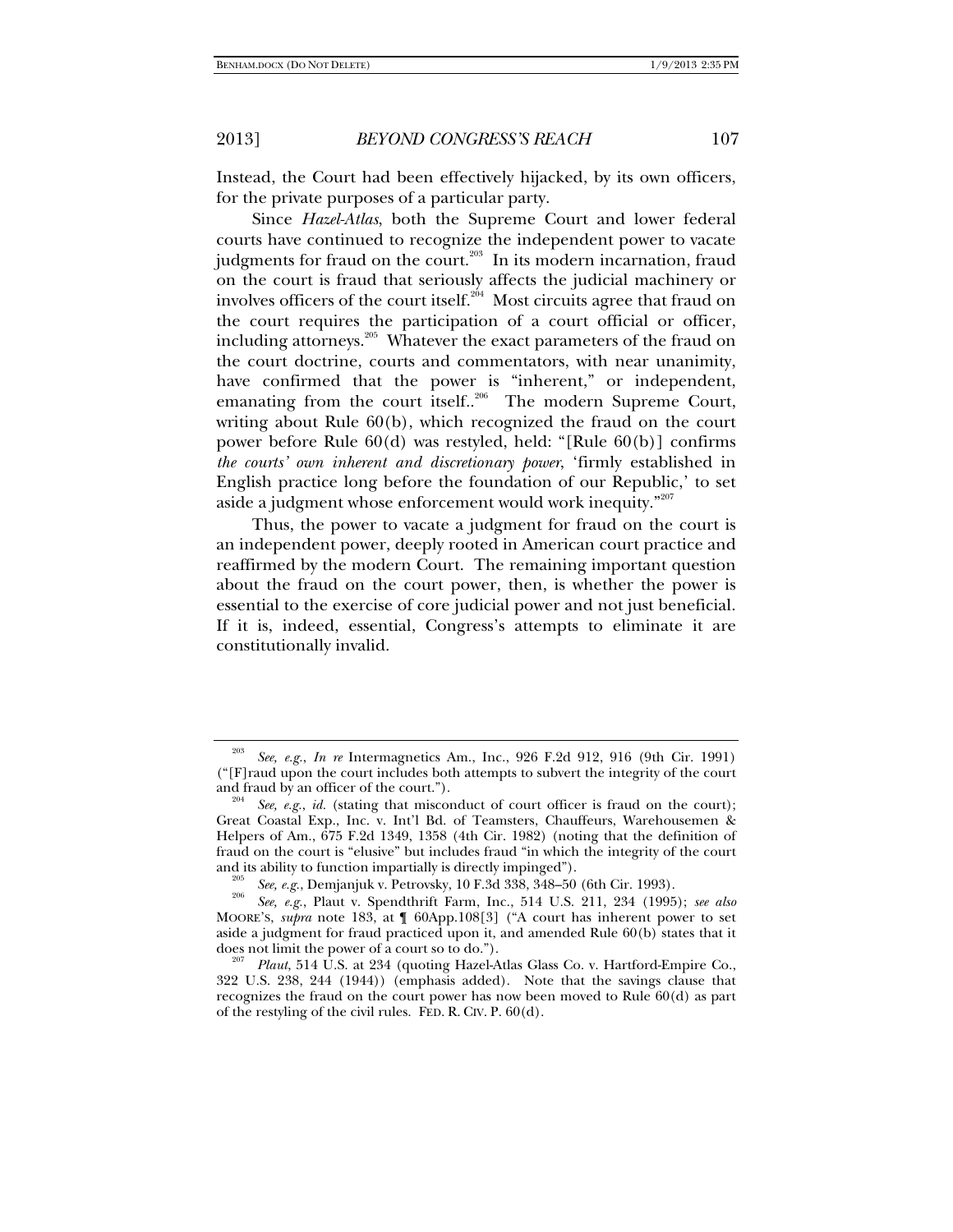### *B. The Power to Vacate Judgments for Fraud on the Court Is Essential to the Full Exercise of Judicial Power*

The independent power to vacate judgments for fraud on the court is essential to the exercise of the core judicial function for at least two reasons. First, issuing a judgment after adjudicating cases based on legal reasons is a central part of the core judicial power, and the power to vacate judgments for fraud on the court is essential to the exercise of that power. $208$  Second, the power to vacate judgments for fraud on the court is essential to preserve at least a modicum of integrity consistent with what it means to be an Article III "court."209

First, the power to vacate judgments for fraud on the court is essential to the core power of a court rendering a judgment based on legal reasons as appropriate in the particular case. Fraud on the court necessarily involves court officers, like judges or attorneys, working to undermine the integrity of the adjudication process, specifically with the goal of obtaining a result for the benefit of a personal or professional interest.<sup>210</sup> For instance, if an attorney, acting as a court officer, engages in a well-hidden scheme to suborn perjury, and the perjury undermines the integrity of the court system by decisively affecting the outcome of the proceedings, the court was deprived of the power to render a judgment based on legal reasons. Rather, the court in that instance bases its judgment on the fraudulent, extra-legal actions of one of its own officers. The power to vacate a judgment for fraud on the court, and the correlative power to reissue a judgment based on the true merits of the case without the fraudulent influence of a court officer, is necessary to render at least one judgment based on legal reasons—a core judicial prerogative.

In part, the concept of fraud on the court as an essential power involves properly divorcing court entities working under the corrupt influence of their officers from the Article III concept of "judicial power" vested in "courts." When, for instance, an Article III judge decides a case based on a bribe instead of legal reasons, this Article contends that the Article III court, because of the extra-legal actions of the judge, never had the chance, or power, to properly pass

<sup>208</sup> *See* Pushaw, *supra* note 2, at 847; Liebman & Ryan, *supra* note 67, at 771 (power to decide cases means "dispositively to arrange the rights and responsibilities of the parties on the basis of independently developed legal reasons").

*Cf.* Pushaw, *supra* note 2, at 848 ("[E]ssential 'court' power may be exercised regardless of whether adjudication has been affected.").

*See, e.g.*, *Hazel-Atlas Glass Co.*, 322 U.S. at 244, 246–47.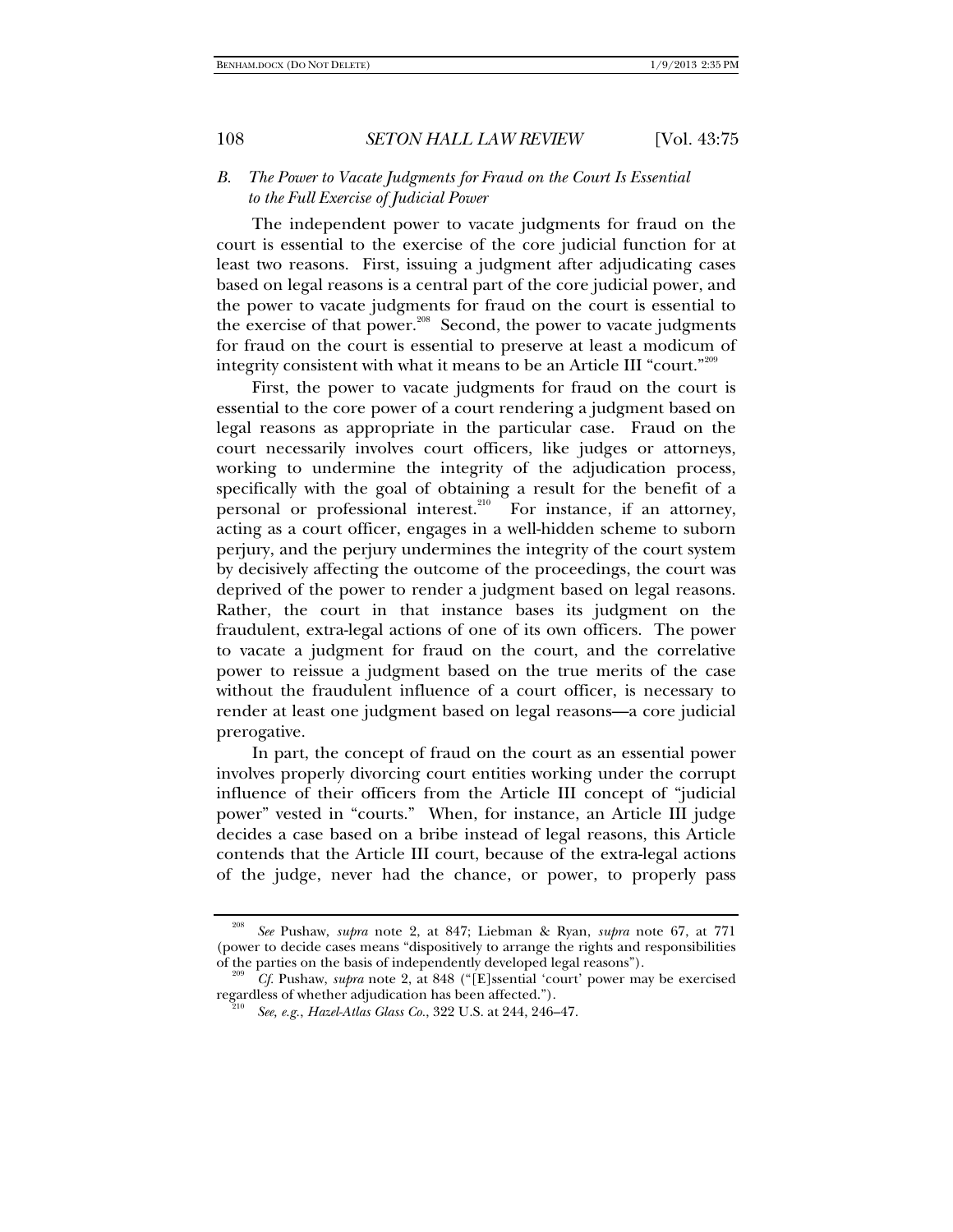judgment on the merits of the case as an Article III court.<sup>211</sup> In effect, the court's machinery turned against itself to defeat its essential purpose: the decision of cases based on legal reasons, not extra-legal  $ones.<sup>212</sup>$ 

A likely response to this position is that, in our adversarial system of justice, courts are deprived of the chance to pass on the *true* merits all of the time. This might result from a multitude of practical circumstances: a party loses a key document, an attorney simply forgets to put on a key witness, or a judge or jury forgets a key piece of evidence when deciding the case. The critical distinguishing feature of each of these circumstances is that each one involves court officers working to accomplish the judicial function, albeit imperfectly. Fraud on the court is different.<sup>213</sup> With fraud on the court, court officers are actively working to render a judgment *not* based on the merits but rather based on extra-judicial considerations, like self-interest, corruption, or extra-legal bias.<sup>214</sup> By doing so, they are not functioning as courts, but rather as the instruments of the individuals who have fatally corrupted them.

The power to vacate judgments for fraud on the court is necessary to give courts power, even if only in the long run, to properly adjudicate cases at least one time. If Congress were to strip courts of the power, it would essentially prevent them from deciding some cases based on legal reason even after blatant corruption becomes apparent.<sup>215</sup>

Contrast the power to vacate judgments for fraud on the court with the power to vacate or modify judgments for other reasons.<sup>216</sup>

<sup>211</sup> *See, e.g.*, THE FEDERALIST NO. 39, *supra* note 7, at 197 (James Madison) (characterizing the proper exercise of judicial power; "[t]he decision [of a particular case] is to be *impartially* made, according to the rules of the Constitution; and all the usual and most effectual precautions are taken to secure this *impartiality*") (emphasis

<sup>&</sup>lt;sup>212</sup> See, e.g., *id.*<br><sup>213</sup> See Great Coastal Exp., Inc. v. Int'l Bd. of Teamsters, Chauffeurs, Warehousemen & Helpers of Am., 675 F.2d 1349, 1358 (4th Cir. 1982) (fraud on the court is fraud that undermines the judicial function).

*See, e.g.*, *Hazel-Atlas Glass Co.*, 322 U.S. at 241–44 (attorneys conspire with party and expert witness to fabricate article as evidence of patent novelty; court finds fraud on the court).

*Cf.* Liebman & Ryan, *supra* note 67, at 772; THE FEDERALIST NO. 78, *supra* note 7, at 395 (Alexander Hamilton) (courts should not exercise "WILL instead of

Compare Great Coastal Exp., Inc., 675 F.2d at 1357–58 (fraud on the court is construed narrowly and is distinct from Rule 60(b)(3) fraud), *with* FED. R. CIV. P.  $60(b)(1)$ – $(6)$  (allowing courts to vacate judgments for, among other reasons,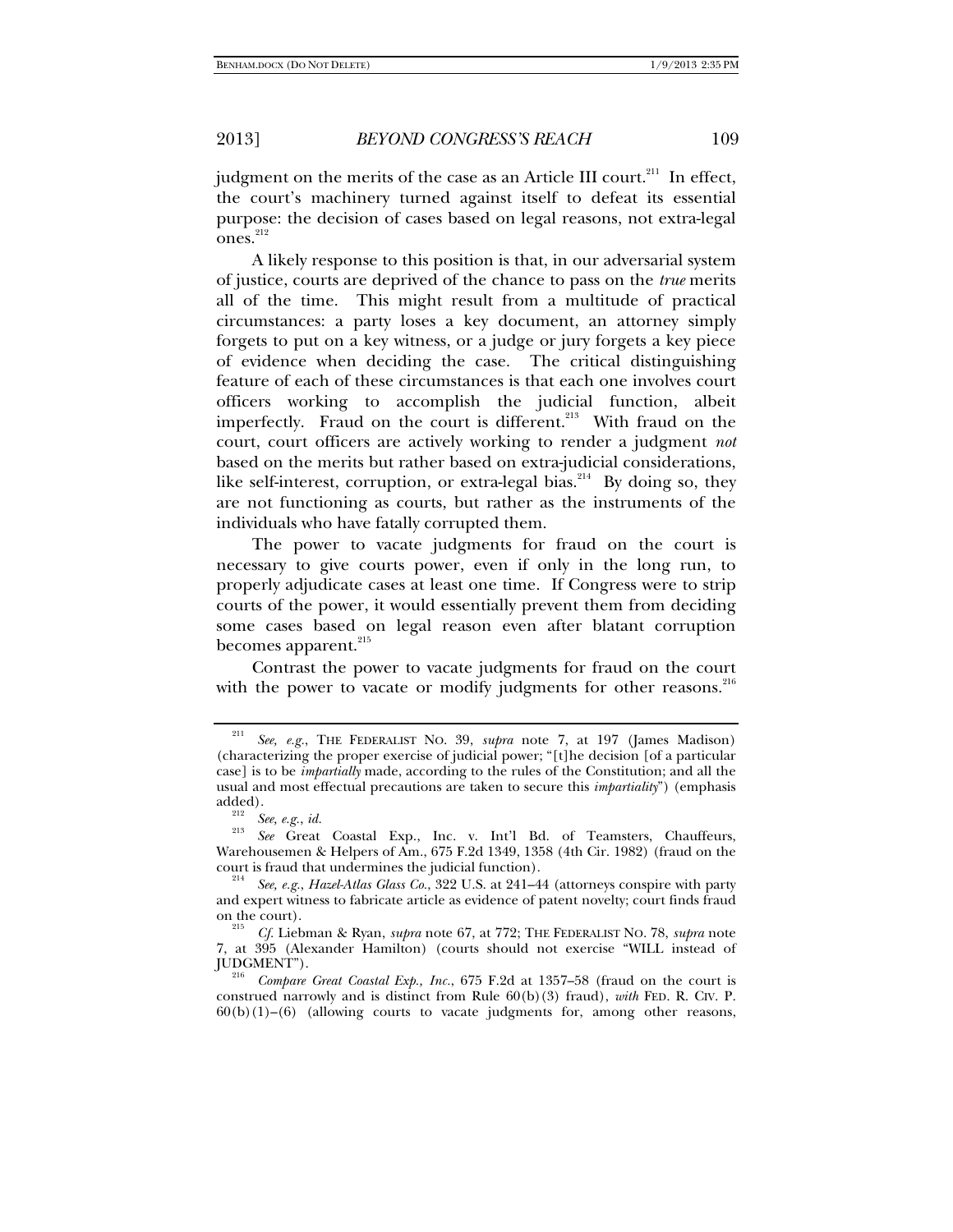Although courts have the undoubted power to modify their judgments in some instances, this power is usually not beyond the purview of congressional action. For instance, the Rules appropriately limit the power of district courts to modify or vacate their judgments for most substantive reasons to one year from entry.<sup>217</sup> This limitation is appropriate because a court error, or even the malfeasance of a party, is distinct from fraud on the court. A mistake in adjudication does not mean that the court was deprived of the power to adjudicate the matter. The court simply exercised its power imperfectly or based on imperfect information. The balance between finality and perfection in judgments is the subject of a long debate, but courts and commentators, on the whole, have never doubted the power of Congress to make even erroneous judgments final in most cases.<sup>218</sup> The power to adjudicate in such cases is not hampered in normal circumstances because courts had the opportunity to pass on the merits of the case at least once.<sup>219</sup> This makes congressional limitations on normal judgment relief

mistake, accident, new evidence, discharge, and regular fraud).<br><sup>217</sup> Rule 60(c) requires motions brought on the grounds described in Rule  $60(b)(1)$ –(3) to be brought within a "reasonable time," no later than one year after the entry of judgment. FED. R. CIV. P.  $60(b)(1)-(3)$ , (c). These reasons include mistake, newly discovered evidence, and regular fraud. FED. R. CIV. P.  $60(b)(1)$ – $(3)$ . The remaining  $60(b)$  grounds described in  $60(b)(4)$ – $(6)$ , along with fraud on the court claims, may be raised at any reasonable time. FED. R. CIV. P.  $60(b)(4)-(6)$ , (c), (d).<br>
<sup>218</sup>

<sup>(</sup>d). 218 *Cf., e.g.*, Mary Kay Kane, *Relief from Federal Judgments: A Morass Unrelieved by a Rule*, 30 HASTINGS L.J. 41, 85–86 (1978) (lamenting the fact that uncertainty produced by Rule 60(b)(6) has "perverted justice" by championing "ultimate right" at the expense of finality and suggesting rule based solutions could make more judgments final). 219 In both *Hazel-Atlas* and more recently in *Calderon v. Thompson*, the Supreme

Court recognized that the fraud on the court power and the power to vacate final judgments in some circumstances are essential to the proper function of the judiciary. *Hazel-Atlas Glass Co*., 322 U.S. at 244; Calderon v. Thompson, 523 U.S. 538, 549–50, 567 (1998). In *Hazel-Atlas*, the Court held that the independent power to vacate final judgments developed "to fulfill a *universally recognized need* for correcting injustices which, in certain instances, are deemed sufficiently gross to demand a departure from rigid adherence to the [final judgment rule]." *Hazel-Atlas Glass Co.*, 322 U.S. at 244 (emphasis added). Similarly, while disagreeing on the outcome of the merits of an actual innocence claim, in *Calderon v. Thompson*, the Court unanimously agreed that appellate courts also have the independent power to recall their mandates. *See Calderon*, 523 U.S. at 549–50, 567 (majority and dissent agree that courts of appeals have the inherent power to recall their mandates). Having described the power as both inherent and a universal necessity, the Court properly recognized that correction of judgments for, among other reasons, fraud on the court allows courts to properly adjudicate cases. *See Hazel-Atlas Glass Co.*, 322 U.S. at 244; *Calderon*, 523 U.S. at 549–50, 567.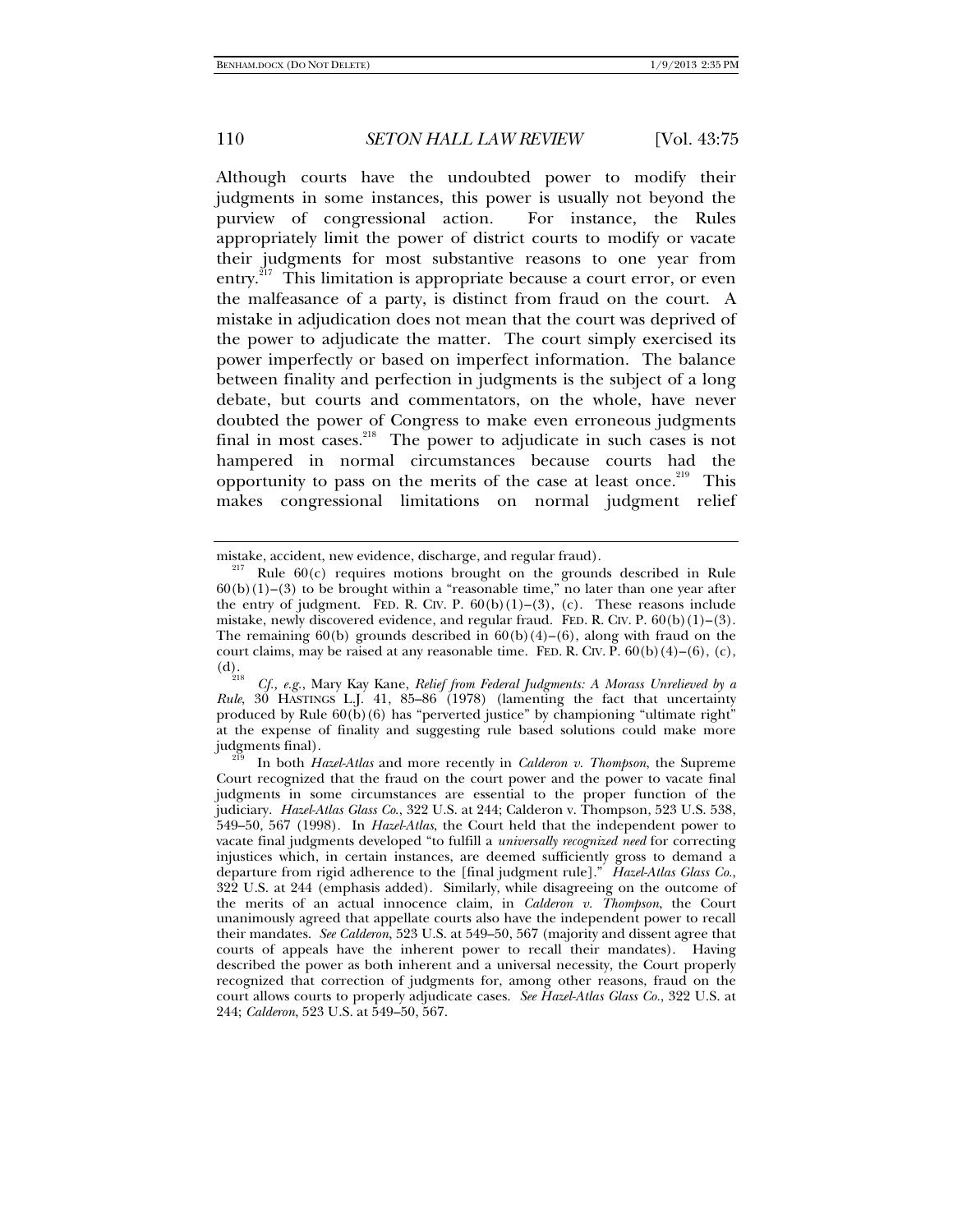mechanisms appropriate where the same limitation on the fraud on the court power would not be.

Second, the fraud on the court power protects the ability of the judicial branch to function as the "courts" described in Article III. Integrity and the power to sanction certain offensive conduct are critical features of any "court." Judicial entities hijacked by fraudulent officers who are making and influencing decisions based on extra-legal considerations are not actually functioning as courts.<sup>220</sup> Indeed, any system that allows judicial and court officer corruption to continue unchecked can hardly be called a "judicial" or "court" system at all. This is because our Framers envisioned courts as impartial entities tasked with deciding cases based on legal reasons. The Framers were adamant that the court system not become a tool of the sovereign or any particular extra-legal interests.<sup>221</sup>

This vision of courts as impartial, independent bodies is exemplified by the structural separation the Framers provided when making the judiciary its own branch and the lifetime appointments clause, which protects individual judges from outside influence. Both of these systemic protections were intended to make a "court" something separate and independent from the other two branches. If fraud on the court by a judge or prosecutor, on behalf of another branch or an individual, cannot be remedied when it is detected, the framers' original structural protections of the judicial branch become moot because the interference could continue unchecked.<sup>222</sup> And the entity that is functioning under the influence of such corruption without the ability to correct it cannot be called a court in the Article III sense. Moreover, unsanctioned fraud, whenever it is detected, also fatally undermines the public's perception of the judiciary as an impartial adjudicative body. This spawns more fraud and less respect for the process as a whole, creating a cycle of deteriorating judicial independence and integrity. Thus, the power to sanction fraud on the court by vacating or modifying a judgment is essential to the continued proper function of Article III courts. Accordingly, the power to vacate a judgment for fraud on the court is an independent power that should only be classified as essential.

<sup>&</sup>lt;sup>220</sup> *Cf.* Pushaw, *supra* note 2, at 848.

*See, e.g.*, THE FEDERALIST NO. 39, *supra* note 7, at 197 (James Madison) (Article III courts are impartial).<br><sup>222</sup> Of course, impeachment might be available in some circumstances to remedy

rampant corruption in a particular court, but impeaching a judge without the correlative power to revisit the judge's wrongful judgments would not be sufficient to make the fraud on the court power non-essential.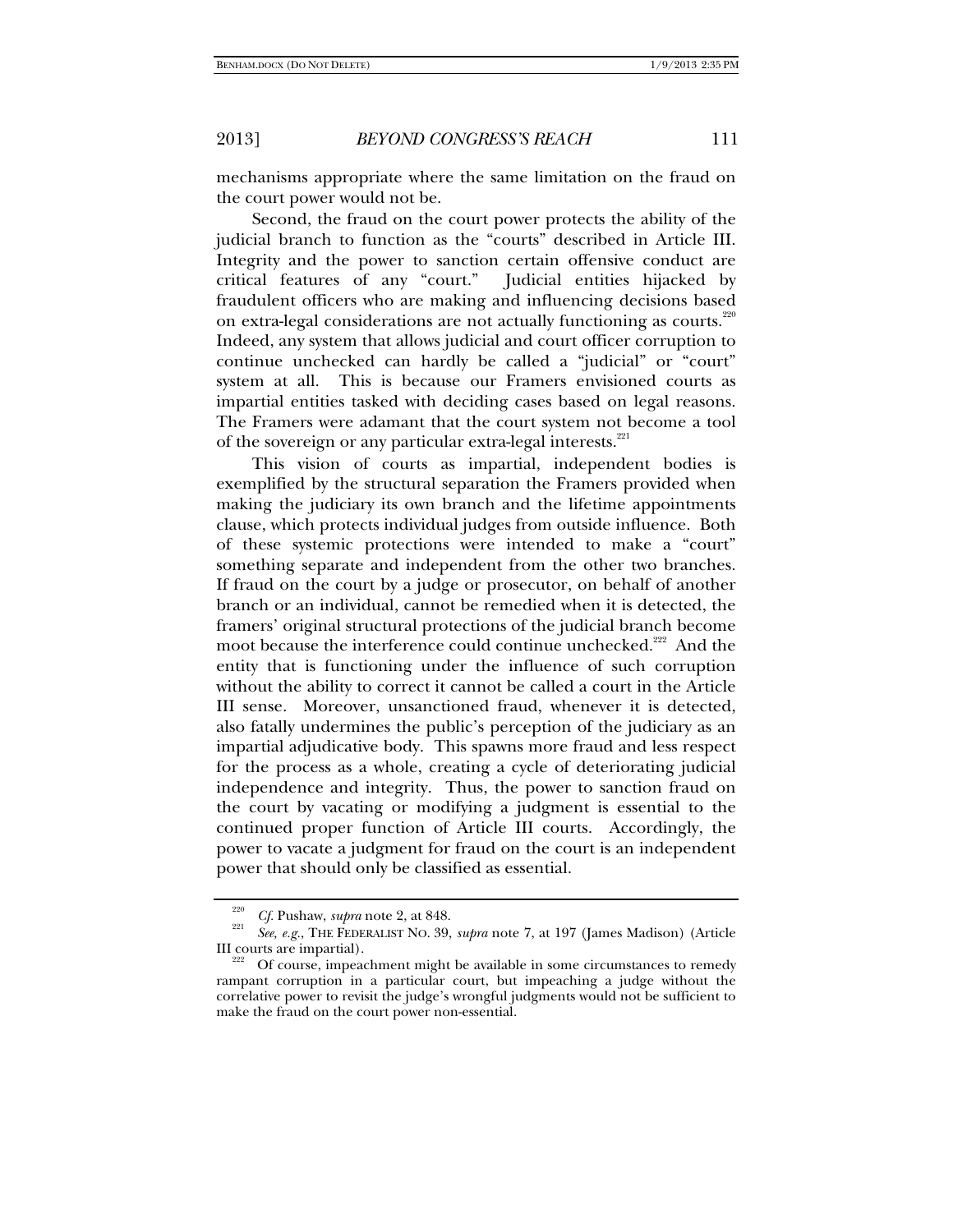### *C. The Supreme Court Inadvertently Creates a Constitutional Dilemma with* Gonzalez v. Crosby

In *Gonzalez v. Crosby*, the Court answered the question of whether a Rule 60(b) proceeding to vacate a final habeas corpus judgment should be construed as a successive habeas petition, subject to AEDPA's restrictions on successive habeas actions.<sup>223</sup> Gonzalez, a Florida state prisoner, sought Rule 60(b) relief from the previous denial of a habeas petition.<sup>224</sup> His  $60(b)$  claim was that a new procedural ruling by the Supreme Court mandated that the previously denied petition be considered anew.225 The Supreme Court ultimately agreed with Gonzalez and found that his Rule 60 claim was not subject to AEDPA's successive habeas bar.<sup>226</sup> Unfortunately, the opinion inappropriately subjected many other Rule 60(b) claims to AEDPA's onerous restrictions on second habeas petitions.

*Gonzalez* is not a case about inherent power or fraud on the court. $227$  But the opinion was drafted broadly and imprecisely, making it susceptible to misinterpretation by the lower courts. This misinterpretation has led to a constitutional dilemma, pitting AEDPA's statutory restrictions on successive habeas petitions against courts' essential independent power to vacate or modify judgments for fraud on the court.<sup>228</sup> The details of the case show, however, that an appropriately narrow and precise reading of *Gonzalez* makes clear that the Court has not directly answered the question of whether Congress can eliminate the power to vacate or modify judgments for fraud on the court.

In *Gonzalez*, a prisoner sought federal habeas corpus relief from his Florida state court conviction in June 1997 after filing two state habeas petitions.<sup>229</sup> AEDPA was passed the year before, in  $1996$ .<sup>230</sup> Under law applicable at the time, Gonzalez's deadline for filing federal habeas petitions was one year from the effective date of

*See id.*

<sup>&</sup>lt;sup>223</sup> 545 U.S. 524, 526 (2005).<br> *Id.* at 526–27.<br> *Id.* at 527.<br>
<sup>226</sup> *See id.* at 530–33.

*See id.* at 530–33. 227 *See id.* at 526–27. 228

*See* Johnson v. Bell, 605 F.3d 333, 335 (6th Cir. 2010) (implying that courts' sole power to vacate judgments stems from either Rule 60 or AEDPA, not inherent

<sup>&</sup>lt;sup>229</sup> *See Gonzalez*, 545 U.S. at 526–27.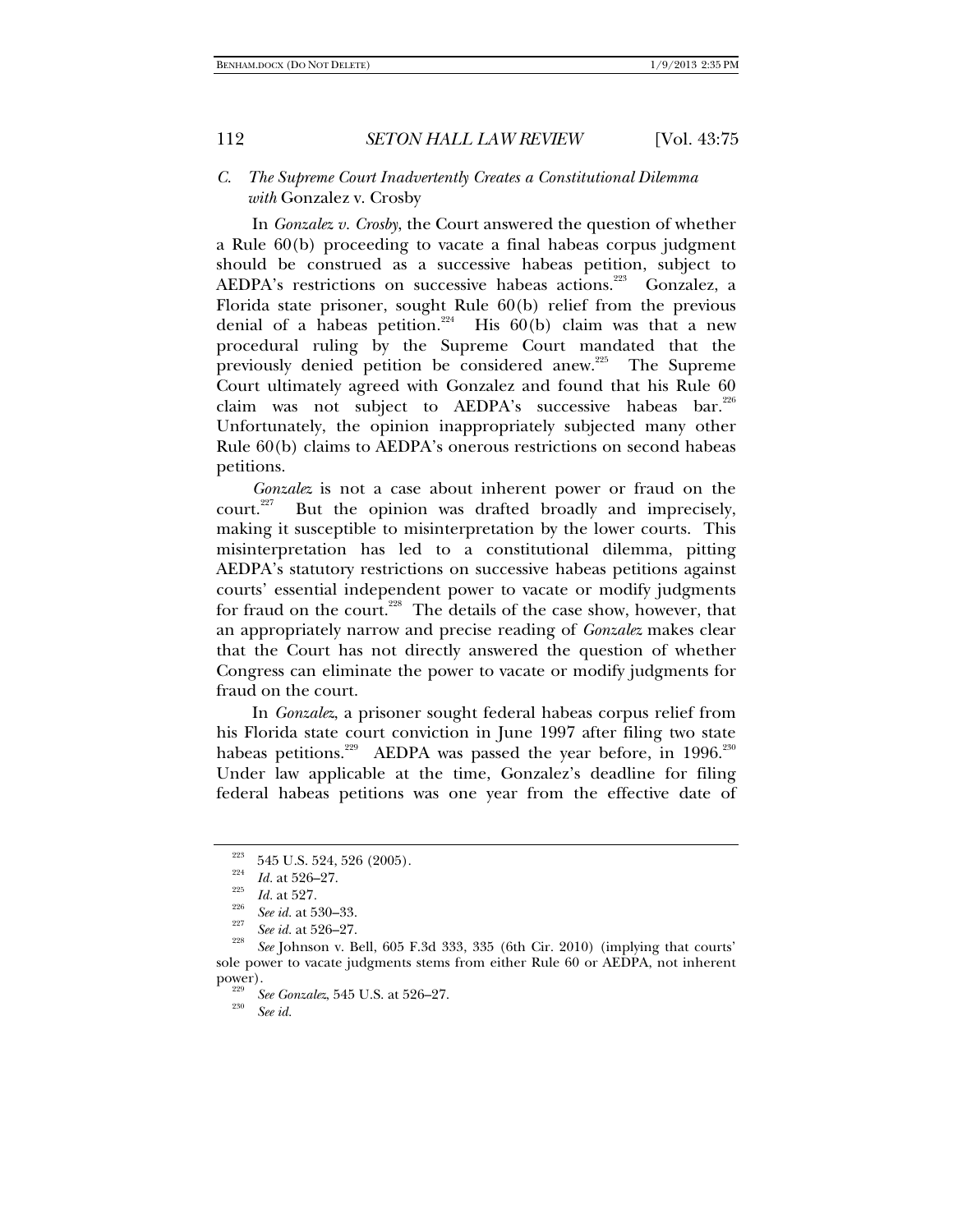AEDPA—April 23, 1997.<sup>231</sup> Gonzalez, in response to the state's motion to dismiss his federal petition as time barred, asserted that AEDPA's statute of limitations should be tolled for 163 days, the number of days that his second state habeas application, filed before the federal habeas application at issue, was pending because AEDPA allowed tolling for "properly filed" state habeas applications.<sup>232</sup> The district court disagreed and dismissed his federal habeas petition, holding that the state habeas application had not been "properly filed" because it was untimely and successive, rendering Gonzalez's federal petition untimely by two months.<sup>233</sup>

Some time after the district court dismissed Gonzalez's petition, the Supreme Court decided *Artuz v. Bennett*. 234 In *Artuz*, the court held that a state habeas application was properly filed for tolling purposes even if it was barred by state procedural rules.<sup>235</sup> About nine months after the Supreme Court decided *Artuz*, Gonzalez filed a Rule  $60(b)$  motion, relying on Civil Rule  $60(b)(6)$ 's "any other reason" provision, which allows a district court to reopen a judgment for reasons other than those articulated somewhere else in Rule 60.<sup>236</sup> This motion sought relief based on the change in tolling law as articulated in *Artuz* and asked the district court to vacate its judgment. $237$  The district court denied the motion, and the Eleventh Circuit held en banc that the 60(b) motion constituted a successive habeas petition and was thus barred by 28 U.S.C. § 2244 (a section of AEDPA that bars successive habeas applications in most circumstances) because the motion did not meet § 2244's stringent criteria for successive habeas petitions.<sup>238</sup> Section 2244 of AEDPA bars successive habeas applications when the application asserts a claim that has been previously adjudicated.<sup>239</sup> Even if the claim has not been previously raised, it is barred unless it (1) relies on a new rule of constitutional law made retroactive by a decision of the Supreme Court or (2) relies on newly discovered facts showing a high

<sup>&</sup>lt;sup>231</sup> See id.<br><sup>232</sup> See id.

<sup>&</sup>lt;sup>233</sup> See id.<br><sup>234</sup> See id. at 527 (citing Artuz v. Bennett, 531 U.S. 4 (2000)).<br><sup>235</sup> See Gonzalez, 545 U.S. at 526–27.

<sup>&</sup>lt;sup>236</sup> *See* Fed. R. Civ. P. 60(b)(6). <br><sup>237</sup> Gonzalez styled his motion a "Motion to Alter or Amend Judgment," but the Court noted that the contents of the motion clearly sought Rule 60(b)(6) relief. *See Gonzalez*, 545 U.S. at 527 n.1.<br><sup>238</sup> *See id.* at 527–28.

*See id.* at 529–30.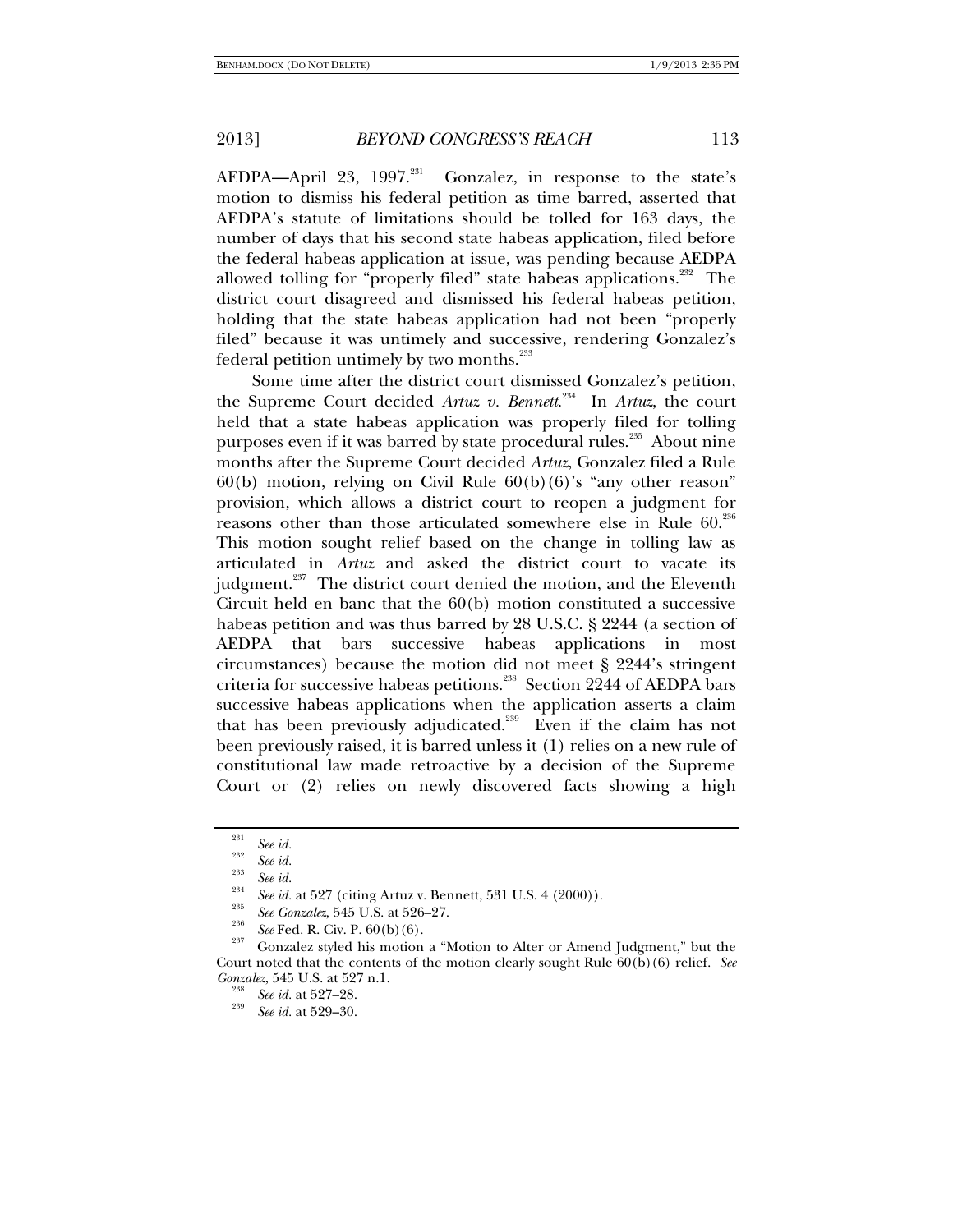probability of actual innocence.<sup>240</sup> The Eleventh Circuit held that, when construed as a successive habeas petition, Gonzalez's motion did not meet any of the  $\S$  2244 exceptions.<sup>241</sup>

The Supreme Court disagreed, in part, with the circuit court, announcing a new statutory analysis that turns on whether the Rule 60(b) motion asserts a "claim" for relief and is thus an "application" subject to  $\S$  2244's successive habeas restrictions.<sup>242</sup> According to the Court, because Gonzalez's Rule 60(b)(6) motion did not assert a "claim" for merits relief, but rather sought to reverse a procedural ruling, it was not a successive habeas application subject to AEDPA's restrictions.<sup>243</sup>

 Justice Scalia, writing for the majority, framed the question in the case more broadly than the facts actually suggest.<sup>244</sup> Instead of appropriately limiting the scope of the issue to Rule  $60(b)(6)$ motions (the procedural ground relied on by Gonzalez in this case), or even Rule  $60(b)(1)$ –(5) cases (i.e., non savings-clause cases that rely on a 60(b) enumerated ground for relief), he posed the following question: "The question presented is whether, in a habeas case, [Rule 60(b)] motions are subject to the additional restrictions that apply to 'second or successive' habeas corpus petitions under the provisions of the Antiterrorism and Effective Death Penalty Act of 1996."<sup>245</sup>

At the time the Court decided *Gonzalez*, Rule 60(b) contained not only the enumerated grounds for relief contained in  $60(b)(1)$ – (6) but also the savings clauses that recognized the longstanding power of courts to entertain an independent action or vacate a judgment for fraud on the court.<sup>246</sup> Justice Scalia's decision to frame the question to engulf the entirety of Rule 60(b), instead of the  $60(b)(6)$  ground actually raised in the case, is problematic for two reasons. First, by holding that *all* Rule 60(b) motions are subject to a statutory analysis, the opinion seems to imply that a motion raising fraud on the court through the independent-power-recognizing

<sup>&</sup>lt;sup>240</sup> *See id.*<br><sup>241</sup> *See id.* at 528.

<sup>&</sup>lt;sup>242</sup> *See Gonzalez*, 545 U.S. at 530–33.<br><sup>243</sup> *See id.* at 535–36.<br><sup>244</sup> *Secular* 502.

<sup>&</sup>lt;sup>244</sup> *See id.* at 526.<br><sup>245</sup> *Id.* 

<sup>&</sup>lt;sup>246</sup> The 2007 restyling placed the savings clauses in FED. R. CIV. P. 60(d) but did not materially change their substance. *Compare* FED. R. CIV. P. 60(b) (2006) *with* FED. R. CIV. P. 60(b), (d) (2011).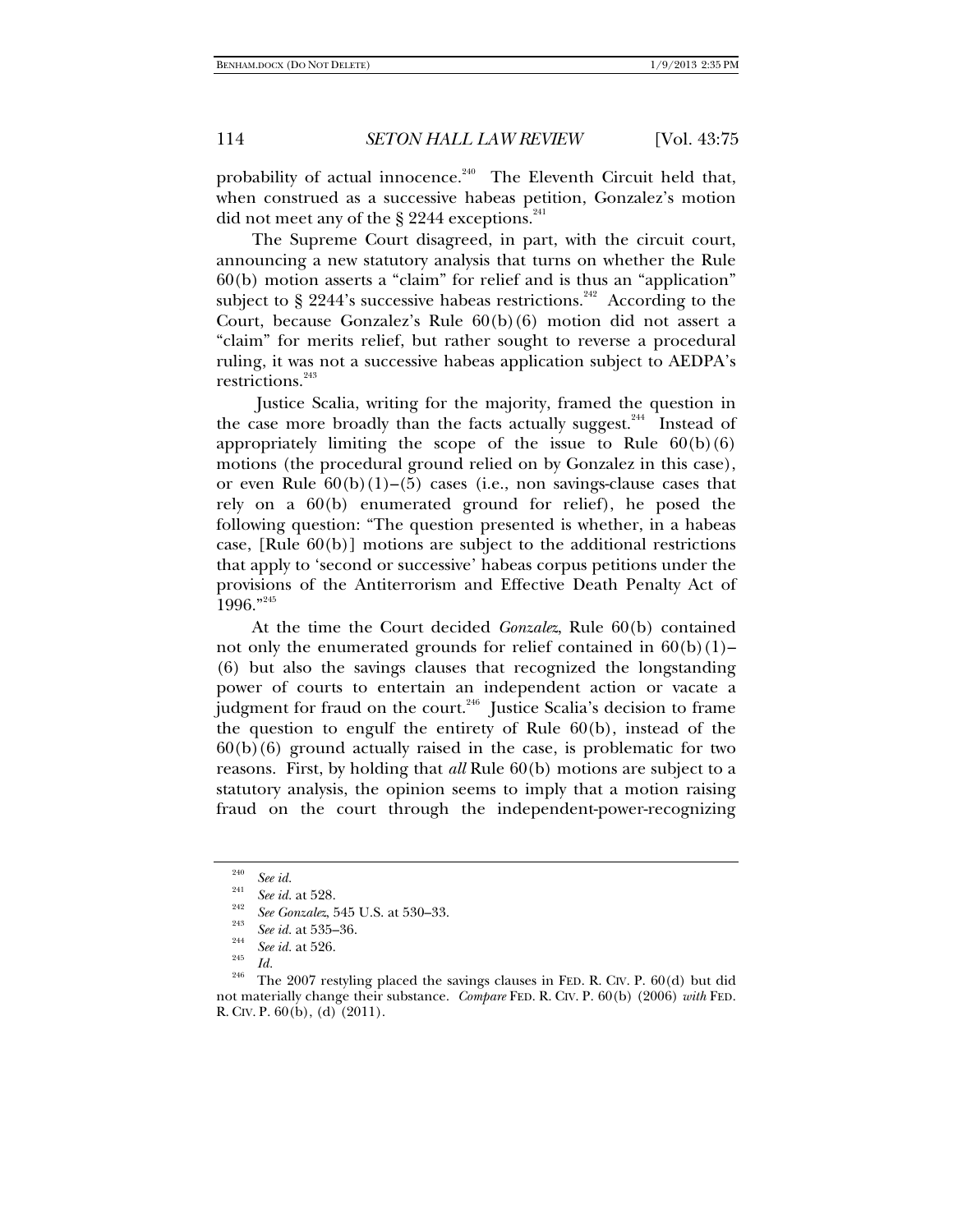savings clauses is subject to the  $\S$  2244 analysis.<sup>247</sup> Second, by holding that *all* Rule 60(b) motions are potentially subject to AEDPA, the opinion raises the possibility that a fraud on the court claim brought through Rule 60(b)(3), or another enumerated provision, is subjected to AEDPA's statutory restrictions, even though the power to vacate judgments for fraud on the court does not emanate from Rule  $60(b)$ <sup>248</sup> This holding would putatively make a court's independent essential fraud on the court power subject to an act of Congress and thereby potentially infringe on lower courts' Article III prerogatives.

The *Gonzalez* analysis, as drafted, has the real potential to impermissibly subject courts' essential independent power to hear fraud on the court claims to congressional impairment. At the outset, it is important to emphasize that the Rule 60(b) savings clause *recognizes* the essential independent power to hear fraud on the court claims but it does not *create* that power.<sup>249</sup> As discussed above, the power is both deeply rooted in the history of American courts and is essential to the exercise of core judicial power.<sup>250</sup> But a literal reading of Justice Scalia's analysis of the broad question has led some courts to conclude that the power is subordinate to a congressional enactment.<sup>251</sup>

The critical and problematic part of the analysis proceeds in the following way: Because § 2244 applies to successive "applications,"

<sup>247</sup>

<sup>&</sup>lt;sup>247</sup> See Gonzalez, 545 U.S. at 526.<br><sup>248</sup> Some courts have applied Rule 60(b)(6) to consider fraud on the court claims in some instances. While fraud on the court is not enumerated in  $60(b)(1)$ –(5) and thus  $60(b)(6)$  could be a conduit to bring the claim, fraud on the court claims are not dependent on  $60(b)(6)$  for their existence as the savings clauses and history of fraud on the court demonstrate. *See* FED. R. CIV. P. 60(b)(6), (d); *see also* Hazel-Atlas Glass Co. v. Hartford-Empire Co., 322 U.S. 238, 244 (1944) (The power to vacate even final judgments for fraud "was firmly established in English practice long before the foundation of our Republic[.]").

<sup>&</sup>lt;sup>249</sup> In *Chambers v. NASCO, Inc.*, the Court noted the independent nature of the fraud on the court power, writing

<sup>[</sup>I]nherent power also allows a federal court to vacate its own judgment upon proof that a fraud has been perpetrated upon the court. This "historic power of equity to set aside fraudulently begotten judgments," is necessary to the integrity of the courts, for "tampering with the administration of justice in [this] manner . . . involves far more than an injury to a single litigant. It is a wrong against the institutions set up to protect and safeguard the public."

Chambers v. NASCO, Inc., 501 U.S. 32, 44 (1991) (citations omitted) (quoting *Hazel-Atlas Glass Co.*, 322 U.S. at 245–46 (1944))*; see also* FED. R. CIV. P. 60(d) ("This rule does not limit a court's power to . . . set aside a judgment for fraud on the court.").<br><sup>250</sup> *See Chambers*, 501 U.S. at 43–45.

*See* Johnson v. Bell, 605 F.3d 333, 335 (6th Cir. 2010).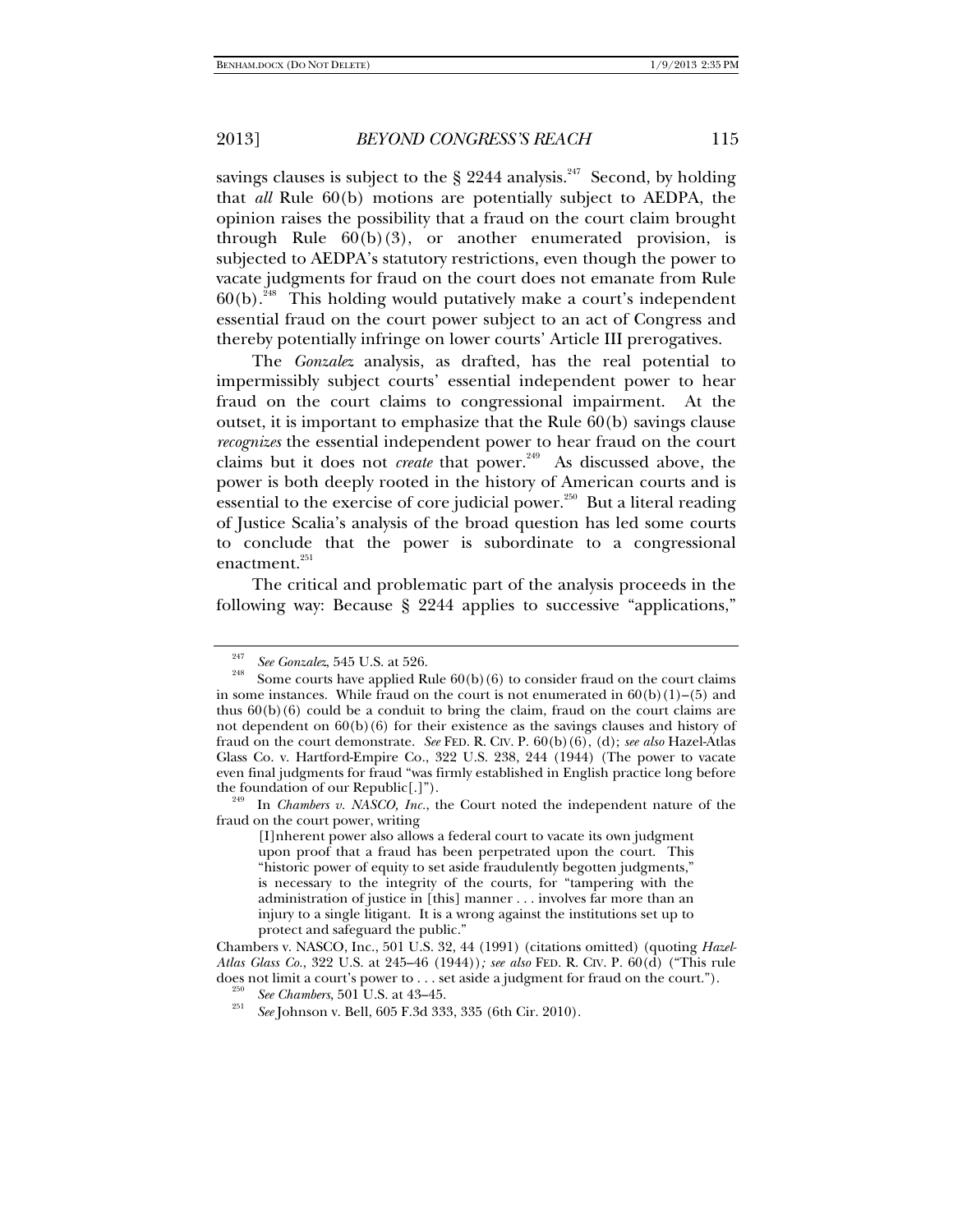which the Court defines as "filing[s] that contain[] one or more 'claims,'" the Court must determine whether the Rule 60(b) motion asserts a "claim."<sup>252</sup> A Rule  $60(b)$  motion asserts a "claim" if it (1) adds a new ground for relief or (2) attacks the federal court's previous ruling on the merits.<sup>253</sup> Justice Scalia goes on to clarify that an attack on "the integrity of the federal habeas proceedings" is not a claim on the merits and even footnotes "[f]raud on the habeas court" as just such an example. $254$  This analysis, however, necessarily makes the availability of fraud on the court power dependent upon the applicability of an act of Congress, namely whether the fraud on the court action asserts a "claim" within the ambit of § 2244. According to Justice Scalia's opinion, the court has the power to hear a fraud on the court claim only if the claim is not an attack on the "merits," and thus not a "claim" constituting part of an "application" subject to §  $2244^{255}$  Thus, presumably under this analysis, a fraud on the court claim could be barred as a successive habeas application if the claim was construed to attack the merits. Or, if the Court's analysis is taken a step further, Congress could amend § 2244 to bar attacks on the integrity of the habeas proceedings, thus barring all fraud on the court claims. This reading unacceptably subjects the independent fraud on the court power to congressional abrogation or undue regulation.

Indeed, an anecdote from the case exemplifies the opinion's traps for unwary lower courts. The Court notes "that an attack based on . . . habeas counsel's omissions ordinarily does not go to the integrity of the proceedings, but in effect asks for a second chance to have the merits determined favorably."<sup>256</sup> Clearly, however, some omissions of habeas counsel would rise to the level of fraud on the court and should not be subject to the material congressional impairment embodied in § 2244. For instance, habeas counsel could have conspired with the prosecution to conceal exculpatory evidence from the court, omitting it from the original habeas application. Such an omission would rise to the level of fraud on the court, and the court could correct it upon discovery, despite any contrary congressional pronouncements.

A reading of *Gonzalez* that suggests or requires that fraud on the

<sup>&</sup>lt;sup>252</sup> *See Gonzalez*, 545 U.S. at 530.<br><sup>253</sup> *See id.* at 532.<br><sup>254</sup> *See id.* at 532 n.5.

<sup>&</sup>lt;sup>255</sup> *See id.* at 530–32.

*See id.* at 532 n.5 (citations omitted).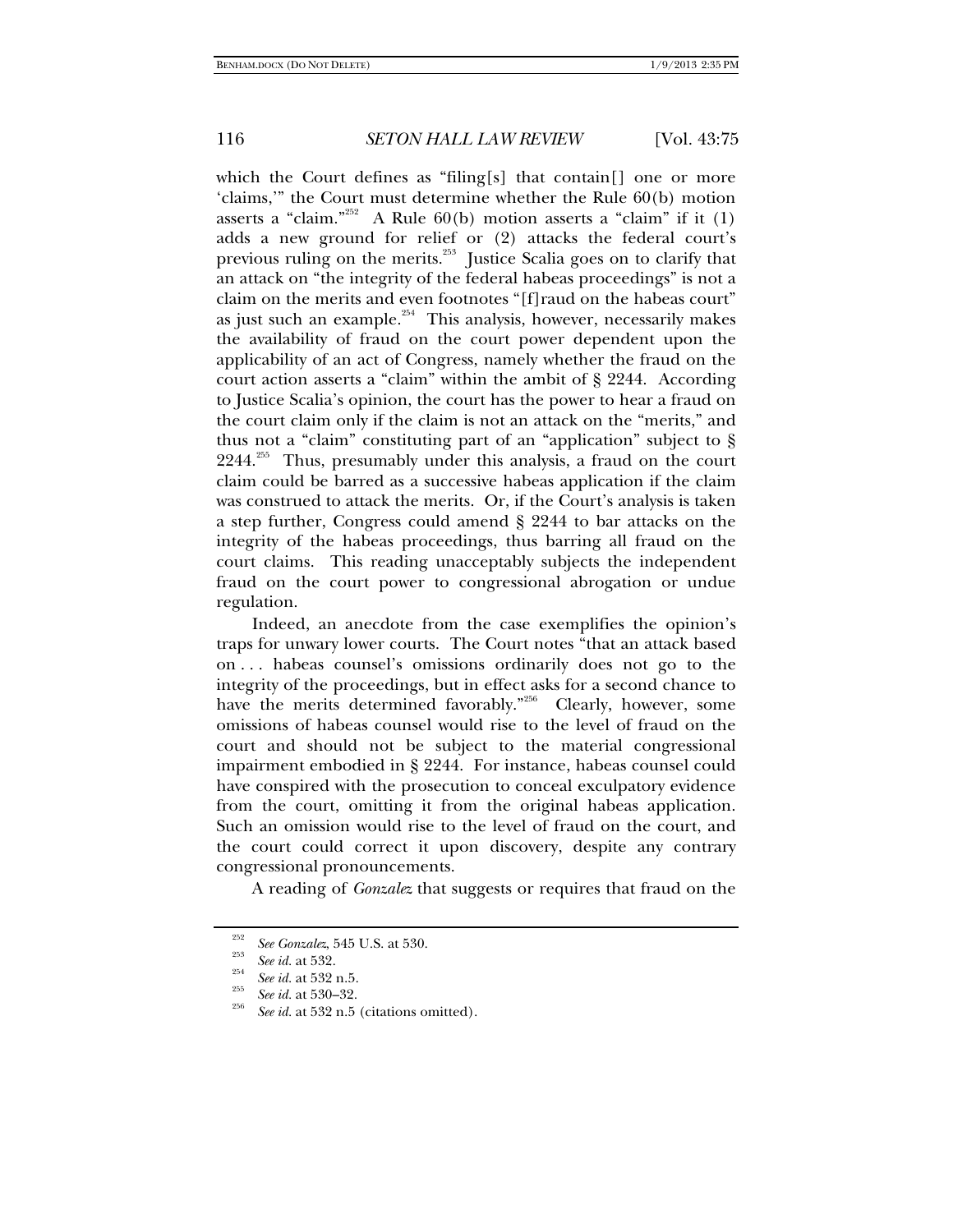court claims are subject to congressional action should be rejected for multiple reasons. First, *Gonzalez* was not a fraud on the court case. Gonzalez filed his motion based on Rule  $60(b)(6)$  and asserted a change in the law as the basis for relief. $257$  Thus, despite a broadly drafted question presented that suggested otherwise, the case resolved a narrow issue and should not be read to resolve the fraud on the court question. Second, Justice Scalia's observation in footnote five of the opinion that "[f]raud on the federal habeas court is one example" of a defect in the integrity of the proceedings indicates that the Court views fraud on the court in a special category of post-judgment relief allegations that are, perhaps, beyond the purview of Congress.<sup>258</sup> While this statement is admittedly a long way from previous holdings that the power to vacate judgments for fraud on the court is an "inherent," or an essential independent power, footnote five, along with holdings in other cases, is at least suggestive that the Court recognizes that it is. $259$ 

Third, the anecdote involving federal habeas counsel is qualified by statements that protect the fraud on the court power.<sup>260</sup> Justice Scalia notes that an "omission" by federal habeas counsel is not "ordinarily" an attack on the integrity of the proceeding. $^{261}$  The focus on "omissions" by habeas counsel suggests that misdeeds or action by habeas counsel would be more likely to exempt a post-judgment relief claim from § 2244. This reasoning is consistent with the notion that most fraud on the court involves some action (i.e., conspiring with prosecutors in the hypothetical above could be construed as part of the fraudulent action supporting the motion). And even if the potential fraud on the court did involve an omission, Scalia takes care to note that omissions by counsel are "ordinarily" not an attack on the integrity of the habeas court—there is room in the analysis for the exceptional case. $262$ 

While a narrow reading of *Gonzalez* has promise to solve potential problems, the case still contains analytical traps for the unwary. And unfortunately, at least one court of appeals has fallen into those traps, holding that a court does not have the independent

<sup>&</sup>lt;sup>257</sup> *See id.* at 527.

<sup>&</sup>lt;sup>258</sup> *See Gonzalez*, 545 U.S. at 532 n.5.

*See id.*; *cf.* Chambers v. NASCO, Inc., 501 U.S. 32, 43–45 (1991) (stating that the power to vacate for fraud on the court is "inherent" in courts).

<sup>&</sup>lt;sup>260</sup> *See Gonzalez*, 545 U.S. at 532 n.5.<br><sup>261</sup> *See id.* 262

*See id.*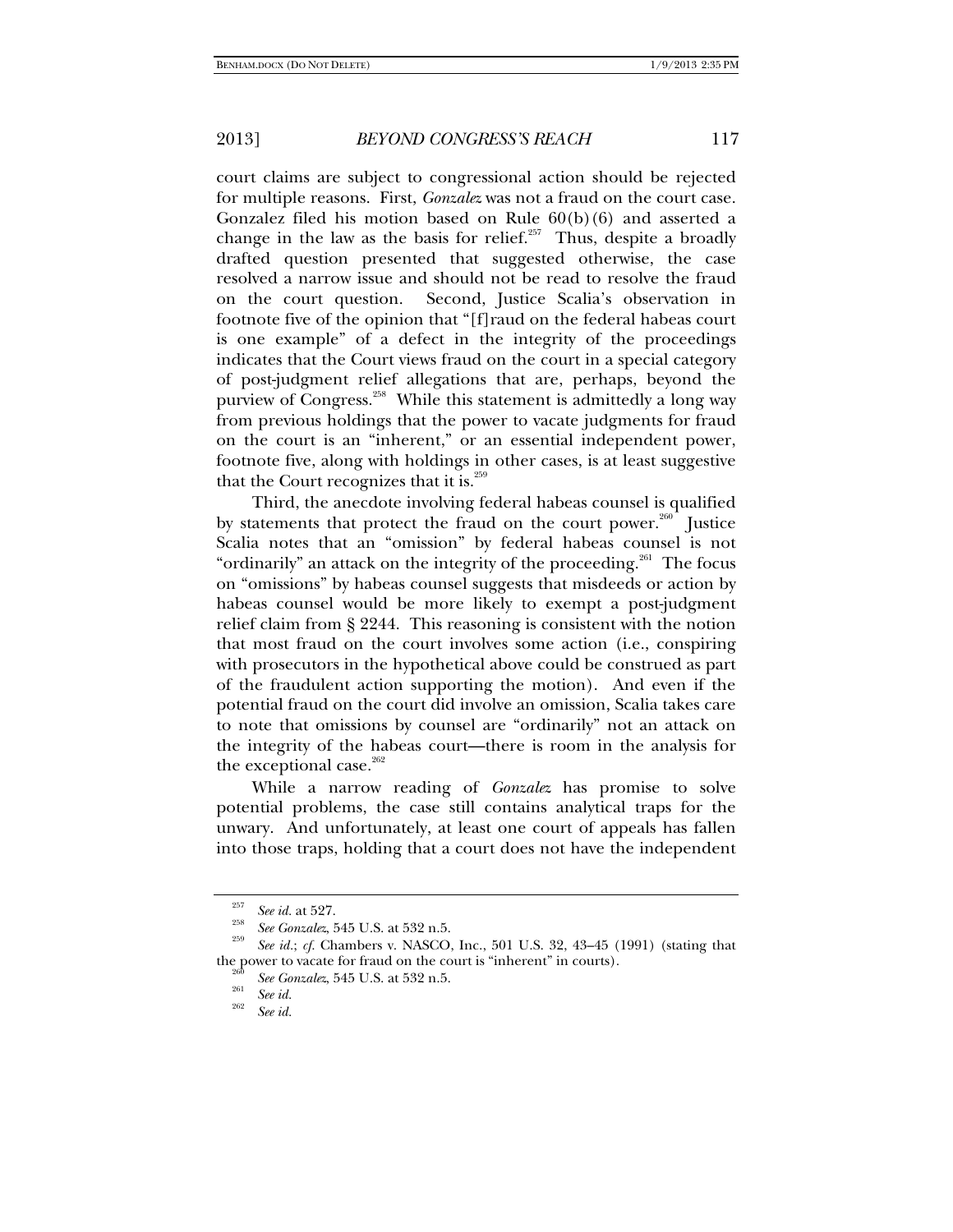power to entertain a fraud on the court claim if it does not satisfy § 2244 as interpreted by *Gonzalez*. 263

# *D. Because of the Uncertainty Created by Gonzalez, Lower Courts Have Interpreted AEDPA to Preempt Their Independent Power to Vacate Judgments for Fraud on the Court*

Habeas cases often arise in the most serious matters that face the courts, including in the death penalty context.<sup>264</sup> Judgments in those cases represent the most solemn pronouncements made by the justice system and require the most serious consideration that the system has to offer.<sup>265</sup> Rule 60(b) motions and other vehicles used for bringing fraud on the court claims, in light of AEDPA's restrictions on successive habeas applications, are often the last lifeline for the condemned in these cases.<sup>266</sup> In *Johnson v. Bell*, a prisoner convicted of capital murder and sentenced to death, Donnie Johnson, challenged his death sentence in several procedural iterations that ultimately culminated in a federal habeas petition.<sup>267</sup> In the habeas petition, Johnson alleged that the state effectively bought the testimony of its key witness, also facing serious criminal charges, by offering the witness a favorable "deal" in exchange for his testimony.268 In response to this claim, the state submitted the affidavits of the witness and the prosecutor that attested to the fact that there was no favorable deal for the witness.<sup>269</sup> Based on this evidence, the district court denied habeas relief.<sup>270</sup>

Several years later, Johnson filed a motion for relief from the judgment and asserted that the prosecutor and McCoy, the witness,

<sup>263</sup> *See* Johnson v. Bell, 605 F.3d 333, 335 (6th Cir. 2010) (holding that Rule 60(b) and § 2244 provide the sole means to raise post-habeas-judgment relief claims). 264 *See, e.g.*, Garcia v. Texas, 131 S. Ct. 2866, 2867 (July 7, 2011) (denying stay of

execution based on habeas application).<br><sup>265</sup> Ford v. Wainright, 477 U.S. 399, 417 (1986) (positing that fidelity to proper

legal principles in application of the death penalty is "the solemn obligation of a civilized society"). 266 In some limited instances, the Supreme Court has already indicated a

willingness to provide some relief from § 2244's successive habeas bar where the death penalty is at issue. *See* Panetti v. Quarterman, 551 U.S. 930, 945 (2007) (stating that Section 2244 does not bar successive habeas petition raising a *Ford v. Wainright* incompetency claim as soon as the claim is ripe).<br><sup>267</sup> *See Johnson*, 605 F.3d at 334–35.<br><sup>268</sup> *See id.* at 336–37.

<sup>&</sup>lt;sup>269</sup> *See id.* at 337.

*See id.*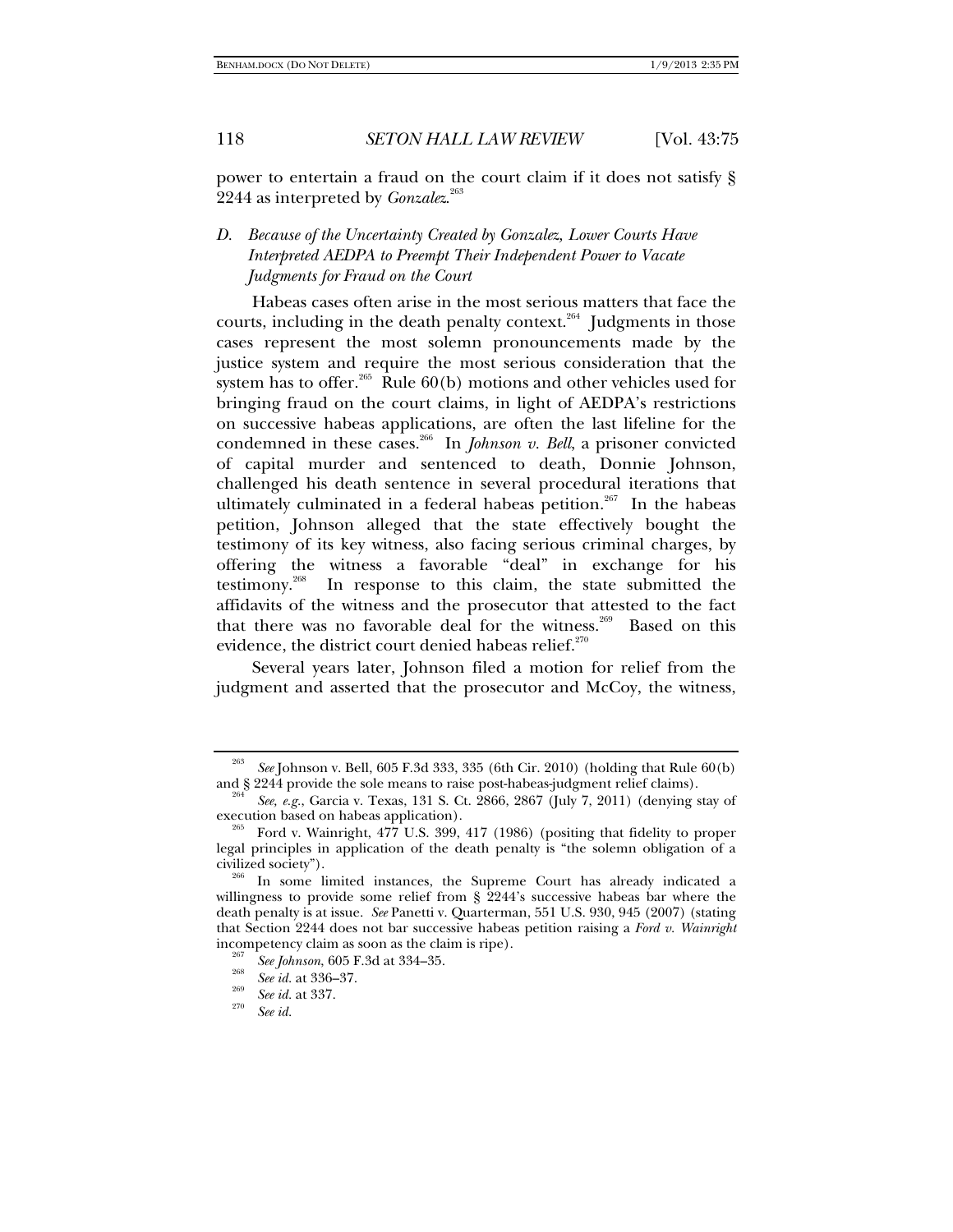submitted false affidavits regarding the alleged deal.<sup>271</sup> The motion asked the district court to vacate the conviction based on its "plenary inherent Article III equitable powers" to vacate or modify judgments for fraud on the court and Rule  $60(b)$ .<sup>272</sup> The district court denied the motion, and Johnson appealed to the United States Court of Appeals for the Sixth Circuit.<sup>2</sup>

The Sixth Circuit walked directly into the trap set by *Gonzalez*. In *Johnson*, the question of whether a court has independent (or "inherent") power to vacate a judgment for fraud on the court was directly before the circuit court.<sup>274</sup> The circuit court found that AEDPA and *Gonzalez* eliminated the power, holding:

The district court declined to base its authority upon Article III and instead recognized that Rule 60(b), which is inherently equitable in nature, empowers district courts to revise judgments when necessary to ensure their integrity. We endorse this approach. Rule  $60(b)(6)$  provides that a district court may grant relief from judgment "for any other reason that justifies relief." This provision confers upon the district court a broad equitable power to "do justice." *Particularly in light of the approach taken by Supreme Court in*  Gonzalez*, Rule 60(b) represents the sole authority, short of a successive application approved by this court, under which a district court may entertain a challenge to a prior denial of habeas relief.*<sup>275</sup>

After holding that AEDPA and Rule 60(b) were the "sole authority" to entertain a fraud on the court claim, the court went on to hold that Johnson's fraud on the court claim did in fact go to the integrity of the habeas proceedings, allowing the court to reach the merits of Johnson's claim.<sup>276</sup> Based on the high standards to prove a fraud on

 $\int_{272}^{271}$  *See id.* 

<sup>&</sup>lt;sup>272</sup> *See id.* at 336.

<sup>&</sup>lt;sup>273</sup> *See Johnson*, 605 F.3d at 335–36.

*See id.* at 336 ("[T]he motions for equitable relief under review cited two sources of authority [including] what petitioner terms the district court's 'plenary inherent Article III equitable powers to revise or amend a judgment in the interest of justice.'"). 275 *See id.* (emphasis added). 276 This raises the question of why the circuit court felt the need to reach the

inherent power question at all. Johnson did advance a second claim in his 60(b) motion alleging prosecutorial misconduct in closing argument. *See id.* at 339–40. This claim was not based on any alleged fraud but rather impermissible vouching by the prosecutor for the credibility of a witness. *See id.* at 340. The circuit could have avoided the inherent power question by simply holding that Johnson's fraud on the court claim satisfied *Gonzalez*, escaping AEDPA. Such a holding would have avoided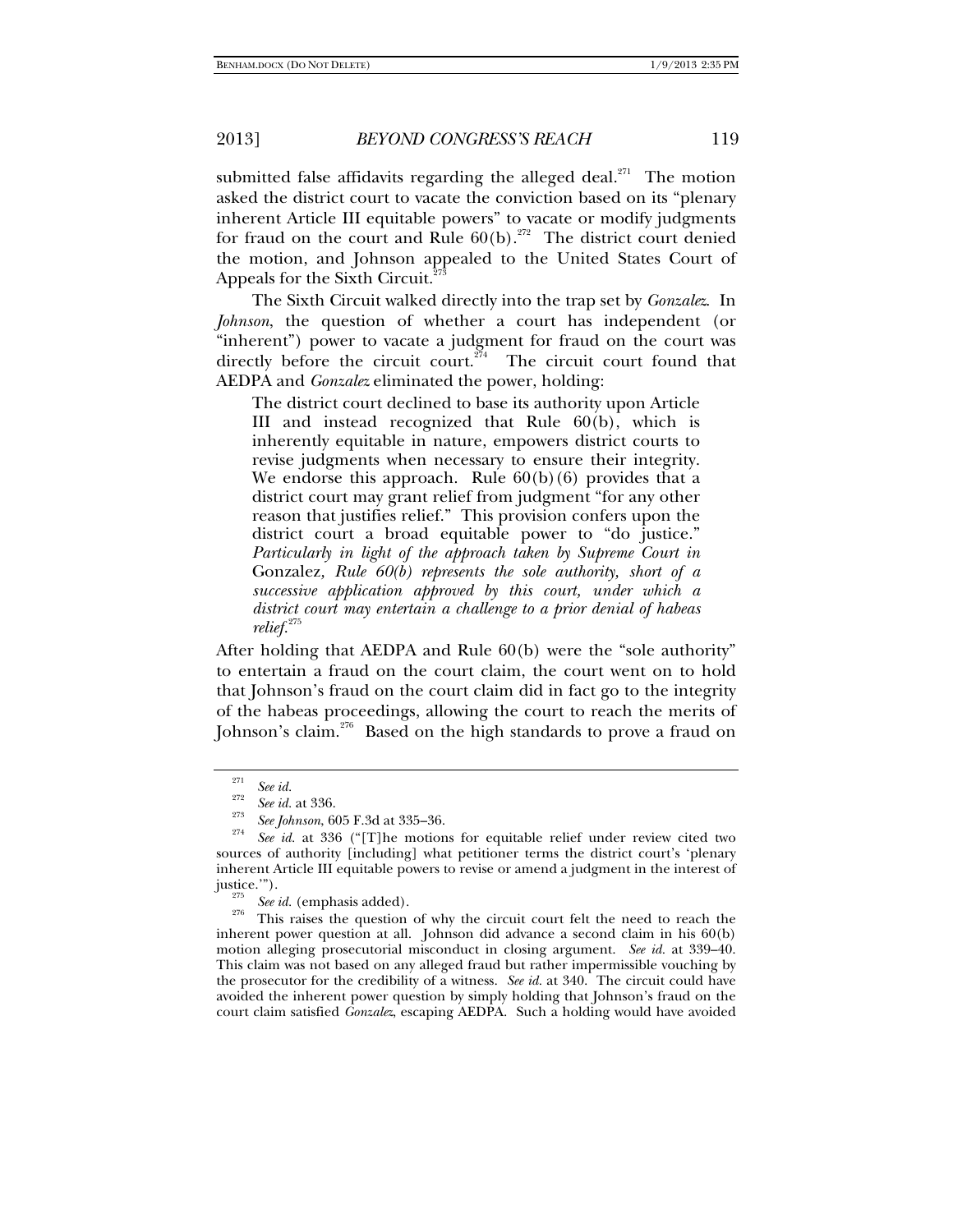the court claim and Johnson's own lack of diligence in pursuing the claim, the court ultimately denied his motion. Johnson petitioned the Supreme Court based on the Rule 60(b) procedural ground (no appeal of the erroneous inherent power ruling was necessary because the court reached the claim through the *Gonzalez* statutory analysis). The Supreme Court declined review, missing the opportunity to rid the fraud on the court "menu" of the Sixth Circuit's "smuggled-in dish."<sup>277</sup> In fairness to the Court, the question was not raised in Johnson's petition for certiorari, but even a cursory reading of the lower court's opinion reveals its serious constitutional infirmity.<sup>27</sup>

*Gonzalez* undeniably creates confusion about the availability of independent power in fraud on the court cases after AEDPA, even in the most serious matters courts hear. But confusion does not equal constitutional invalidity. If AEPDA and Rule 60, as interpreted by *Gonzalez*, are co-extensive with the essential, independent fraud on the court power, providing the same relief the independent power would, AEDPA does not violate Article III. On the other hand, if AEDPA impairs the exercise of the fraud on the court power in a way that prevents the full exercise of Article III judicial power, it is constitutionally invalid.

# *E. 28 U.S.C. § 2244 Prevents the Full Exercise of Judicial Power by Impairing the Essential Independent Power to Vacate Judgments for Fraud on the Court*

AEDPA § 2244, as interpreted by *Johnson* and other lower courts, impairs the fraud on the court power in several circumstances.<sup>279</sup> At the outset, § 2244 does potentially apply to fraud on the habeas court claims. While a proper reading of *Gonzalez* makes clear that § 2244 does not apply to some fraud on the court actions, it is equally clear

the need to rely on inherent power to entertain the claim and Johnson's prosecutorial misconduct claim was not based on a ground that would fall within the

ambit of inherent power whether or not it existed.<br><sup>277</sup> Spears v. United States, 555 U.S. 261, 267 (2009) (per curiam).<br><sup>278</sup> See Johnson, 605 F.3d at 336.

<sup>&</sup>lt;sup>279</sup> *See, e.g., id.* (AEDPA and Rule 60(b) provide the source of power to entertain an action for fraud on the court). Other courts have broadly interpreted the applicability of § 2244 to preclude fraud on the court actions where "allegations seek to assert or reassert habeas claims . . . or are inextricably intertwined with a claim of fraud committed on the state courts[.]" Berryhill v. Evans, 466 F.3d 934, 937 (10th Cir. 2006). Testing fraud on the court claims for whether they are inextricably intertwined with fraud claims subjugates the independent power to vacate judgments for fraud on the court to § 2244 while at the same time potentially barring valid evidence suppression fraud claims.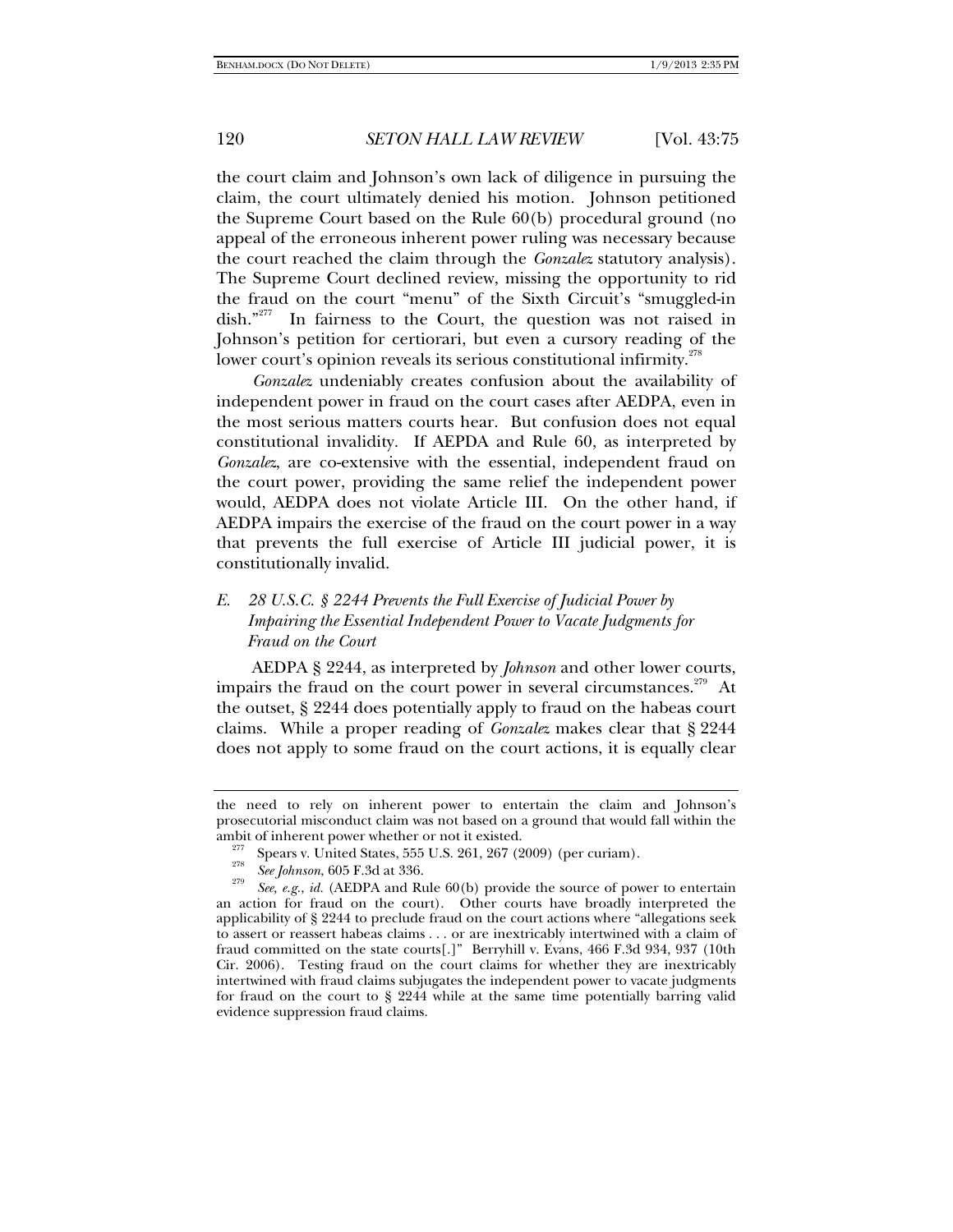that under *Johnson* § 2244 does apply to fraud on the court claims in the Sixth Circuit. Under *Gonzalez*, the threshold question is whether the Rule 60(b) motion asserts a claim going to the "merits" underlying the habeas judgment it attacks.<sup>280</sup> If it does, it is subject to § 2244's successive habeas petition analysis.<sup>281</sup> That analysis allows successive habeas petitions to go forward only in very narrow circumstances.

As described above, the Court takes pains to note in *Gonzalez* that claims regarding the merits do not include challenges to the integrity of the habeas proceeding itself.<sup>282</sup> But often, fraud on the court claims regarding the integrity of the habeas proceedings will also be construed to attack the merits of the habeas decision. For instance, imagine that a claim that a prosecutor unlawfully and fraudulently suppressed evidence in a state criminal trial is challenged in a federal habeas petition. The district court denies the challenge based on the prosecutor's affidavit swearing that he did not withhold evidence. Sometime later, the prisoner discovers additional proof that the prosecutor hid evidence and files a fraud on the court action alleging, again, the suppression claim. Does the action attack the merits of the habeas denial (the prosecutor withheld evidence) or the integrity of the habeas proceeding (the prosecutor lied about withholding evidence)? It could be construed to attack both. *Gonzalez* held that "when a Rule 60(b) motion attacks, not the substance of the federal court's resolution of a claim on the merits, but some defect in the integrity of the federal habeas proceedings," it is not a successive habeas petition subject to  $\S 2244$ .<sup>283</sup>

But this language does not safeguard against situations where the Rule 60(b) or fraud on the court action attacks both the merits and the integrity of the habeas proceeding *simultaneously*. In these cases, which *Gonzalez* does not expressly contemplate, the opinion's other language indicates that "if [the Rule 60(b) motion] attacks the federal court's previous resolution of a claim *on the merits* . . . [it] is effectively indistinguishable from alleging that the movant is, under the substantive provisions of the statutes, entitled to habeas relief," and thus subject to § 2244's successive habeas petition restrictions.<sup>284</sup> Accordingly, § 2244, as interpreted by lower courts engaged in an

<sup>&</sup>lt;sup>280</sup> See Gonzalez v. Crosby, 545 U.S. 524, 530–32 (2005).<br><sup>281</sup> See id. at 532.<br>*See id.* 

<sup>&</sup>lt;sup>283</sup> *See id.* 

*See id.* (emphasis in original).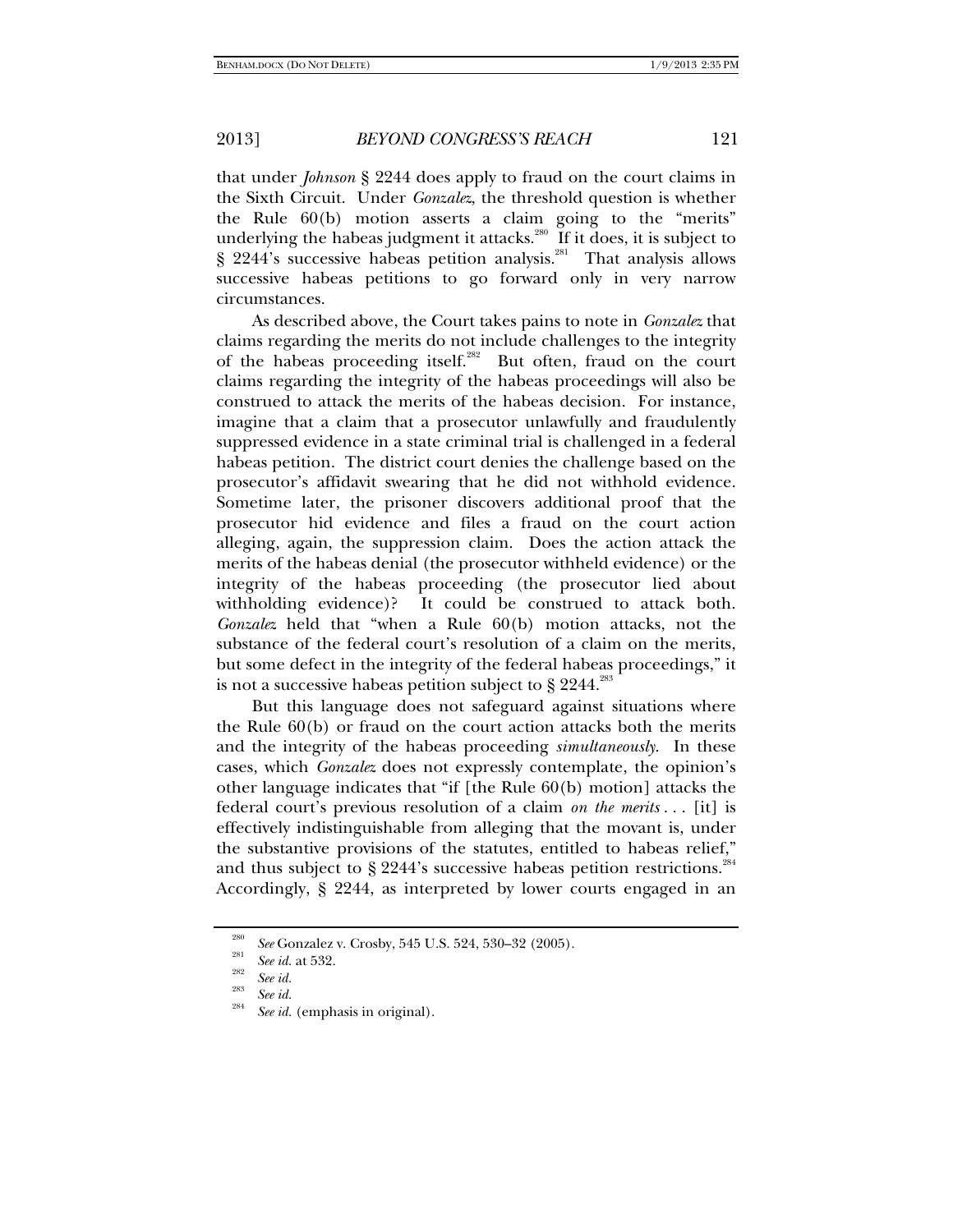impermissibly broad reading of *Gonzalez*, does apply to and restrict at least some valid fraud on the court claims that would otherwise be within the essential non-core power of the court.

Because some fraud on the court actions are subject to § 2244, the extent to which § 2244 restricts courts' power to exercise their essential power to hear those claims is essential to assess whether § 2244 materially impairs the fraud on the court power. First, § 2244 bars any claim that has been previously brought by the applicant.<sup>285</sup> This restriction could be construed to bar claims like the one above involving the prosecutor suppressing evidence. In that case, the habeas applicant sought relief on the basis of evidence wrongfully withheld in the underlying habeas proceeding and then raised a claim about evidence suppression as a fraud on the court claim after discovering the additional proof of the evidence suppression. The better approach, however, is to treat the fraud on the court claim as a new claim because it asserts something new. Instead of merely reasserting the claim that the prosecutor withheld evidence, the habeas petitioner's fraud on the court claim is based on the *lie the prosecutor told about withholding evidence in the habeas proceeding*. 286 Thus, the § 2244 restriction on previously brought claims does not impair the fraud on the court power in a way that prevents the full exercise of judicial power, if courts appropriately treat fraud on the habeas court claims as new claims.

Even if fraud on the court claims are treated as new claims, § 2244 places additional significant restrictions on fraud on the court claims.<sup>287</sup> Pursuant to the statute, a court must dismiss a claim in a successive habeas petition unless (1) the claim relies on "a new rule of constitutional law, made retroactive to cases on collateral review by the Supreme Court," or (2) the claim is based on "*new facts showing a*  high probability of actual innocence."<sup>288</sup> The first exception will rarely, if ever, allow a fraud on the court claim subject to § 2244 to go forward. The second exception seems to fit the prosecutorial misconduct

<sup>285</sup> <sup>285</sup> See 28 U.S.C. § 2244(b)(1) (2006); Graham v. Johnson, 168 F.3d 762, 789 (5th Cir. 1999).

An appropriately narrow reading of *Gonzalez* would support this result. See *Gonzalez*, 545 U.S. at 532 (post-judgment relief claims going to the integrity of the habeas proceedings are *not* subject to § 2244's bar on successive habeas applications).

<sup>&</sup>lt;sup>287</sup> Section 2244 applies to habeas applications filed by state prisoners. § 2244(b)(1). But federal prisoners are also subject to restrictions on successive habeas applications or "motions" that are similar to those applied to state prisoners. *See* 28 U.S.C. § 2255(h) (2006) (prescribing that second or successive motion must be certified to court of appeals and meet strict requirements to proceed).

*Gonzalez*, 545 U.S. at 529–30 (emphasis added).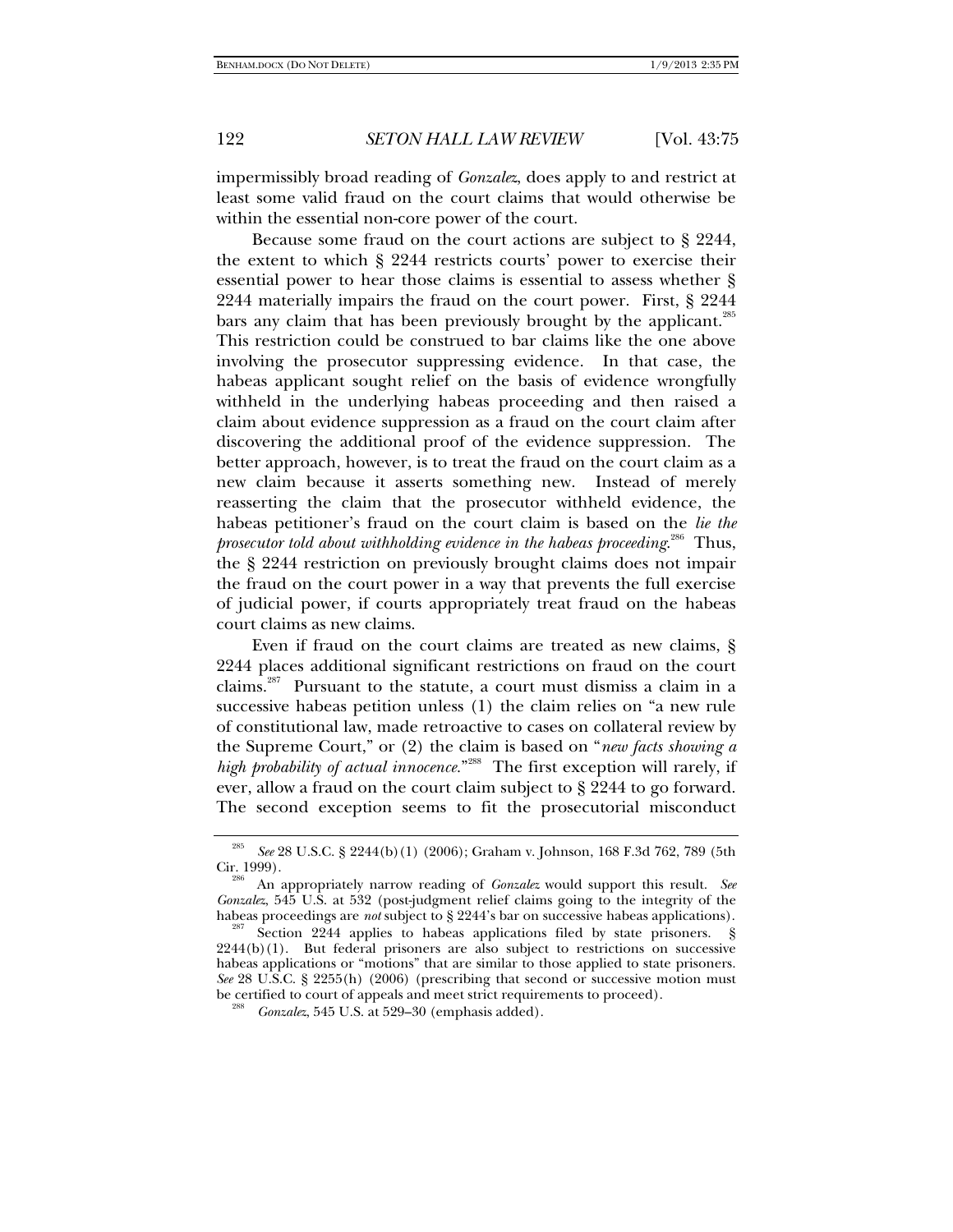hypothetical above, but the actual language of the exception makes clear that it requires a more onerous showing, equivalent to a high probability of actual innocence, to obtain relief:

A claim . . . shall be dismissed unless . . .

(B)(i) the factual predicate for the claim could not have been discovered previously through the exercise of due diligence; and

 $(B)$ (ii)the facts underlying the claim, if proven and viewed in light of the evidence as a whole, would be sufficient to establish by clear and convincing evidence that, but for constitutional error, no reasonable fact finder would have found the applicant guilty of the underlying offense.<sup>289</sup>

Section 2244's requirement that a fraud on the habeas court claimant establish the newly discovered evidence exception by clear and convincing evidence does not prevent the full exercise of judicial power. Post-judgment relief claimants have always faced the requirement to prove fraud on the court by clear and convincing evidence.<sup>290</sup> And despite the increased burden of proof, the habeas court that has been defrauded retains its power to vacate a judgment procured by fraud, albeit only after a more onerous showing by the person seeking relief.<sup>291</sup> And while some judgments may not be subject to reopening where the proof of fraud is something less than clear and convincing, the statute allows the court to remedy the most egregious frauds, preserving the courts' institutional prerogatives in addition to allowing the full exercise of judicial power.

AEDPA § 2244's one-year statute of limitations on newly discovered evidence claims, however, does prevent the full exercise of

See Gonzalez, 545 U.S. at 529–30 (2005) (stating that § 2244 requires new facts demonstrating a "high probability of actual innocence").

<sup>&</sup>lt;sup>289</sup> § 2244(b)(2)(B)(i)–(ii). <sup>289</sup> Fraud on the court has traditionally been viewed as an injury to the court itself, depriving the court of the ability to exercise the judicial function. *See* Hazel-Atlas Glass Co. v. Hartford-Empire Co., 322 U.S. 235, 246 (1944). Thus, fraud that does not benefit an adverse party, the state in § 2244 cases, may still be actionable as a fraud on the court because the court suffers the injury. *See* Southerland v. Cnty. of Oakland, 77 F.R.D. 727, 732–33 (E.D. Mich. 1978) (holding that fraud that benefitted court officer, not party, was actionable). It follows that fraud on the court may be actionable even if the fraud did prevent the presentation of an actual innocence claim. For instance, fraud on the court in the sentencing context would not deprive the guilty prisoner of facts tending to prove actual innocence but would possibly deprive her of facts that could mitigate her sentence. *Cf.* Unthank v. Jett, 549 F.3d 534, 536 (7th Cir. 2008) (holding that Section 2244 barred successive petition where new fact that would result in lower sentence was not a new fact showing high probability of actual innocence). To the extent that § 2244 bars such a claim, it is a material impairment on the court's fraud on the court power.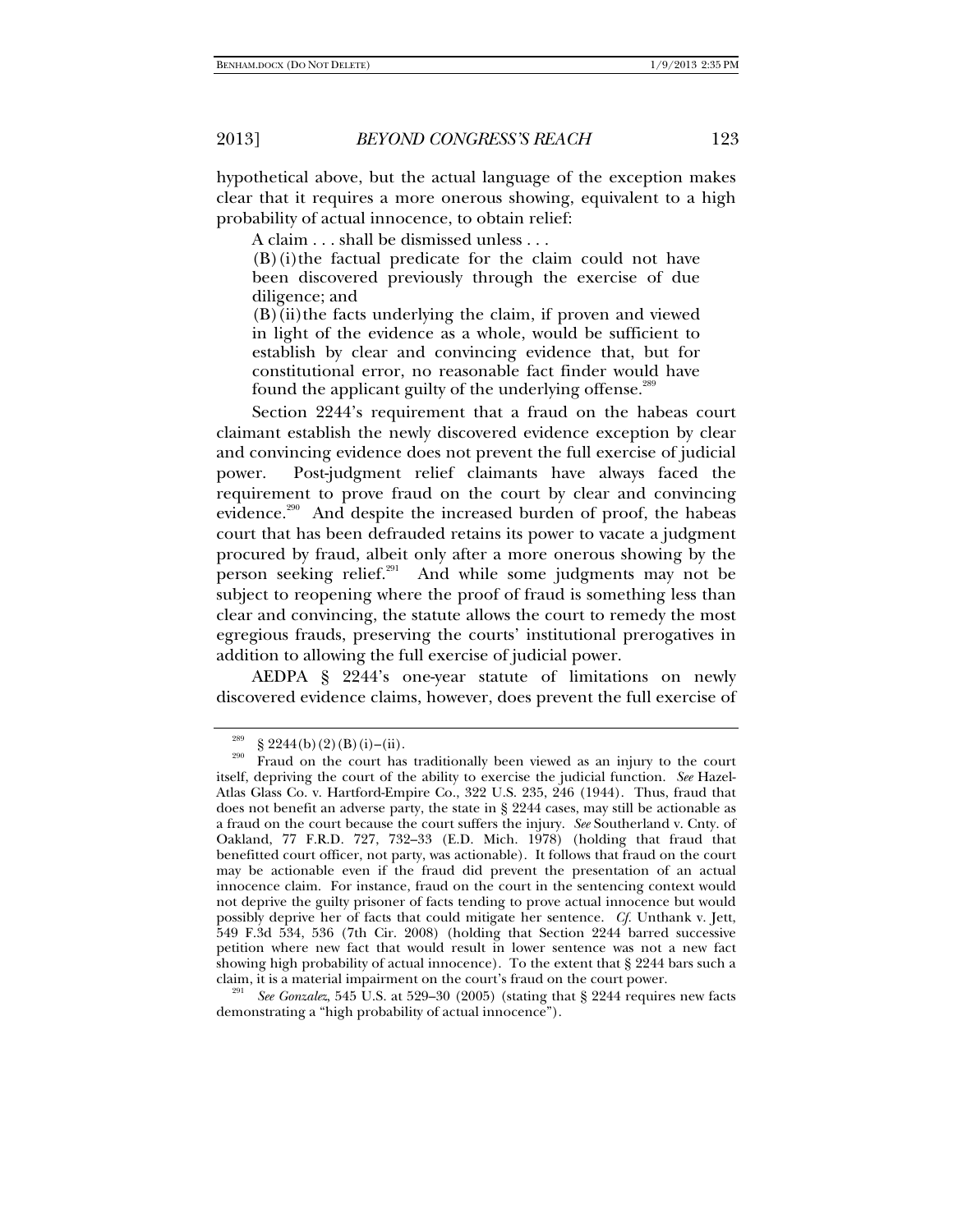judicial power in some circumstances. When fraud on the court claims are treated as successive habeas petitions, they are subject to § 2244's one-year filing time limit, even if the claim meets one of the § 2244 exceptions (i.e. new rule of constitutional law or newly discovered evidence).<sup>292</sup> The statute provides that "[a] 1-year period of limitation shall apply to an application for a writ of habeas corpus" in actions involving state prisoners.<sup>293</sup> The one-year time limit begins to run from the occurrence of several triggers, including "the date on which the factual predicate of the claim or claims could have been discovered through the exercise of due diligence."294 Historically, the power to vacate judgments for fraud on the court has been subject to no time limit, not even laches. The lack of a time limit for filing fraud on the court claims exists for good reason.<sup>295</sup>

Imposing a statute of limitations on the fraud on the court power in the habeas context subjugates the practical existence of the power to the filing decisions of inmates.<sup>296</sup> If an inmate files a fraud on the court claim more than one year after the § 2244 triggers, the court never has the opportunity to pass on the claim because its corrupt officers prevented the exercise of judicial power in the first instance and an inmate's (or other litigant's) lack of filing diligence prevents review of the claim the second time.<sup>297</sup> In many cases, claims for fraud on the habeas court would be entirely beyond the reach of Article III courts despite being meritorious. Thus, § 2244 as currently drafted prevents the full exercise of judicial power and, as a result, is an unconstitutional exercise of Congress's power.

<sup>&</sup>lt;sup>292</sup> *See* 28 U.S.C. § 2244(d) (2006).<br>
§ 2244(d)(1).<br>
§ 2244(d)(1)(D).

*See, e.g.*, Root Ref. Co. v. Universal Oil Prods. Co., 169 F.2d 514, 521–22, 525 (3d Cir. 1948) ("[F]reedom from fraud may always be the subject of further judicial

inquiry."). 296 *Cf.* Hazel-Atlas Glass Co. v. Hartford-Empire Co., 322 U.S. 238, 246 (1944) (noting that the critical, systemic importance of vacating judgments procured through corruption of court officers extends beyond the interests of litigants).

The requirement that the fraud on the habeas court claimant act diligently suffers from the same infirmity as the one-year limitation. Fraud on the court is an injury to the judiciary itself, in addition to any individual litigant. Thus, a requirement that the individual litigant act diligently to discover fraud on the habeas court vests a court prerogative in the hands of an inmate. In some instances, this would prevent the full exercise of judicial power.